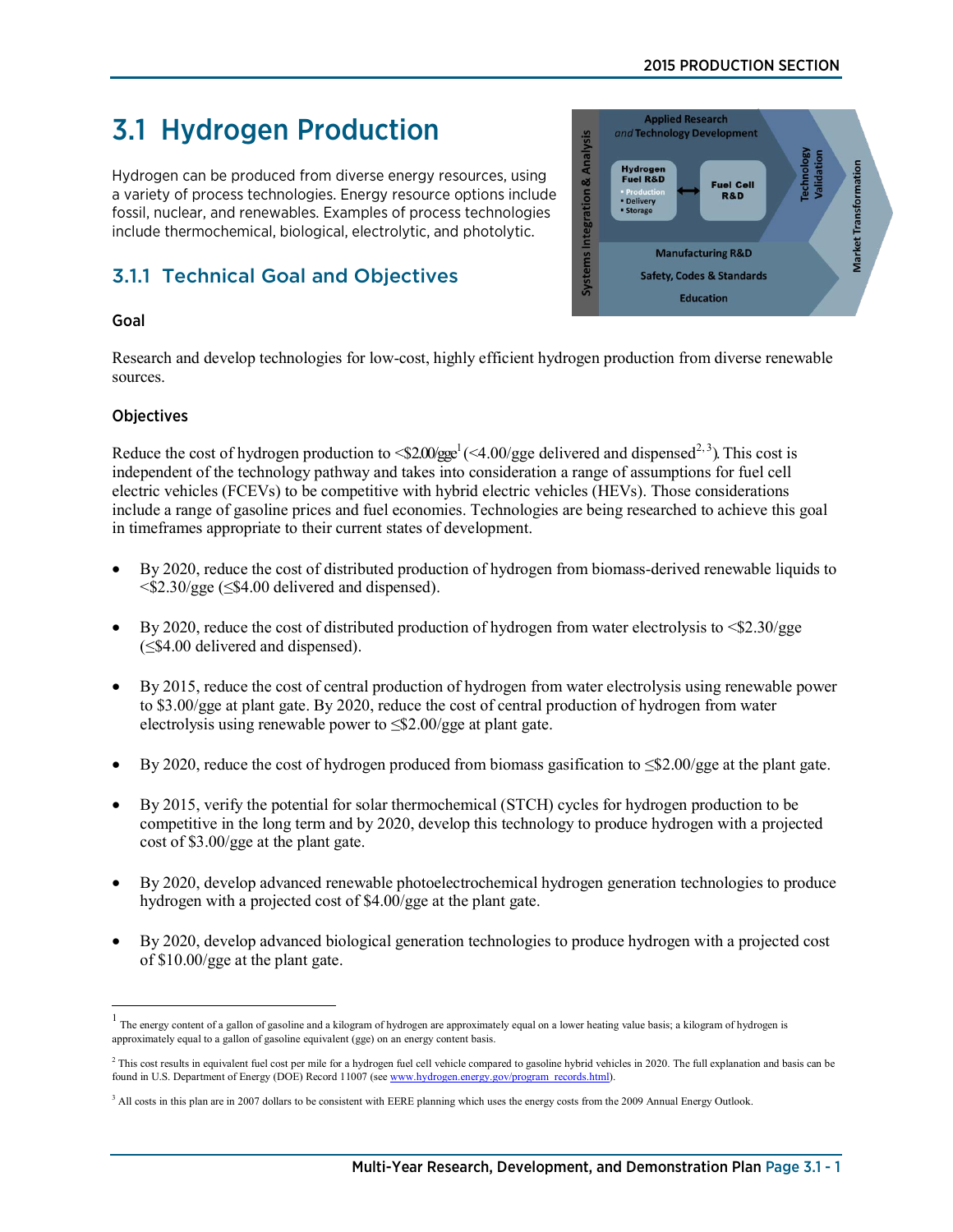- By 2017, develop technologies for direct solar-to-hydrogen (STH) production at centralized facilities for  $\leq$ \$5.00/gge at the plant gate.
- By 2020, demonstrate plant-scale-compatible photoelectrochemical water-splitting systems to produce hydrogen at solar-to-hydrogen energy conversion efficiencies ≥15%, and plant-scale-compatible photobiological water-splitting systems to produce hydrogen at solar-to-hydrogen energy conversion efficiencies ≥5%.

# 3.1.2 Technical Approach

Hydrogen production research is focused on meeting the objectives outlined in Section 3.1.1 by conducting Research and Development (R&D) through industry, national laboratory, and university projects. The Hydrogen Production sub-program will continue to develop the technologies to produce hydrogen for transportation and stationary applications. Integrated systems will be validated in the field by the Technology Validation sub-program to obtain real-world data (refer to the Technology Validation section of the Multi Year Research, Development, and Demonstration Plan). Results of validation projects will guide continued Research, Development, and Demonstration (RD&D) efforts.

A portfolio of feedstocks and technologies for hydrogen production will be necessary to address energy security and environmental needs and the geographic variability in feedstock availability and cost. This subprogram addresses multiple feedstock and technology options for hydrogen production for the short and long term. The research focus for the near term is on distributed reforming of renewable liquid fuels and on

electrolysis to meet initial lower volume hydrogen needs with the lowest capital equipment cost. An example of a near term distributed hydrogen production and delivery station is shown in Figure 3.1.1. Both short and long-term research is focused on hydrogen production from renewable feedstocks and energy sources, with an emphasis on centralized options to take advantage of economies of scale when an adequate hydrogen delivery infrastructure is in place. There is collaboration with the U.S. Department of Energy's (DOE's) Office of Fossil Energy [\(http://fossil.energy.gov/programs/fuels/index.html\)](http://fossil.energy.gov/programs/fuels/index.html) to develop centralized production from coal with carbon sequestration, and with DOE's Office of Nuclear Energy [\(http://www.nuclear.energy.gov/HTGCR/overview.html\)](http://www.nuclear.energy.gov/HTGCR/overview.html) to

develop centralized production from advanced nuclear energydriven high temperature electrolysis. DOE's Office of Science [\(http://science.energy.gov\)](http://science.energy.gov/) is a collaborator on longer-term



Figure: 3.1.1 Distributed Hydrogen Reforming Station

technologies such as biological and photoelectrochemical hydrogen production.

The development of a national hydrogen production infrastructure will likely take multiple pathways. Some of these pathways and their roles within the strategy of the Hydrogen Production sub-program are described below.

### Distributed Production Pathway

Distributed hydrogen production (i.e., production of hydrogen at the point of use) may be the most viable approach for introducing hydrogen as an energy carrier because it does not require a substantial transport and delivery infrastructure or large capital investments as high as those needed for large central production plants.

Two distributed hydrogen production technologies that have good potential for development are (1) reforming of natural gas or liquid fuels, including bio-derived liquids, such as ethanol and pyrolysis oil; and (2) small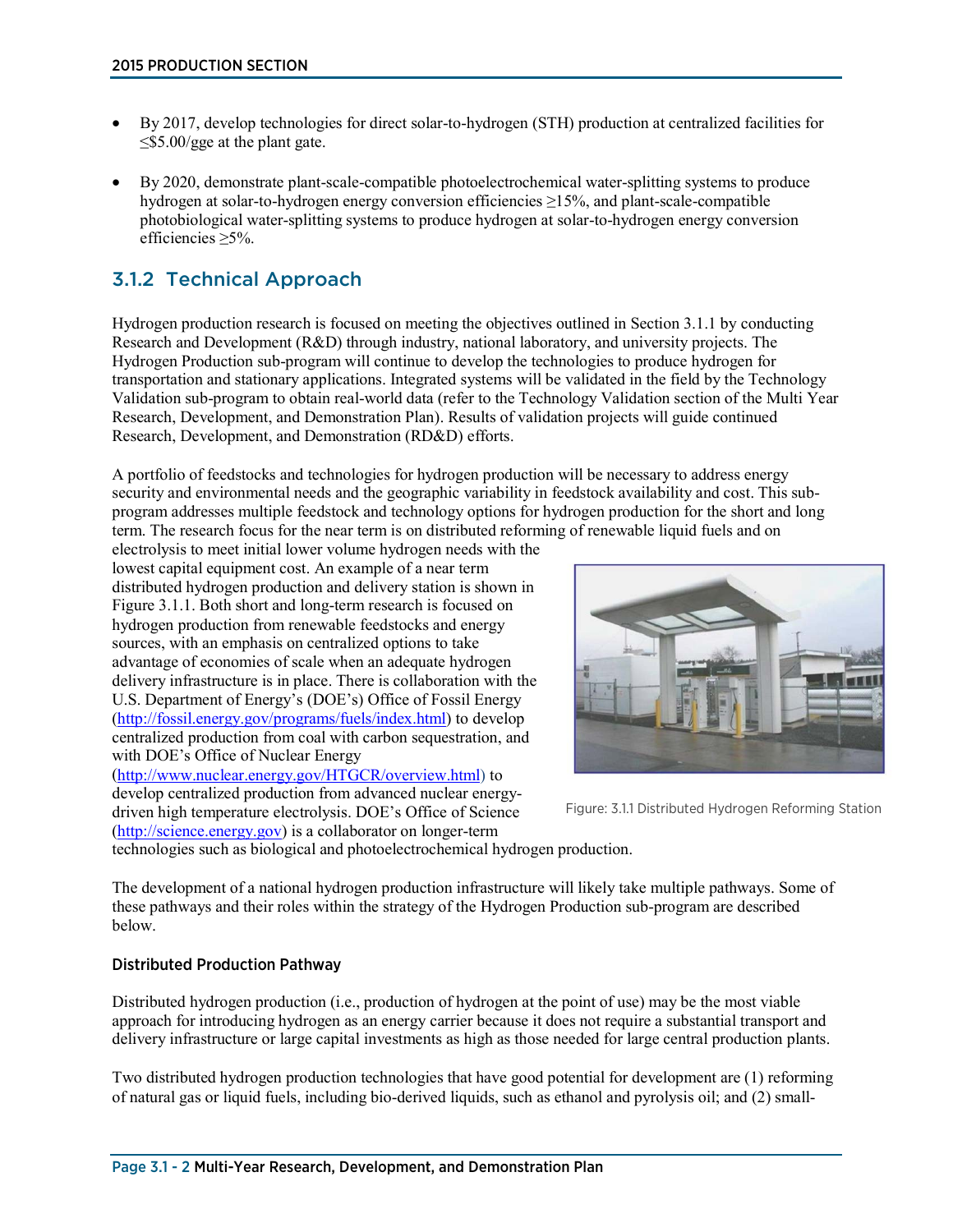scale water electrolysis. Distributed steam methane reforming technologies exist today for hydrogen to be costcompetitive with gasoline. [4](#page-2-0) Projections based on high-volume production indicate that reforming natural gas at the fueling station can produce hydrogen for a cost close to \$2/gge (See Tables 3.1.1 and 3.1.1.A). As a result, the Department of Energy is no longer funding R&D in natural gas reforming for FCEV fueling, although it is anticipated that industry will continue to make incremental improvements to this technology. Using a renewable resource, high temperature and aqueous phase bio-derived liquids reforming are two possible pathways to produce hydrogen with dramatically lower net greenhouse gas emissions. Reforming of bioderived liquids is applicable to distributed, semi-central, and central production.

The second focus area is on small-scale electrolyzers for splitting water. Electrolyzers present the opportunity for non-carbon-emitting hydrogen production when a renewable electricity source such as wind or hydropower is used. To be cost competitive, R&D is necessary to reduce electrolysis capital and operating costs and the cost of electricity needs to be less than or equal to half the current average grid price of electricity.

| Table 3.1.1 Distributed Forecourt Natural Gas Reforming a, b, c |                                  |                                             |               |  |  |
|-----------------------------------------------------------------|----------------------------------|---------------------------------------------|---------------|--|--|
| <b>Characteristics</b>                                          | 2015 Estimate <sup>e</sup>       |                                             |               |  |  |
| Hydrogen Levelized Cost (Production Only) <sup>f</sup>          | $\frac{1}{2}$ /kg H <sub>2</sub> | 2.00                                        | 2.10          |  |  |
| Production Equipment Total Capital Investment                   | \$Μ                              | $1.5\,$                                     | 1.2           |  |  |
| Production Energy Efficiency <sup>9</sup>                       | ℅                                | 71.4                                        | 74            |  |  |
| Production Equipment Availability <sup>c</sup>                  | ℅                                | 97                                          | 97            |  |  |
| Industrial Natural Gas Price <sup>h</sup>                       | \$/MMBtu                         | from Annual<br>Energy Outlook<br>(AEO) 2009 | from AEO 2009 |  |  |

| Table 3.1.1.A Distributed Natural Gas H2A Example Cost Contributions <sup>a, b, c</sup>          |                      |      |      |  |  |  |
|--------------------------------------------------------------------------------------------------|----------------------|------|------|--|--|--|
| 2011 Status <sup>d</sup><br>2015 Estimate <sup>e</sup><br><b>Characteristics</b><br><b>Units</b> |                      |      |      |  |  |  |
| Production Unit Capital Cost Contribution                                                        | $\frac{\sqrt{2}}{2}$ | 0.60 | 0.40 |  |  |  |
| Feedstock Cost Contribution                                                                      | $\frac{1}{2}$ /kg    | 1.10 | 1.30 |  |  |  |
| Production Fixed Operations and Maintenance (O&M)<br><b>Cost Contribution</b>                    | $\frac{\sqrt{2}}{2}$ | 0.20 | 0.20 |  |  |  |
| Production Other Variable Cost Contribution                                                      | $\frac{1}{2}$ /kg    | 0.10 | 0.20 |  |  |  |
| Hydrogen Levelized Cost (Production)                                                             | $\frac{1}{2}$ /kg    | 2.00 | 2.10 |  |  |  |
| Compression, Storage, and Dispensing (CSD) Levelized<br>Cost                                     | $\frac{1}{2}$ /kg    | 2.50 | 1.70 |  |  |  |
| Total Hydrogen Levelized Cost (Dispensed)                                                        | $\frac{f}{g}$        | 4.50 | 3.80 |  |  |  |

<span id="page-2-0"></span> $\overline{a}$ <sup>4</sup> *Distributed Hydrogen Production from Natural Gas—Independent Review*, National Renewable Energy Laboratory, October 2006, [http://www.hydrogen.energy.gov/pdfs/40382.pdf.](http://www.hydrogen.energy.gov/pdfs/40382.pdf)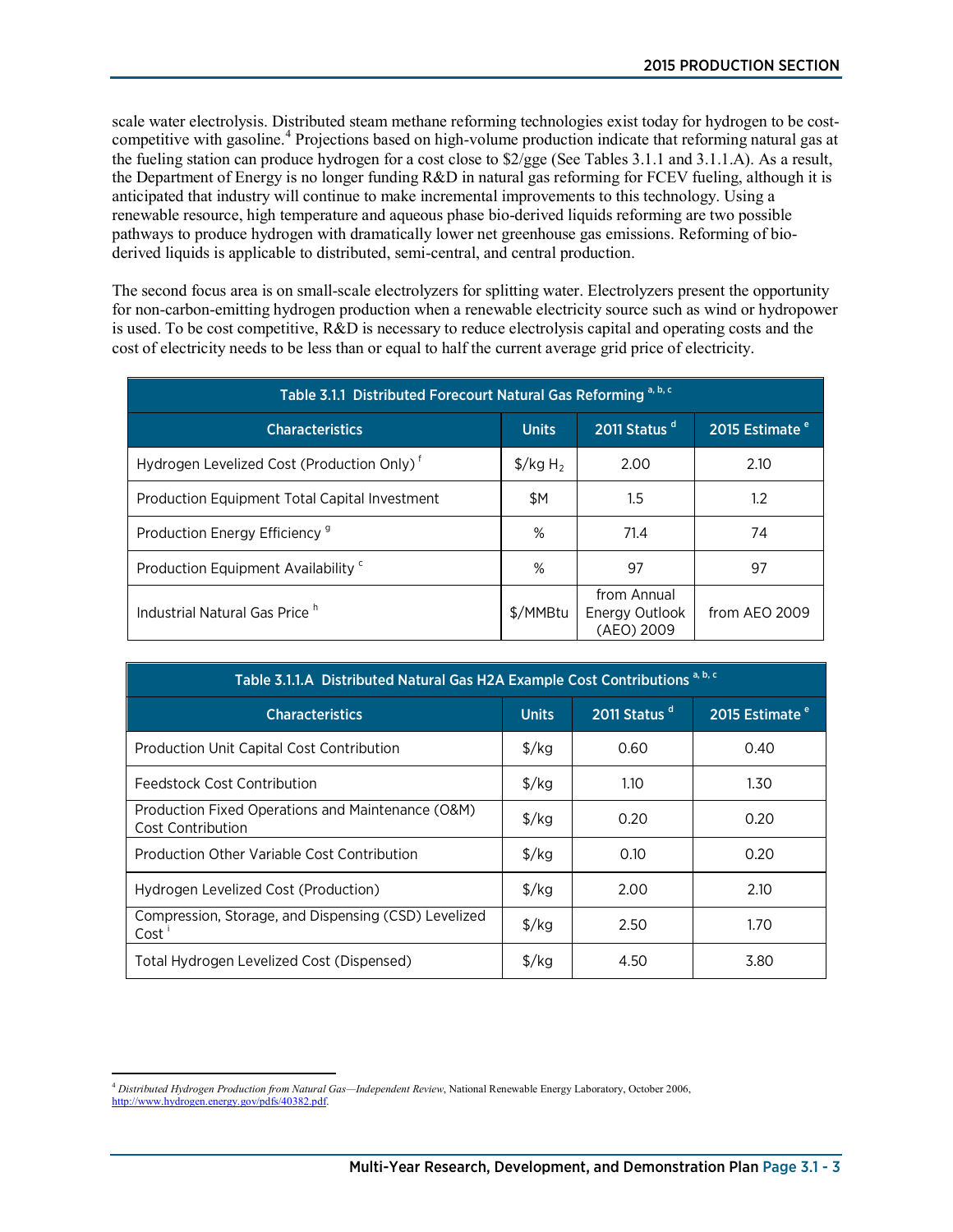- <sup>a</sup> The H2A Distributed Production Model 3.0 [\(www.hydrogen.energy.gov/h2a\\_production.html\)](http://www.hydrogen.energy.gov/h2a_production.html) was used to generate the values in the table with the exceptions described in the notes below.<br>The H2A Distributed Production Model 3.0 was used with the standard economic assumptions: All values are in 2007 dollars
- (2007\$), 1.9% inflation rate, 10% After Tax Real Internal Rate of Return, 100% equity financing, 20-year analysis period, 38.9% overall tax rate, and 15% working capital. A MACRS (Modified Accelerated Cost Recovery System) 7-year depreciation schedule was used. The plant design capacity is 1,500 kg/day of hydrogen. It is assumed that Design for Manufacture and Assembly (DFMA) would be employed and that production would have realized economies of scale.
- The plant production equipment availability is 97% including both planned and unplanned outages; ten unplanned outages of 14h duration per year; 1 planned outage of 5 days duration per year. The plant usage factor (defined as the actual yearly production/equipment design production capacity) is 86% based on over sizing of the production equipment to accommodate a
- summer surge in demand of 10% above the yearly average demand. Current technology status based on 01D\_Current\_Forecourt\_Hydrogen\_Production\_from\_Natural\_Gas\_(1,500\_kg\_per\_day)\_version\_3.[0 http://www.hydrogen.energy.](http://www.hydrogen.energy.gov/h2a_prod_studies.html)<br>gov/h2a\_prod\_studies.html
- 2015 Technology projections based on 02D\_Future\_Forecourt\_Hydrogen\_Production\_from\_Natural\_Gas\_(1,500\_kg\_per\_day)\_version\_3.0 [http://www.hydrogen.energy.](http://www.hydrogen.energy.gov/h2a_prod_studies.html)<br>gov/h2a\_prod\_studies.html
- $\frac{1}{2}$  The levelized cost is equivalent to the minimum required selling price to achieve a 10% annual rate of return over the life of the plant.
- Energy efficiency is defined as the energy of the hydrogen out of the production process (lower heating value [LHV]) divided by the sum of the energy into the process from the feedstock (LHV) and all other energy needed for production. Energy used for
- compression, storage and dispensing (CSD) is not included in the calculation of production energy efficiency.<br>Industrial natural gas prices are taken from the U.S. Energy Information Administration (EIA) 2009 AEO reference in 2007\$. The average price over the modeled life of the plant is \$7.87/MMBtu (LHV) for the current technology case, and \$9.35/MMBtu for the 2015 case. Prices are in \$/MMBtu on a LHV basis, as utilized in the H2A models. Conversion of EIA natural gas price data on a HHV basis to a LHV basis is done with heat content values of 52.2 MJ/kg (HHV
- Costs for the forecourt station compression and storage are consistent with the status and targets in the Delivery Multi Year Research, Development and Demonstration (MYRD&D) section. Storage capacity for 1540 kg of hydrogen at the forecourt is included. It is assumed that the hydrogen refueling fill pressure is 5000 psi for 2010/11 and that in 2015 and 2020, the hydrogen refueling fill pressure is 10,000 psi.

# Centralized Production Pathway

Large hydrogen production facilities that can take advantage of economies of scale will be needed in the long term to meet increases in hydrogen fuel demand. Central hydrogen production allows management of greenhouse gas emissions through strategies like carbon sequestration. In parallel with the distributed production effort, DOE is pursuing central production of hydrogen from a variety of resources - fossil, nuclear, and renewable.

- Coal and natural gas are possibly the least expensive feedstocks, and carbon sequestration is required to reduce or eliminate greenhouse gas emissions. Centralized natural gas reforming is not being pursued because it is already an established commercial technology.
- Biomass gasification offers the potential of a renewable option and near-zero greenhouse gas emissions.
- Water electrolysis based on renewable power may be a viable approach as the cost of capital equipment is reduced through advanced development providing the cost of electricity is less than or half of the current average grid price.
- DOE's Office of Nuclear Energy has been investigating the feasibility of hydrogen production through high-temperature electrolysis as a potential end-user application under the Next Generation Nuclear Plant project.
- High-temperature thermochemical hydrogen production that uses concentrated solar energy may be viable with the development of efficient water-splitting chemical process cycles and materials.
- Photoelectrochemical and biological hydrogen production are early development technologies to produce hydrogen using sunlight and need long-term research and development to produce hydrogen economically.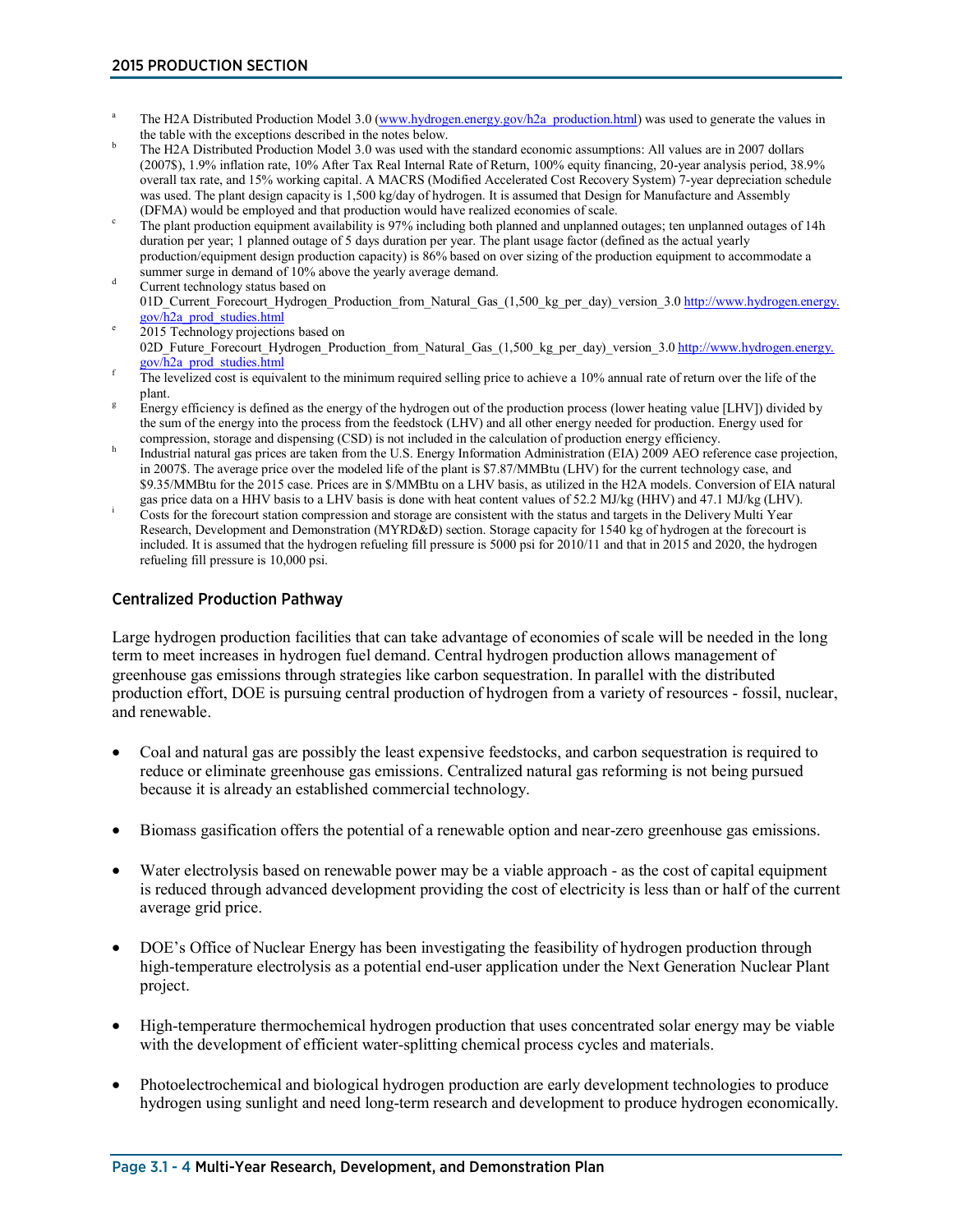- o In photoelectrochemical production, hydrogen is produced directly from water using sunlight and a special class of semiconductor materials. These highly specialized semiconductors absorb sunlight and use the light energy to separate water molecules into hydrogen and oxygen.
- o In biological production, specialized microorganisms produce hydrogen using different feedstock materials and conditions: sunlight drives photolytic production from water and photosynthetic production using organic matter, dark fermentation releases hydrogen from biomass without requiring light, and microbial electrolysis cells use bacterial metabolism to generate a low voltage that, supplemented with a small amount of energy, produces hydrogen gas at a submerged cathode.

Other feedstocks and technologies for hydrogen production that show promise may also be considered. Central production of hydrogen includes a wide diversity of feedstocks, but to be viable, it would require development of a distribution and delivery infrastructure. DOE is pursuing projects to identify a cost-effective, energyefficient, safe infrastructure for the delivery of hydrogen or hydrogen carriers from centrally located production facilities to the point of use (refer to the Delivery MYRD&D section).

# Semi-Central/City-Gate Production Pathway

Another option for hydrogen production is semi-central facilities that could be located, for example, on the edge of urban areas. These would be intermediate in production capacity. They would have limited economies of scale while being located only a short distance from refueling sites and thus reduce the cost and infrastructure needed for hydrogen delivery. Several technologies may be well suited to this scale of production including wind or solar driven electrolysis, reforming of renewable bio-derived liquids, natural gas reforming and photoelectrochemical and biological hydrogen production. Although many of the technologies currently under development are applicable to the semi-central concept, it is not a major focus of the program to emphasize development at the semi-central scale.

### Co-Production Pathways

Other production pathways being explored combine production of hydrogen fuel, heat, and electric power. In these scenarios, hydrogen fuel could be produced for use: (1) in stationary fuel cells to produce electricity and heat and (2) as a transportation fuel in fuel cell vehicles or hydrogen internal combustion engine vehicles. This process allows two markets for the hydrogen that could help to initiate the use of hydrogen when hydrogen demand is small. As the demand grows, more of the hydrogen could be produced for vehicle fuel rather than used for power production.

### Hydrogen Purification and Enrichment

Hydrogen purification and enrichment are key technology needs that cross-cut hydrogen production options. The quality of the hydrogen produced must meet the hydrogen quality requirements as described in Appendix C. Additional performance requirements for cost, flux rates, hydrogen recovery, and hydrogen purification will be functions of actual system configurations and operation. Going forward, innovations in purification and enrichment of hydrogen will be addressed in pathway specific RD&D.

The DOE Office of Fossil Energy (FE) is developing coal to hydrogen membrane separation systems that will operate in large-scale integrated gasification combined cycle plants to separate hydrogen and to capture and sequester carbon dioxide.

In addition to hydrogen separation membranes, FE is developing oxygen separation membranes. These could be used to replace expensive oxygen cryogenic separation technologies, reducing the cost of hydrogen production from processes that use oxygen such as coal gasification, potentially biomass gasification, or even auto-thermal distributed reforming.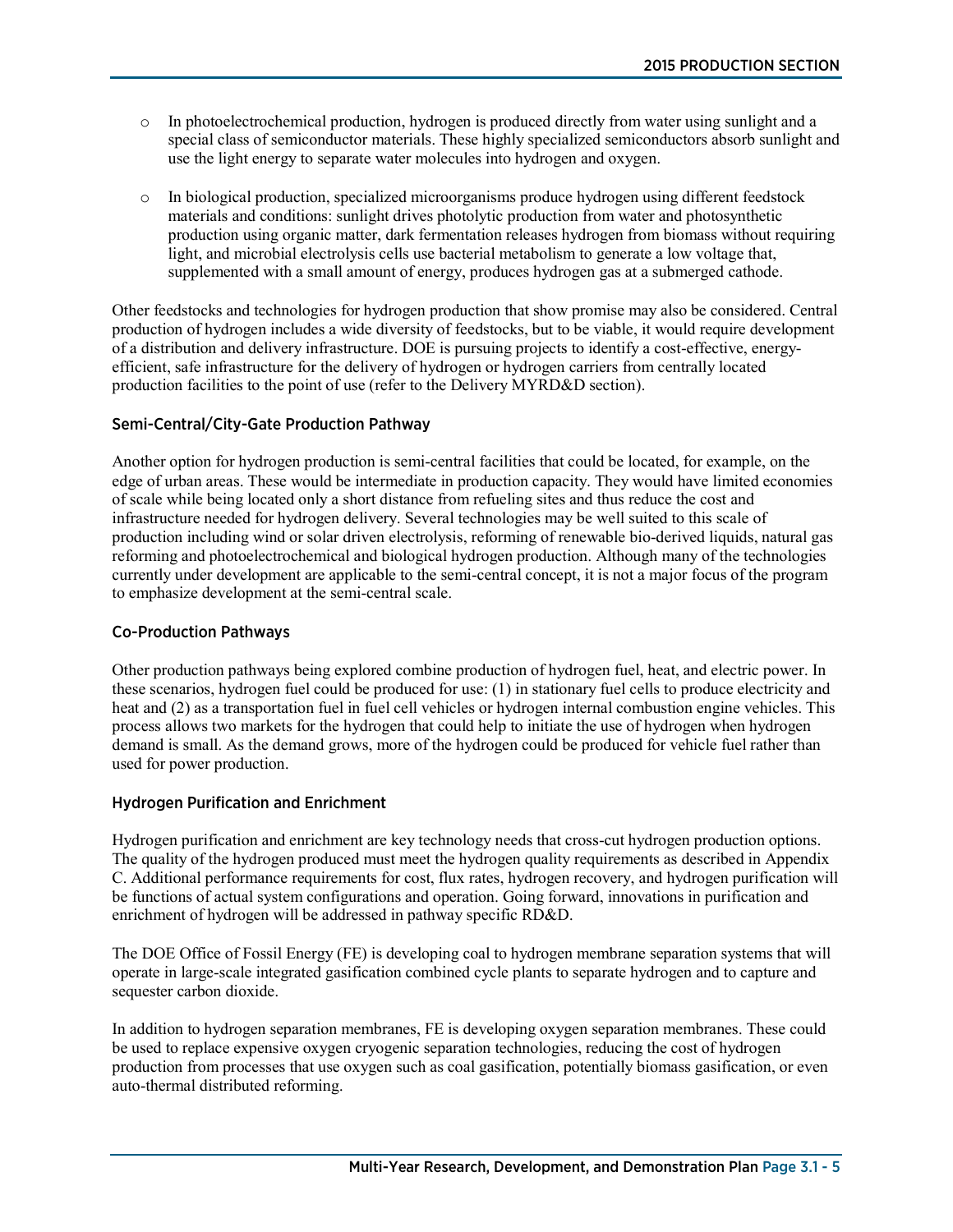# 3.1.3 Programmatic Status

# Current Activities

Major hydrogen production sub-program activities are listed in Table 3.1.2.

| Table 3.1.2 Current (2015) Hydrogen Production Program Activities |                                                                                                                                                                                                                                                                                                                                                                                                                                                                                                                                                                |                                                                                                                                                                                                                                                                                                                                                                                                                                                                                                           |  |  |  |
|-------------------------------------------------------------------|----------------------------------------------------------------------------------------------------------------------------------------------------------------------------------------------------------------------------------------------------------------------------------------------------------------------------------------------------------------------------------------------------------------------------------------------------------------------------------------------------------------------------------------------------------------|-----------------------------------------------------------------------------------------------------------------------------------------------------------------------------------------------------------------------------------------------------------------------------------------------------------------------------------------------------------------------------------------------------------------------------------------------------------------------------------------------------------|--|--|--|
| <b>Technology Pathway</b>                                         | Approach                                                                                                                                                                                                                                                                                                                                                                                                                                                                                                                                                       | FY 2015 Activities                                                                                                                                                                                                                                                                                                                                                                                                                                                                                        |  |  |  |
| Reforming of<br>Renewable, Bio-derived<br>Feedstocks              | Develop innovative, cost-<br>$\bullet$<br>competitive approaches for<br>converting bio-feedstocks to high<br>purity hydrogen<br>Identify more durable, low cost,<br>$\bullet$<br>reforming catalysts<br>Incorporate efficient and cost-<br>$\bullet$<br>effective separations technology<br>Intensify and consolidate the<br>$\bullet$<br>number of process steps and unit<br>operations                                                                                                                                                                       | FuelCell Energy: Development of an<br>$\bullet$<br>integrated reformer-electrolyzer-purifier<br>unit to produce $H_2$ at higher purity and<br>efficiency from a range of feedstocks<br>PNNL: Development of a compact,<br>$\bullet$<br>transportable reactor unit for cost-<br>effective distributed $H_2$ production from<br>biomass-derived liquids<br>TDA: Demonstration of a biogas fueled<br>$\bullet$<br>SOFC stack integrated with a biogas<br>cleanup system                                      |  |  |  |
| Electrolysis                                                      | Reduce electricity costs of<br>$\bullet$<br>hydrogen production by developing<br>new materials and systems to<br>improve efficiency<br>Reduce capital costs of electrolysis<br>$\bullet$<br>system through new designs with<br>lower cost materials and advanced<br>manufacturing methods<br>Develop low-cost hydrogen<br>$\bullet$<br>production from electrolysis using<br>wind and other renewable<br>electricity sources<br>Develop stacks with integral<br>$\bullet$<br>electrochemical compression<br>schemes to produce hydrogen at<br>higher pressures | Proton OnSite: Low PGM<br>$\bullet$<br>catalyst/electrode development for<br>reduced cost, improved performance,<br>and increased durability of PEM<br>electrolyzers<br>Giner Inc.: Lower cost, higher pressure<br>$\bullet$<br>PEM electrolyzer stacks, and low PGM<br>loading catalyst development with high<br>performance and improved durability<br>NREL: Integrated electrolysis with<br>$\bullet$<br>renewable, intermittent power sources,<br>including balance of plant component<br>development |  |  |  |
| Solar Thermochemical <sup>5</sup>                                 | Utilize the high-temperature energy<br>$\bullet$<br>from concentrated solar power to<br>produce hydrogen through<br>thermochemical cycles<br>Demonstrate feasibility of reaction<br>٠<br>cycles<br>Demonstrate durability of cycle<br>$\bullet$<br>reaction materials<br>Develop durable materials of<br>$\bullet$<br>construction.<br>Improve solar to hydrogen<br>$\bullet$<br>efficiencies.                                                                                                                                                                 | SNL: Develop a high efficiency solar<br>$\bullet$<br>thermochemical reactor for hydrogen<br>production.<br>University of Colorado, Boulder:<br>$\bullet$<br>Development and testing of a novel<br>flowing particle bed solarthermal redox<br>process to split water.<br>SRNL: Electrolyzer component<br>$\bullet$<br>development and highly efficient<br>process designs for coupling the Hybird<br>Sulfur (HyS) thermochemical cycle with<br>a concentrated solar energy system.                         |  |  |  |

<span id="page-5-0"></span> $\overline{a}$ <sup>5</sup> In collaboration with DOE Office of Nuclear Energy.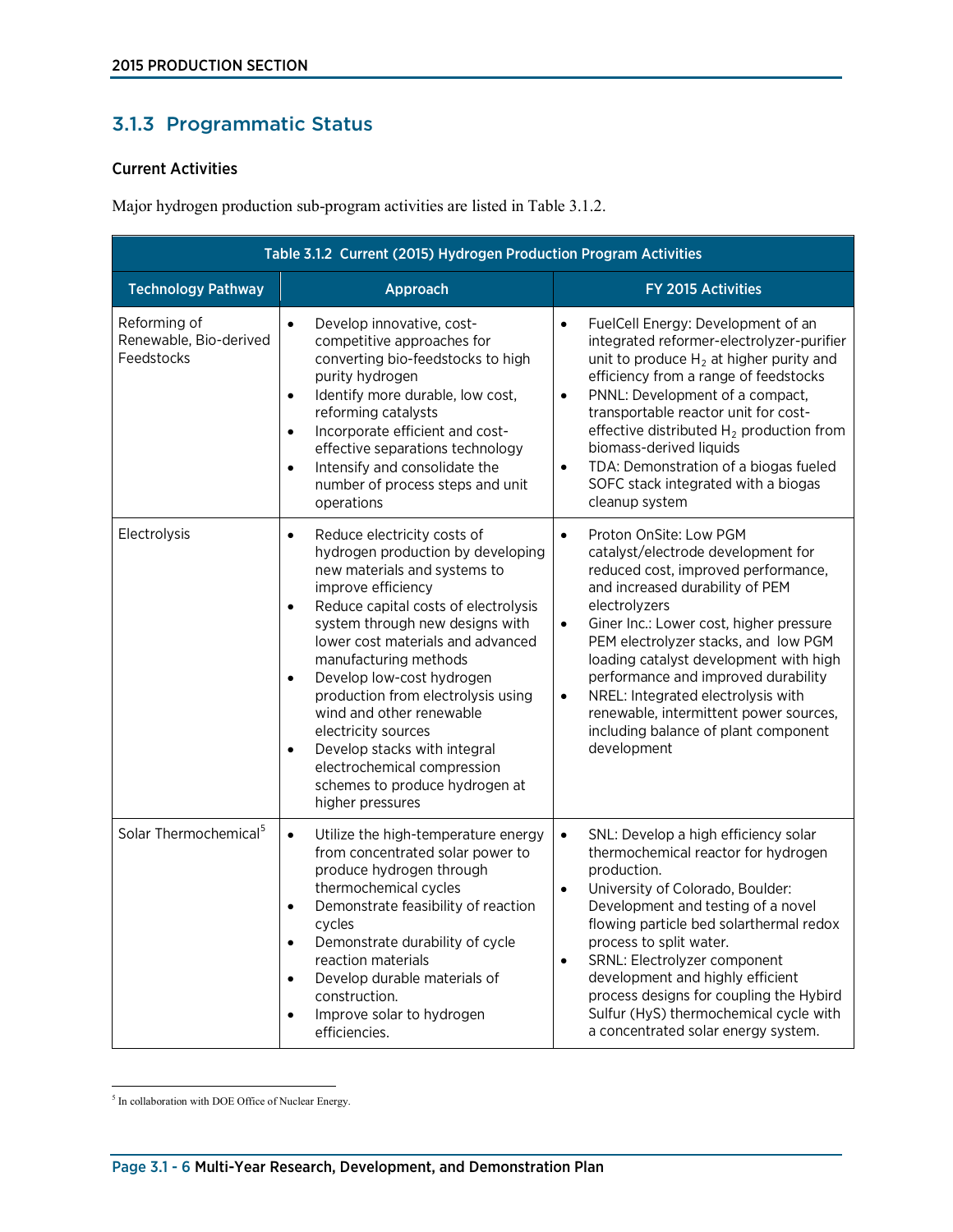| Table 3.1.2 Current (2015) Hydrogen Production Program Activities |                                                                                                                                                                                                                                                                                                                                                                                                                                                                                                                                                                                                                                                                                                              |                                                                                                                                                                                                                                                                                                                                                                                                                                                                                                                                                                                                                                                                                                                                                                                                                                                                                                                                       |  |  |  |
|-------------------------------------------------------------------|--------------------------------------------------------------------------------------------------------------------------------------------------------------------------------------------------------------------------------------------------------------------------------------------------------------------------------------------------------------------------------------------------------------------------------------------------------------------------------------------------------------------------------------------------------------------------------------------------------------------------------------------------------------------------------------------------------------|---------------------------------------------------------------------------------------------------------------------------------------------------------------------------------------------------------------------------------------------------------------------------------------------------------------------------------------------------------------------------------------------------------------------------------------------------------------------------------------------------------------------------------------------------------------------------------------------------------------------------------------------------------------------------------------------------------------------------------------------------------------------------------------------------------------------------------------------------------------------------------------------------------------------------------------|--|--|--|
| <b>Technology Pathway</b>                                         | Approach                                                                                                                                                                                                                                                                                                                                                                                                                                                                                                                                                                                                                                                                                                     | FY 2015 Activities                                                                                                                                                                                                                                                                                                                                                                                                                                                                                                                                                                                                                                                                                                                                                                                                                                                                                                                    |  |  |  |
| Photoelectrochemical<br>$(PEC)^6$                                 | Establish standards in theory,<br>$\bullet$<br>synthesis, characterization, and<br>certification for PEC materials,<br>interfaces, devices, and systems<br>Develop durable forms of known<br>$\bullet$<br>PEC materials and devices with<br>limited-lifetime high efficiencies<br>Develop high-efficiency forms of<br>$\bullet$<br>known PEC materials devices with<br>stabilized moderate efficiencies<br>Discover and develop new<br>$\bullet$<br>generation of high-efficiency, high-<br>durability photocatalytic materials<br>and devices<br>Develop cost-effective solar water-<br>٠<br>splitting reactors based on the best<br>available PEC photoelectrode or<br>photocatalyst materials and devices | NREL: III-V crystalline material and<br>$\bullet$<br>device development; Improving<br>stability/durability of the III-V materials;<br>Study corrosion mechanism and validate<br>surface of III-V semiconductors;<br>Theoretical discovery of new PEC<br>materials; Standardization of PEC<br>characterizations and certifications.<br>Collaborating with the University of<br>Nevada, Las Vegas; the University of<br>Hawaii at Manoa; Stanford University;<br>Lawrence Livermore National<br>Laboratory; and Los Alamos National<br>Laboratory)<br>University of Hawaii at Manoa:<br>$\bullet$<br>Development of efficient, bandgap-<br>tunable thin-film chalcopyrites using an<br>innovative low-cost synthesis process<br>with bandgaps optimized for solar $H_2$<br>production. Collaborating with the<br>University of Nevada, Las Vegas;<br>Stanford University; Lawrence<br>Livermore National Laboratory; and<br><b>NREL</b> |  |  |  |
| Biological <sup>7</sup>                                           | Develop modifications to green<br>$\bullet$<br>algae, cyanobacteria, dark<br>fermentative microorganisms, and<br>microbial electrolysis systems that<br>will facilitate efficient production of<br>hydrogen<br>Develop biochemical process<br>$\bullet$<br>methods<br>Develop improved reactor designs<br>$\bullet$<br>and processes to optimize<br>biological hydrogen production                                                                                                                                                                                                                                                                                                                           | NREL: Develop an $O_2$ -tolerant<br>$\bullet$<br>cyanobacterial system for continuous<br>light-driven $H_2$ production from water<br>NREL and Penn State University:<br>$\bullet$<br>Develop direct fermentation<br>technologies to convert renewable<br>lignocellulosic biomass resources to H <sub>2</sub><br>by bioreactor optimization, improving<br>molar yield, and developing a microbial<br>electrolysis cell system                                                                                                                                                                                                                                                                                                                                                                                                                                                                                                          |  |  |  |

# 3.1.4 Technical Challenges

The overarching technical challenge to providing hydrogen that is cost competitive with other fuels is reducing cost. The production cost component for hydrogen from central natural gas reforming is unlikely to decrease significantly from current projected costs (See [http://hydrogen.energy.gov/h2a\\_prod\\_studies.html\)](http://hydrogen.energy.gov/h2a_prod_studies.html). As a result, achieving the cost target of <\$4.00/gge will depend primarily on technical improvements leading to cost reductions in station compression, storage, and dispensing (CSD).

<span id="page-6-0"></span> $\overline{a}$ <sup>6</sup> In collaboration with DOE's Office of Science [\(http://science.energy.gov\)](http://science.energy.gov/).

<span id="page-6-1"></span><sup>7</sup> In collaboration with DOE's Office of Science [\(http://science.energy.gov\)](http://science.energy.gov/).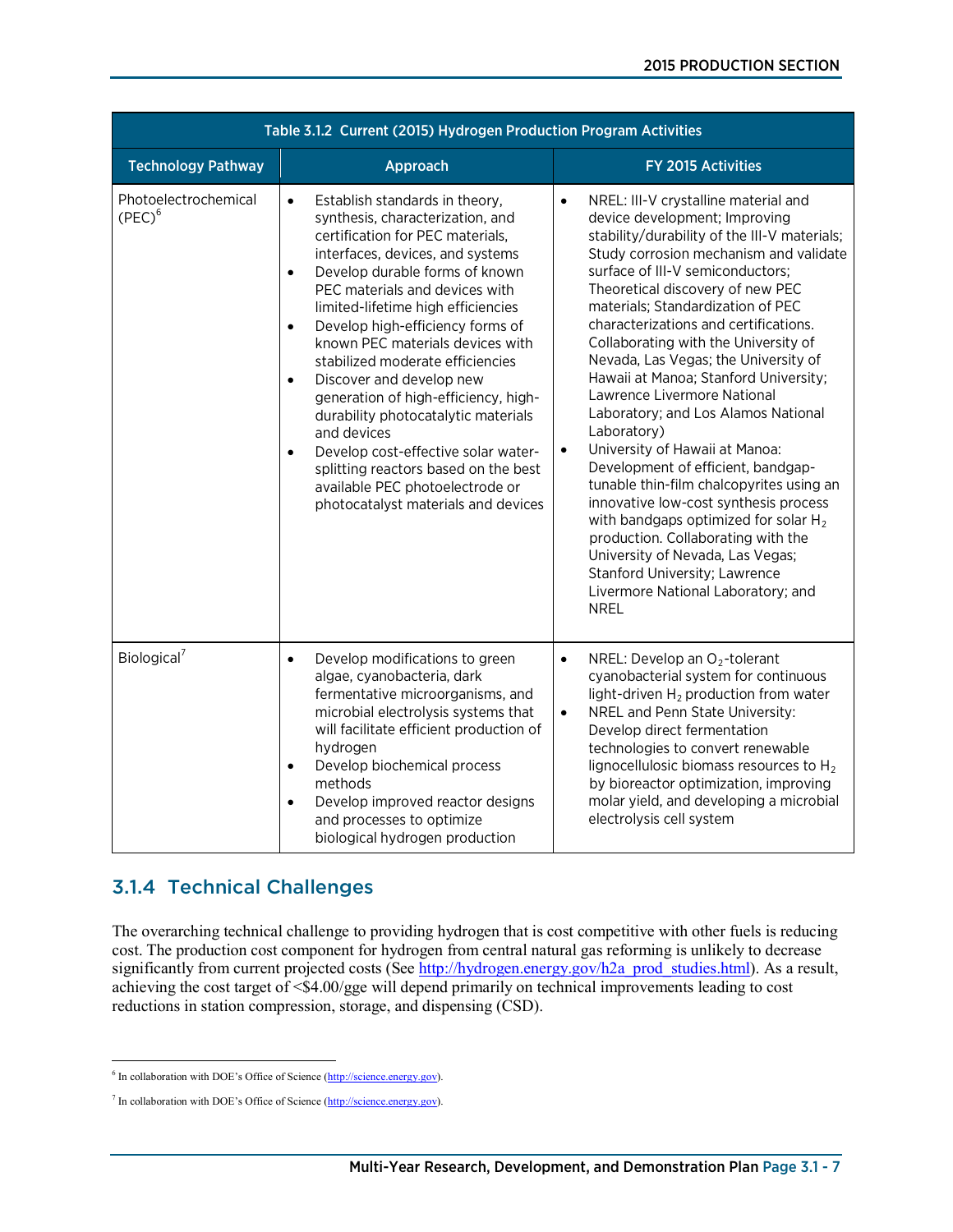The capital cost of current water electrolysis systems, along with the high cost of electricity in many regions, limits widespread adoption of electrolysis technology for low cost hydrogen production. Water electrolyzer capital cost reductions and efficiency improvements are required along with the design of utility-scale electrolyzers capable of grid integration and compatible with low-cost, near-zero emission electricity sources. Electrolytic production of hydrogen, where coal is the primary energy resource, will not lead to carbon emission reduction without carbon sequestration technologies.

Hydrogen can be produced from biomass either by reforming of bio-derived liquids or through gasification or pyrolysis of biomass feedstocks. The costs of currently available bio-derived liquids such as ethanol or sugar alcohols (e.g., sorbitol) need to be reduced. Significant improvements in reforming and associated technologies need to be developed for bio-derived liquids to reduce the capital and operating costs for this distributed production option to become competitive. As is the case for electricity, biomass feedstocks costs and availability may vary significantly from region to region. The efficiencies of biomass gasification, pyrolysis, and reforming need to be increased and the capital costs need to be reduced by developing improved technologies and approaches.

High-temperature, solar-driven, thermochemical hydrogen production using water-splitting chemical cycles is in an early stage of research. Research is also needed to cost-effectively couple the thermochemical cycles with advanced concentrated solar energy technology. If these efforts are successful, high-temperature thermochemical processes may provide a clean, efficient, and sustainable route for producing hydrogen from water.

Photoelectrochemical (PEC) hydrogen production based on semiconductor photoelectrodes or photocatalysts is in an early stage of development and requires significant advancements in materials, material systems, and reactor concept development. The primary materials-based research in this area is progressing on three fronts: (1) the study of costly high-efficiency materials to establish performance benchmarks, and to attain a fundamental understanding of PEC hydrogen generation versus corrosion mechanisms; (2) the study of durable lower-quality/lower-cost material systems to improve efficiency by mitigating loss mechanisms; and (3) the development of sophisticated multi-component devices and systems with the potential to achieve efficient PEC water splitting through the effective combination of functionalized materials specifically optimized for lightabsorption, charge transport and interfacial catalysis.

Biological hydrogen production is in early- to mid-stage of research and presents many technical challenges, beginning with bioengineering of microorganisms that can efficiently produce hydrogen at high rates. Some of the challenges are related to the need for increased light utilization efficiency, increased rate of hydrogen production, improved continuity of photoproduction, and increased hydrogen molar yield. The advantages of biological hydrogen production are that high-purity water is not required and toxic or polluting by-products are not generated.

### Technical Targets

A variety of feedstocks and processes are being researched and developed for producing hydrogen fuel. Each technology is in a different stage of development, and each offers unique opportunities, benefits, and challenges. Economics favor certain technologies more than others in the near term, and other technologies are expected to become economically viable as the technologies mature and market drivers shift.

Tables 3.1.3 through 3.1.12 list the DOE technical targets for hydrogen production from a variety of feedstocks. The targets and timeline for each technology reflect a number of factors, including the expected size/capacity of a production unit, the current stage of technology development, and the costs and characteristics of the feedstock. The current case values in the tables are based on the status of technologies which have been demonstrated in the laboratory, not on currently available commercial systems. Current cost estimates (2007\$) are based on the projected high volume production of these technologies. Where appropriate, target tables are accompanied by another table that details the estimated cost breakdown as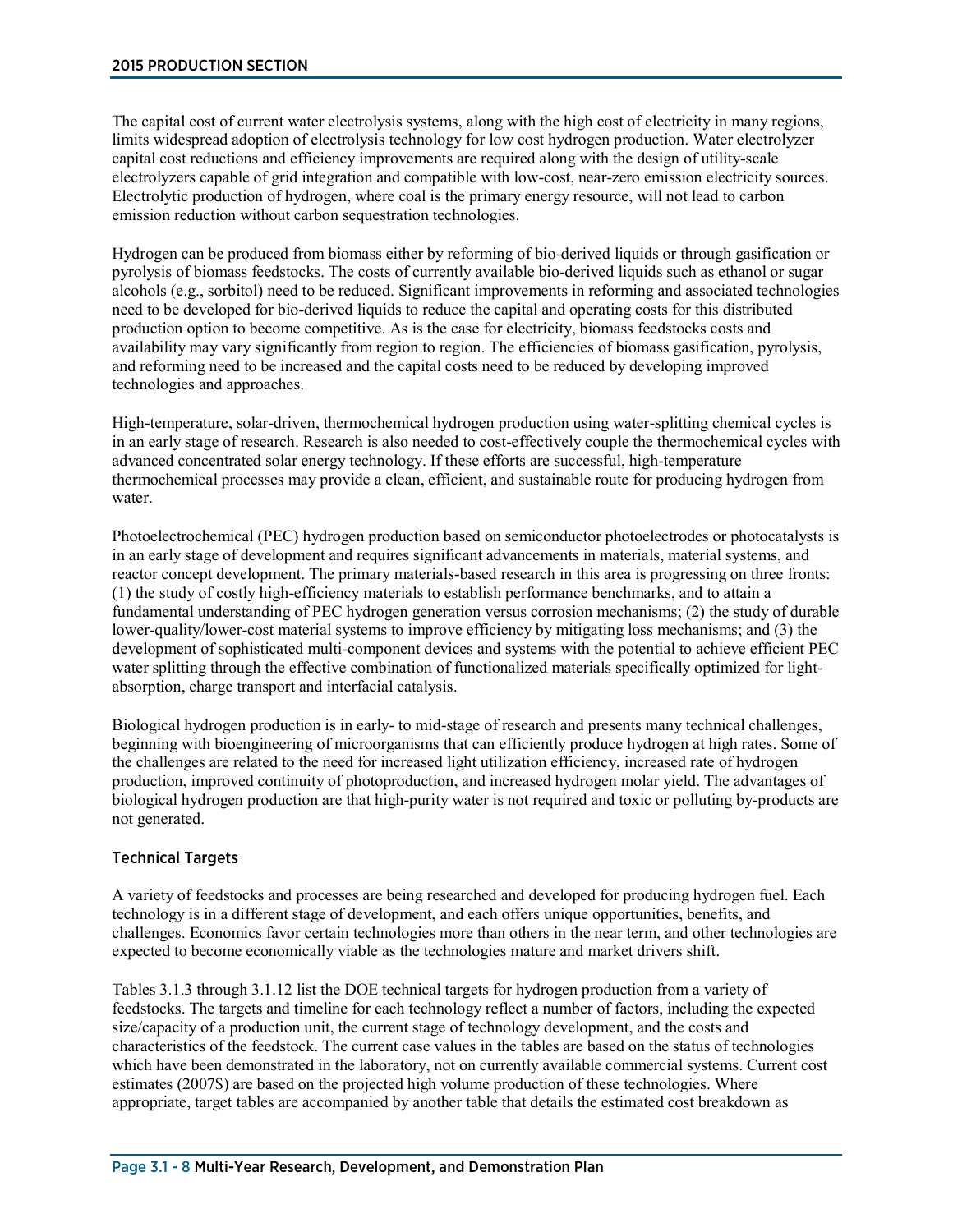determined using the H2A hydrogen production cost models. The accompanying table is provided as an example only. The cost breakdowns are not targets. For many of the production pathways, achievement of the cost targets will depend on technical breakthroughs (e.g., feedstock processing, heliostat development) beyond the scope of the Hydrogen and Fuel Cells Program. Feedstock costs (including electricity costs) and availability may limit deployments of some pathway technologies.

Out-year targets are RD&D milestones for measuring progress. For hydrogen to become a major energy carrier, the combination of its cost and that of the power system it is used in, must be competitive with the alternatives available in the marketplace. For light duty vehicles, this means that the combination of the hydrogen cost, and its use in a hydrogen fuel cell vehicle, must be competitive with conventional fuels used in advanced vehicles on a cost per mile basis to the consumer. The estimated cost of hydrogen needed to be competitive (with HEVs) is  $\leq$ \$4.00/gge (untaxed) at the dispenser. This estimate will be periodically reevaluated to reflect projected fuel costs and vehicle power system energy efficiencies on a cost-per-mile basis. The ultimate target for all of the production technologies being researched is a hydrogen cost that will be competitive for transportation on a well-to-wheels basis, regardless of the production method.

The cost target of  $\leq$ \$4.00/gge was apportioned between the production and delivery components of the total cost in order for targets, goals, and R&D priorities to be set. A split of the target based on central natural gas reforming as the dominant incumbent technology was used to identify separate cost targets of <\$2.00/gge by 2020 for both production and delivery. [8](#page-8-0) Somewhat higher costs can be allowed for distributed production since the 2020 targets for CSD result in a levelized cost projection of forecourt costs of  $\sim $1.70/\text{g}$ ge.

Although not listed in each table, it is understood that the quality of the hydrogen produced by each of these production technologies must meet the hydrogen quality requirements as described in Appendix C. All costs in the following tables are in 2007 dollars to be consistent with DOE Office of Energy Efficiency and Renewable Energy (EERE) planning which uses the energy costs from the 2009 Annual Energy Outlook.

| Table 3.1.3 Technical Targets: Distributed Forecourt Production of Hydrogen from Bio-Derived<br>Renewable Liquids - High Temperature Ethanol Reforming <sup>a, b, c</sup> |                               |      |                   |                   |  |  |  |  |
|---------------------------------------------------------------------------------------------------------------------------------------------------------------------------|-------------------------------|------|-------------------|-------------------|--|--|--|--|
| 2020<br>2011<br>2015<br><b>Characteristics</b><br><b>Units</b><br>Status <sup>d</sup><br>Target <sup>d</sup><br>Target <sup>e</sup>                                       |                               |      |                   |                   |  |  |  |  |
| Hydrogen Levelized Cost (Production<br>Only)                                                                                                                              | $\frac{f}{g}$                 | 6.60 | 5.90              | 2.30              |  |  |  |  |
| <b>Production Equipment Total Capital</b><br>Investment <sup>c</sup>                                                                                                      | \$                            | 1.9M | 1.4M <sup>e</sup> | 1.2M <sup>e</sup> |  |  |  |  |
| Production Energy Efficiency <sup>9</sup>                                                                                                                                 | %                             | 68   | 70 <sup>e</sup>   | $75^{e, h}$       |  |  |  |  |
| Production Equipment Availability <sup>c</sup>                                                                                                                            | $\%$                          | 97   | 97                | 97                |  |  |  |  |
| Ethanol Price <sup>d,e</sup>                                                                                                                                              | average<br>$\frac{1}{2}$ /gal | 2.47 | 2.41              | 0.85              |  |  |  |  |

<span id="page-8-0"></span> $\overline{a}$ <sup>8</sup> Record 12001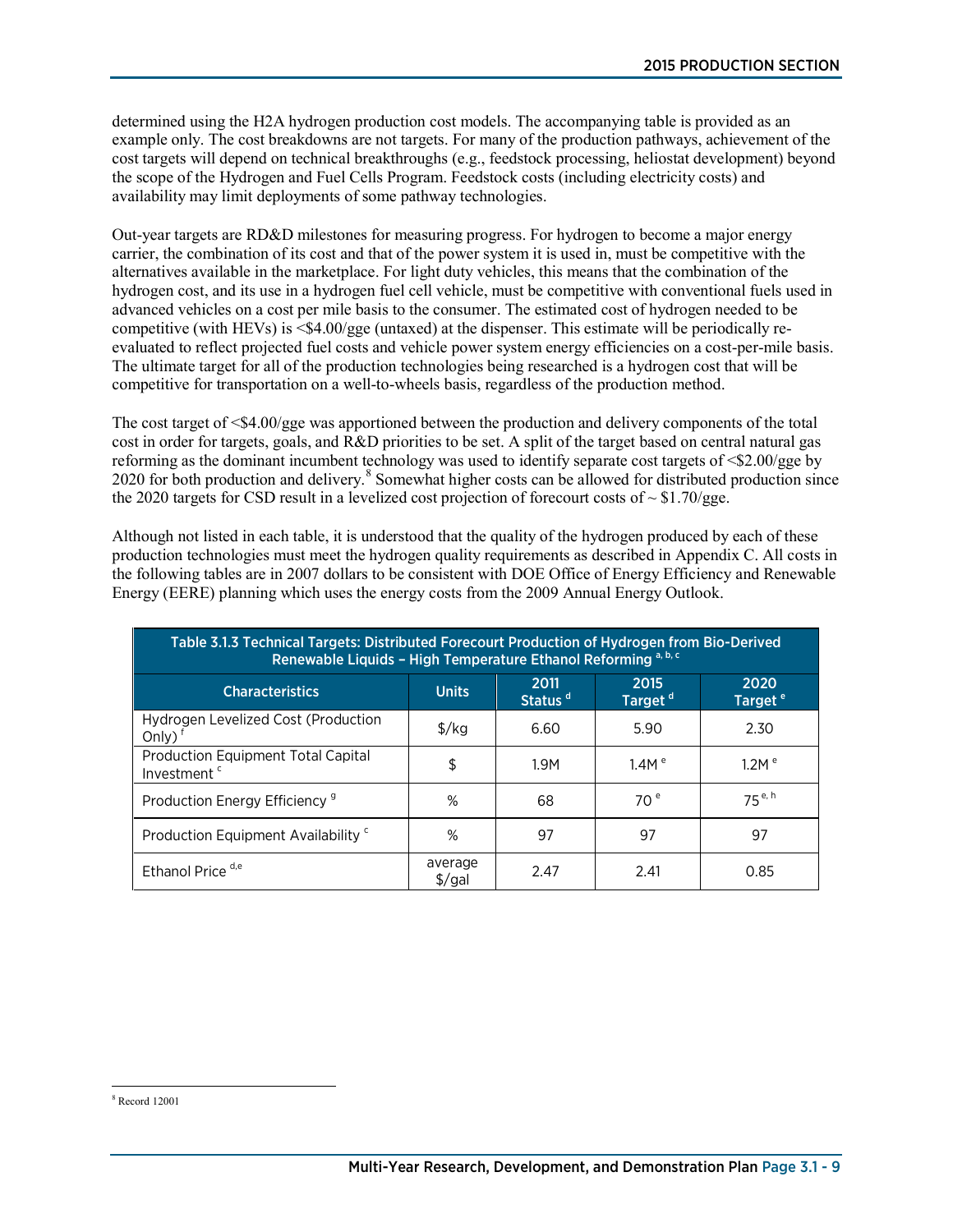| Table 3.1.3.A Distributed Bio-Derived Renewable Liquids H2A - High Temperature Ethanol Reforming<br>Example Cost Contributions <sup>a, b, c</sup> |                      |                             |                   |                   |  |  |
|---------------------------------------------------------------------------------------------------------------------------------------------------|----------------------|-----------------------------|-------------------|-------------------|--|--|
| <b>Characteristics</b>                                                                                                                            | <b>Units</b>         | 2011<br>Status <sup>d</sup> | 2015 <sup>d</sup> | 2020 <sup>e</sup> |  |  |
| <b>Production Unit Capital Cost</b><br>Contribution <sup>b</sup>                                                                                  | $\frac{\sqrt{2}}{2}$ | 0.80                        | 0.70              | 0.50              |  |  |
| Feedstock Cost Contribution d,e                                                                                                                   | $\frac{\sqrt{2}}{2}$ | 5.50                        | 5.10              | 1.60              |  |  |
| Production Fixed O&M Cost<br>Contribution                                                                                                         | $\frac{\sqrt{2}}{2}$ | 0.20                        | 0.10              | 0.10              |  |  |
| Production Other Variable O&M Cost<br>Contribution <sup>d</sup>                                                                                   | $\frac{\sqrt{2}}{2}$ | 0.10                        | 0.10              | 0.10              |  |  |
| Hydrogen Levelized Cost (Production)                                                                                                              | $\frac{\sqrt{2}}{2}$ | 6.60                        | 5.90              | 2.30              |  |  |
| CSD Cost Contribution <sup>i</sup>                                                                                                                | $\frac{\sqrt{2}}{2}$ | 2.50                        | 1.70              | 1.70              |  |  |
| Total Hydrogen Levelized Cost<br>(Dispensed)                                                                                                      | $\frac{1}{2}$        | 9.10                        | 7.70              | 4.00              |  |  |

Note: numbers may not sum due to rounding.

- The H2A Distributed Production Model 3.0 [\(www.hydrogen.energy.gov/h2a\\_production.html\)](http://www.hydrogen.energy.gov/h2a_production.html) was used to generate the values in the table with the exceptions described in the notes below. Results are documented in the H2A v3 Current and Future Case studies for Forecourt Hydrogen Production from Ethanol (http://www.hydrogen.energy.gov/h2a prod studi
- The H2A Distributed Production Model 3.0 was used with the following standard economic assumptions: All values are in 2007 dollars, 1.9% inflation rate, 10% After Tax Real Internal Rate of Return, 100% Equity Financing, 20-year analysis period, 38.9% overall tax rate, and 15% working capital. The plant design capacity is 1,500 kg/day of hydrogen. It is assumed that Design for
- Manufacture and Assembly (DFMA) would be employed and that production would have realized economies of scale.<br>The plant production equipment availability is 97% including both planned and unplanned outages; ten unplanned o duration per year; 1 planned outage of 5 days duration per year. The plant usage factor (defined as the actual yearly production/equipment design production capacity) is 86% based on over sizing of the production equipment to accommodate a summer surge in demand of 10% above the yearly average demand.
- Ethanol prices for the 2011 status and 2015 target cases are derived from Table B-6: Unit Operation Cost Contribution Estimates (2007 Dollars) and Technical Projections for Thermochemical Conversion to Ethanol Baseline Process Concept. Biomass Multi-Year Program Plan, DOE April 2011. Minimum ethanol price (\$/gal) = 2.77 (2010), 2.15 (2012) for ethanol from corn stover feedstock. An additional cost of \$0.25/gal was added for delivery. The 2012 target price was assumed throughout the remainder of the analysis period. The average delivered ethanol prices shown in Table 3.1.3 were calculated assuming a 20 year facility life starting in 2010 and 2015, respectively. The electricity cost utilized is the EIA AEO 2009 ref
- The capital cost and energy efficiency of the production unit are based on preliminary analyses and projections for what could be achieved with successful development of this technology (i.e., 2020 target values for conversion process efficiency and equipment cost are assumed to be the same as the 2015 projection for distributed steam methane reforming. The cost targets of <\$4.00/gge dispensed hydrogen cost could be achieved with ethanol reforming if the equipment cost and efficiency targets are met and the cost of ethanol is reduced to <\$.85/gal (40% of the value projected by the Bioenergy Technologie
- The levelized cost is equivalent to the minimum required selling price to achieve a 10% annual rate of return over the life of the plant.
- Energy efficiency is defined as the energy of the hydrogen out of the production process (LHV) divided by the sum of the energy into the process from the feedstock (LHV) and all other energy needed for production. Energy used for CSD is not included in the
- Production unit energy efficiency may vary (as low as 65%) if the capital cost, feedstock costs and other costs associated with alternative process options such as aqueous phase reforming are low enough to still achieve the target of <\$4.00/gge dispensed
- hydrogen cost.<br>Costs for the forecourt station compression and storage are consistent with the status and targets in the Delivery MYRD&D Section. Storage capacity for 1540 kg of hydrogen at the forecourt is included. It is assumed that the hydrogen refueling fill pressure is 5000 psi for 2010 and it assumed that in 2015 and 2020, the hydrogen refueling fill pressure is 10,000 psi.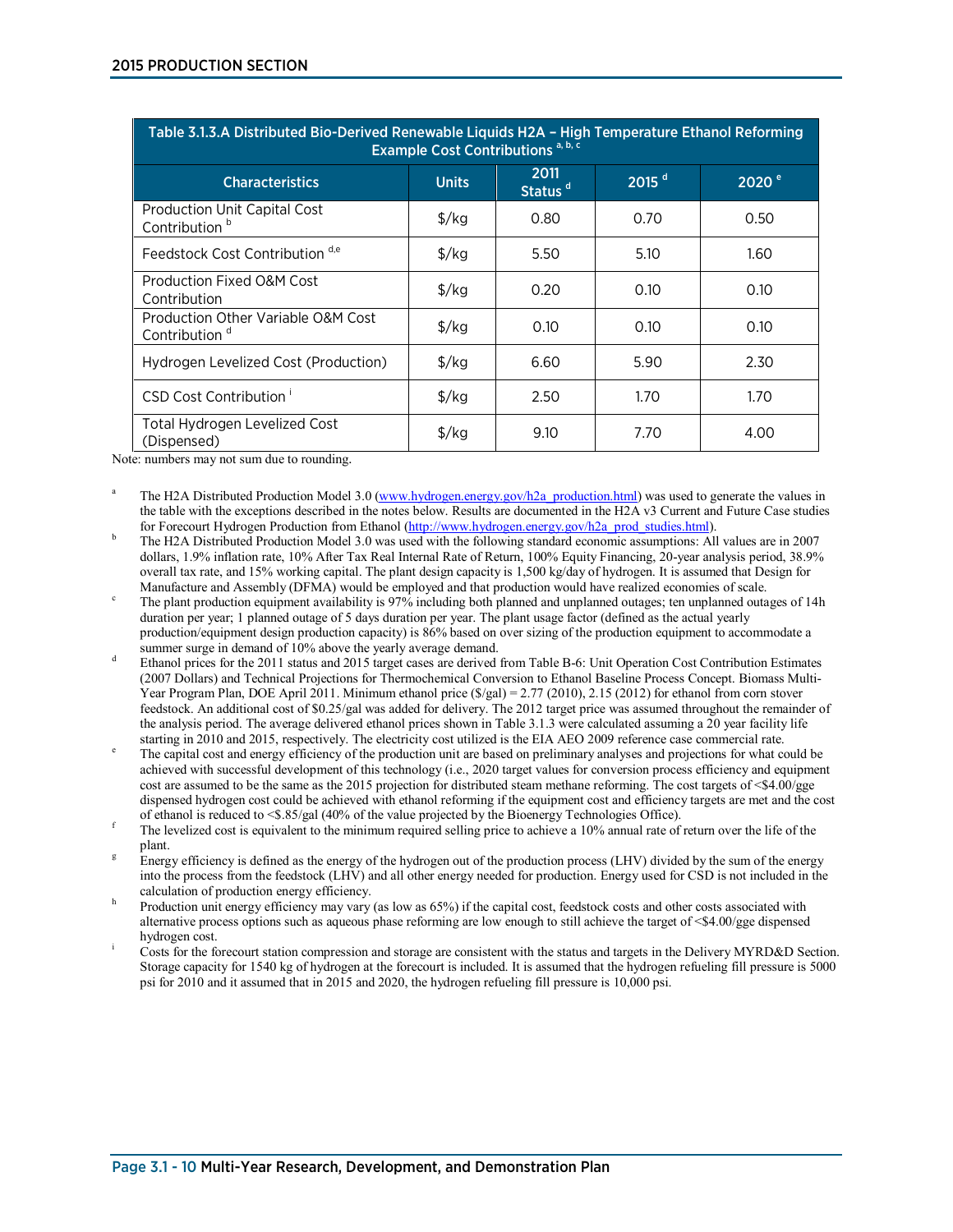| Table 3.1.4 Technical Targets: Distributed Forecourt Water Electrolysis Hydrogen Production <sup>a, b, c</sup> |                                           |                             |                          |                          |  |
|----------------------------------------------------------------------------------------------------------------|-------------------------------------------|-----------------------------|--------------------------|--------------------------|--|
| <b>Characteristics</b>                                                                                         | 2011<br><b>Units</b><br><b>Status</b>     |                             | 2015<br><b>Target</b>    | 2020<br><b>Target</b>    |  |
| Hydrogen Levelized Cost <sup>d</sup> (Production<br>Only)                                                      | $\frac{f}{g}$                             | 4.20 $^{\rm d}$             | 3.90 <sup>d</sup>        | 2.30 <sup>d</sup>        |  |
| Electrolyzer System Capital Cost                                                                               | $\frac{\sqrt{2}}{2}$<br>$\frac{1}{2}$ /kW | 0.70<br>430 <sup>e, f</sup> | 0.50<br>300 <sup>f</sup> | 0.50<br>300 <sup>6</sup> |  |
| System Energy Efficiency <sup>9</sup>                                                                          | $%$ (LHV)                                 | 67                          | 72                       | 75                       |  |
|                                                                                                                | kWh/kg                                    | 50                          | 46                       | 44                       |  |
| Stack Energy Efficiency <sup>h</sup>                                                                           | $%$ (LHV)                                 | 74                          | 76                       | 77                       |  |
|                                                                                                                | kWh/kg                                    | 45                          | 44                       | 43                       |  |
| <b>Electricity Price</b>                                                                                       | $\frac{1}{2}$ /kWh                        | From AEO<br>2009'           | From AEO<br>2009'        | 0.037                    |  |

| Table 3.1.4.A Distributed Electrolysis H2A Example Cost Contributions <sup>a, b, c</sup> |                                                      |                                  |                       |                  |                   |
|------------------------------------------------------------------------------------------|------------------------------------------------------|----------------------------------|-----------------------|------------------|-------------------|
|                                                                                          | <b>Characteristics</b>                               | <b>Units</b>                     | 2011<br><b>Status</b> | 2015             | 2020              |
|                                                                                          | Cost Contribution <sup>a, b, e</sup>                 | $\frac{1}{2}$ /kg H <sub>2</sub> | 0.70                  | 0.50             | 0.50              |
| Electrolysis System                                                                      | Production<br>Equipment<br>Availability <sup>c</sup> | %                                | 98                    | 98               | 98                |
| Electricity                                                                              | Cost Contribution                                    | $\frac{1}{2}$ /kg H <sub>2</sub> | $3.00^{\circ}$        | $3.10^{\degree}$ | 1.60 <sup>1</sup> |
| Production Fixed O&M                                                                     | Cost Contribution                                    | $\frac{1}{2}$ /kg H <sub>2</sub> | 0.30                  | 0.20             | 0.20              |
| <b>Production Other</b><br>Variable Costs                                                | Cost Contribution                                    | $\frac{1}{2}$ /kg H <sub>2</sub> | 0.10                  | 0.10             | < 0.10            |
| <b>Hydrogen Production</b>                                                               | Cost Contribution                                    | $\frac{1}{2}$ /kg H <sub>2</sub> | 4.10                  | 3.90             | 2.30              |
| Compression, Storage,<br>and Dispensing <sup>k</sup>                                     | Cost Contribution                                    | $\frac{1}{2}$ /kg H <sub>2</sub> | 2.50                  | 1.70             | 1.70              |
| Total Hydrogen Levelized Cost (Dispensed)                                                |                                                      | $\frac{1}{2}$ /kg H <sub>2</sub> | 6.60                  | 5.60             | 4.00              |

<sup>a</sup> The H2A Distributed Production Model 3.0 [\(www.hydrogen.energy.gov/h2a\\_production.html\)](http://www.hydrogen.energy.gov/h2a_production.html) used alkaline electrolysis parameters to generate the values in the table with the exceptions described in the notes below. Results are documented in the Current and Future H2A v3 case studies for Forecourt Hydrogen Production from Grid Electrolysis which can be found at http://www.hydrogen.energy.gov/h2a prod studies.html.

The H2A Distributed Production Model 3.0 was used with the standard economic assumptions: All values are in 2007 dollars, 1.9% inflation rate, 10% After Tax Real Internal Rate of Return, 100% Equity Financing, 20-year analysis period, 38.9% overall tax rate, and 1% working capital (based on independent review input). A MACRS 7-year depreciation schedule was used. The plant design capacity is 1,500 kg/day of hydrogen. It is assumed that Design for Manufacture and Assembly (DFMA) would be employed and

that production would have realized economies of scale.<br>The plant production equipment availability is 98% including both planned and unplanned outages; four unplanned outages of 14h duration per year; 1 planned outage of 5 days duration per year. The plant usage factor (defined as the actual yearly production/equipment design production capacity) is 90% based on over sizing of the production equipment to accommodate a

 $\frac{d}{dt}$  The levelized cost is equivalent to the minimum required selling price to achieve a 10% annual rate of return over the life of the

plant.<br>Electrolyzer uninstalled capital costs based on independent review panel results [DOE 2009, Current (2009)] State-of-the-Art Hydrogen Production Cost Estimate using Water Electrolysis, Independent Review, NREL/BK-6A1-46676, September 2009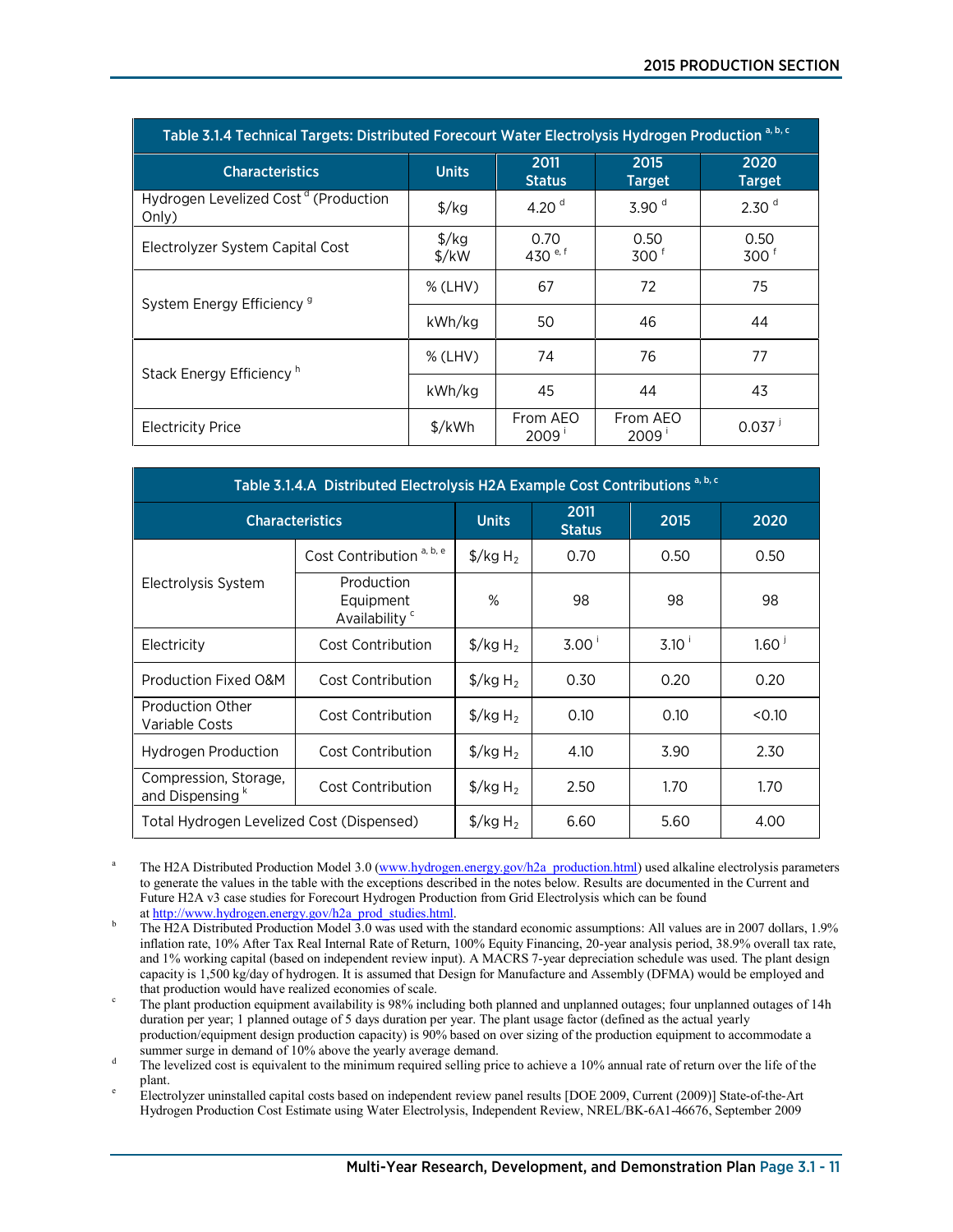[\(http://www.hydrogen.energy.gov/pdfs/46676.pdf\)](http://www.hydrogen.energy.gov/pdfs/46676.pdf). "Electrolyzer capital costs are expected to fall to \$380/kW for forecourt

- 
- production." Escalated to 2007 dollars = \$430/kW (purchased equipment cost).<br>Electrolyzer cells capital replacement = 25% of total purchased capital every 7 years (DOE, 2009).<br>System energy efficiency is defined as the ene the feedstock energy (LHV) plus all other energy used in the process.
- Stack energy efficiency is defined as the energy in the hydrogen produced by the stack (on a LHV basis) divided by the electricity entering the stack. Additional electricity use for the balance of plant is not included in this calculation. Stack energy efficiency is a
- guideline and the targets do not need to be met as long as the system energy efficiency meets the targets.<br>Hydrogen cost is calculated assuming purchase of industrial grid electricity. Electricity prices are taken from the Reference Case price projections to 2030. Prices beyond 2030 are not available in the 2009 AEO case so they are projected based on the PNNL MiniCAM model outpu[t http://www.globalchange.umd.edu/models/gcam/\)](http://www.globalchange.umd.edu/models/gcam/). The average electricity price is \$0.063/kWh (\$0.061/kWh effective) over the modeled life of the plant for the current (2011) case and \$0.070/kWh (\$0.069/kWh effective) for
- Electricity cost is assumed to be 3.7¢/kWh throughout the analysis period to meet the \$4.00/gge target for dispensed hydrogen.<br>Costs for the forecourt station compression and storage are consistent with the status and targ
- Storage capacity for 1579 kg of hydrogen at the forecourt is included. It is assumed that the hydrogen refueling fill pressure is 5000 psi for 2010 and it assumed that in 2015 and 2020, the hydrogen refueling fill pressure is 10,000 psi.

| Table 3.1.5 Technical Targets: Central Water Electrolysis <sup>a, b</sup> |                                  |                             |                             |                             |  |
|---------------------------------------------------------------------------|----------------------------------|-----------------------------|-----------------------------|-----------------------------|--|
| <b>Characteristics</b>                                                    | <b>Units</b>                     | 2011<br>Status <sup>c</sup> | 2015<br>Target <sup>d</sup> | 2020<br>Target <sup>e</sup> |  |
| Hydrogen Levelized Cost (Plant Gate) <sup>f</sup>                         | $\frac{1}{2}$ /kg H <sub>2</sub> | 4.10                        | 3.00                        | 2.00                        |  |
| Total Capital Investment <sup>b</sup>                                     | \$Μ                              | 68                          | 51                          | 40                          |  |
| System Energy Efficiency <sup>9</sup>                                     | %                                | 67                          | 73                          | 75                          |  |
|                                                                           | $kWh/kgH_2$                      | 50                          | 46                          | 44.7                        |  |
| Stack Energy Efficiency <sup>h</sup>                                      | %                                | 74                          | 76                          | 78                          |  |
|                                                                           | $kWh/kgH_2$                      | 45                          | 44                          | 43                          |  |
| Electricity Price                                                         | $\frac{1}{2}$ /kWh               | From AEO '09                | \$0.049                     | \$0.031                     |  |

| Table 3.1.5.A Central Water Electrolysis H2A Example Cost Contributions a, b                                    |                      |      |      |      |  |  |  |
|-----------------------------------------------------------------------------------------------------------------|----------------------|------|------|------|--|--|--|
| 2011<br>2015 <sup>d</sup><br>2020 <sup>°</sup><br><b>Units</b><br><b>Characteristics</b><br>Status <sup>c</sup> |                      |      |      |      |  |  |  |
| Capital Cost Contribution                                                                                       | $\frac{f}{g}$        | 0.60 | 0.50 | 0.40 |  |  |  |
| Feedstock Cost Contribution                                                                                     | $\frac{f}{g}$        | 3.20 | 2.30 | 1.40 |  |  |  |
| Fixed O&M Cost Contribution                                                                                     | $\frac{\sqrt{2}}{2}$ | 0.20 | 0.10 | 0.10 |  |  |  |
| Other Variable Cost Contribution                                                                                | $\frac{f}{g}$        | 0.10 | 0.10 | 0.10 |  |  |  |
| Total Hydrogen Levelized Cost (Plant Gate)                                                                      | $\frac{\sqrt{2}}{2}$ | 4.10 | 3.20 | 2.00 |  |  |  |

The H2A Central Production Model 3.0 [\(www.hydrogen.energy.gov/h2a\\_production.html\)](http://www.hydrogen.energy.gov/h2a_production.html) assumed alkaline electrolysis was used to generate the values in the table with the exceptions described in the notes below. Results are documented in the Current and Future H2A v3 case studies for Central Hydrogen Production from Grid Electrolysis which can be found at http://www.hydrogen.energy.gov/h2a prod studies.html.

The H2A Central Production Model 3.0 was used with the standard economic assumptions: All values are in 2007 dollars, 1.9% inflation rate, 10% After Tax Real Internal Rate of Return, 100% Equity Financing, 40-year analysis period, and a 38.9% overall tax rate. A MACRS 20-year depreciation schedule was used. The working capital was set at 5% instead of the standard 15% based on input from the 2009 independent review of the "Current State-of-the-Art Hydrogen Production Cost Estimate Using Water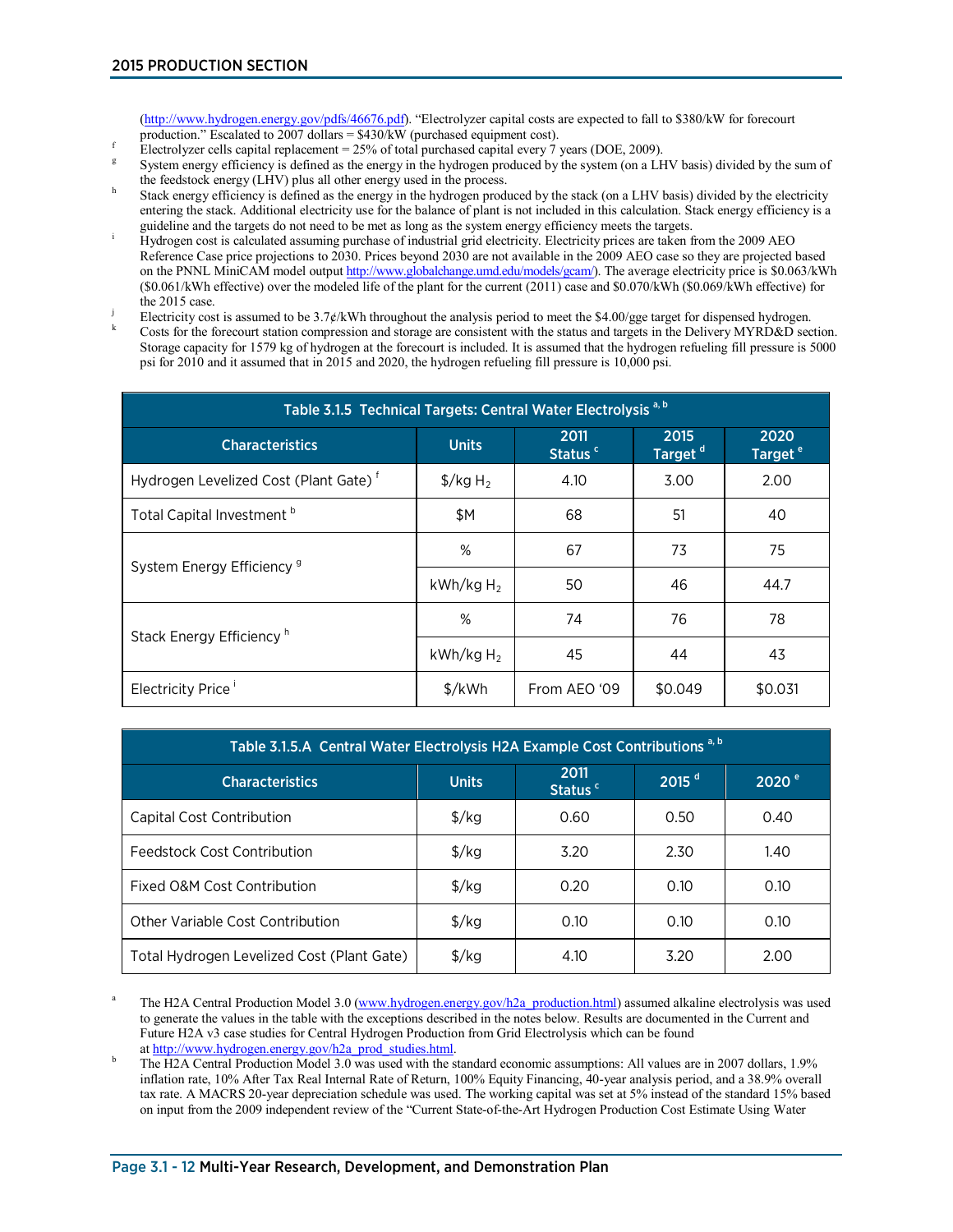Electrolysis" [\(http://www.hydrogen.energy.gov/pdfs/46676.pdf\)](http://www.hydrogen.energy.gov/pdfs/46676.pdf). The plant design capacity is 52,300 kg/day of hydrogen. The cell stacks for central electrolyzers are assumed to be replaced regularly at a cost of 25% of the initial capital cost. The replacement period is every 7 years in the 2011 case and every 10 years in the 2020 target case. Power availability of 100% is assumed so the electrolysis capacity factor is 98%. The staffing requirement is 10 full time equivalents (FTE) in the 2011 case and 4 FTE in the

- The 2011 status is based on the H2A v3 case study on Current Central Hydrogen Production from Grid Electrolysis [\(http://www.hydrogen.energy.gov/h2a\\_prod\\_studies.html\)](http://www.hydrogen.energy.gov/h2a_prod_studies.html) with modifications as outlined in the other footnotes. The uninstalled equipment cost of the electrolyzer system is  $$368/kW (2007$ - equivalent to $327/kW in 2005$).$  They were calculated from the independent review panel's report [\(http://www.hydrogen.energy.gov/pdfs/46676.pdf\)](http://www.hydrogen.energy.gov/pdfs/46676.pdf). The panel reported a Total Depreciable Capital Cost of  $$50M (2005\%)$  in table 4 (p 22). Using the H2A v2 default indirect costs of 1% for site preparation, 5% for Engineering and Design, 10% for Project Contingency, and 1% for up-front permitting (all percentages of the total direct capital cost), the calculated total direct capital cost is \$43,000,000. Removing the installation factor of 1.2, results in a purchased cost of \$35,700,000. At the panel's design capacity of 52,300 kg/day and electricity usage of 50kWh/kg, the resulting purchased cost is \$327/kW. The estimated system operation is 50 kWh/kg hydrogen resulting in an efficiency of 67%. The startup year is 2010 and
- the electricity prices over the plant's life are from the 2009 AEO's reference case projections (extrapolated for dates beyond 2030). The 2015 targets are intermediate targets between the 2011 status and 2020 targets. Uninstalled cost of the electrolyzer was set at \$300/kW (2007\$ - equivalent to \$267/kW in 2005\$), system electricity requirement set at 46 kWh/kg (73% efficiency), and staffing set at 4 FTE. The startup year is 2015 and the electricity price is held constant at \$0.049/kWh.
- The 2020 target is based on the capital cost and performance (energy efficiency) required to approach the production portion of the <\$4/gge overall delivered hydrogen production cost target consistent with the 2020 delivery cost target of \$2.00/gge. The startup year is set to 2025. Uninstalled cost of the electrolyzer is \$242/kW (2007\$ - equivalent to \$215/kW in 2005\$) based on a 50% reduction in the stack cost from the 2010 status and a 20% reduction in the cost of power electronics resulting in an overall reduction of 34% from the 2010 status. Electricity requirement is reduced to 44.7 kWh/kg (75% efficiency). Electricity price was set to \$0.031/kWh (constant over the analysis period) and staffing level was reduced to 4 FTE to achieve the targeted levelized cost of \$2.00/kg.
- The H2A Central Production Model 3.0 [\(www.hydrogen.energy.gov/h2a\\_production.html\)](http://www.hydrogen.energy.gov/h2a_production.html) was used to generate these values at the total invested capital and process energy efficiency indicated in the table.
- System energy efficiency is defined as the energy in the hydrogen produced by the system (on a LHV basis) divided by the sum of the feedstock energy (LHV) plus all other energy used in the process.
- Stack energy efficiency is defined as the energy in the hydrogen produced by the stack (on a LHV basis) divided by the electricity entering the stack. Additional electricity use for the balance of plant is not included in this calculation. Stack energy efficiency is a guideline and the targets do not need to be met as long as the system energy efficiency meets the targets. <sup>i</sup>
- Hydrogen cost is calculated assuming purchase of industrial grid electricity. Electricity prices are taken from the 2009 AEO Reference Case price projections to 2030. Prices beyond 2030 are not available in the 2009 AEO case so they are projected based on the PNNL MiniCAM model output [\(http://www.globalchange.umd.edu/models/gcam/\)](http://www.globalchange.umd.edu/models/gcam/). The average electricity price is \$0.067/kWh (\$0.063/kWh effective) for the modeled life of the plant for the 2011 case. The electricity price for the 2015 target case is held constant over the plant's life at \$0.049/kWh. The electricity price for the 2020 target case is held constant over the plant's life at \$0.031/kWh.

| Table 3.1.6 Technical Targets: Biomass Gasification/Pyrolysis Hydrogen Production <sup>a, b</sup>                                         |               |      |      |      |  |  |  |
|-------------------------------------------------------------------------------------------------------------------------------------------|---------------|------|------|------|--|--|--|
| 2020<br>$2011$<br>Status <sup>c,d</sup><br>2015<br><b>Units</b><br><b>Characteristics</b><br>Target <sup>f,g</sup><br>Target <sup>e</sup> |               |      |      |      |  |  |  |
| Hydrogen Levelized Cost <sup>h</sup> (Plant<br>Gate)                                                                                      | $\frac{f}{g}$ | 2.20 | 2.10 | 2.00 |  |  |  |
| Total Capital Investment b,i                                                                                                              | \$Μ           | 180  | 180  | 170  |  |  |  |
| Energy Efficiency <sup>1</sup>                                                                                                            | %             | 46   | 46   | 48   |  |  |  |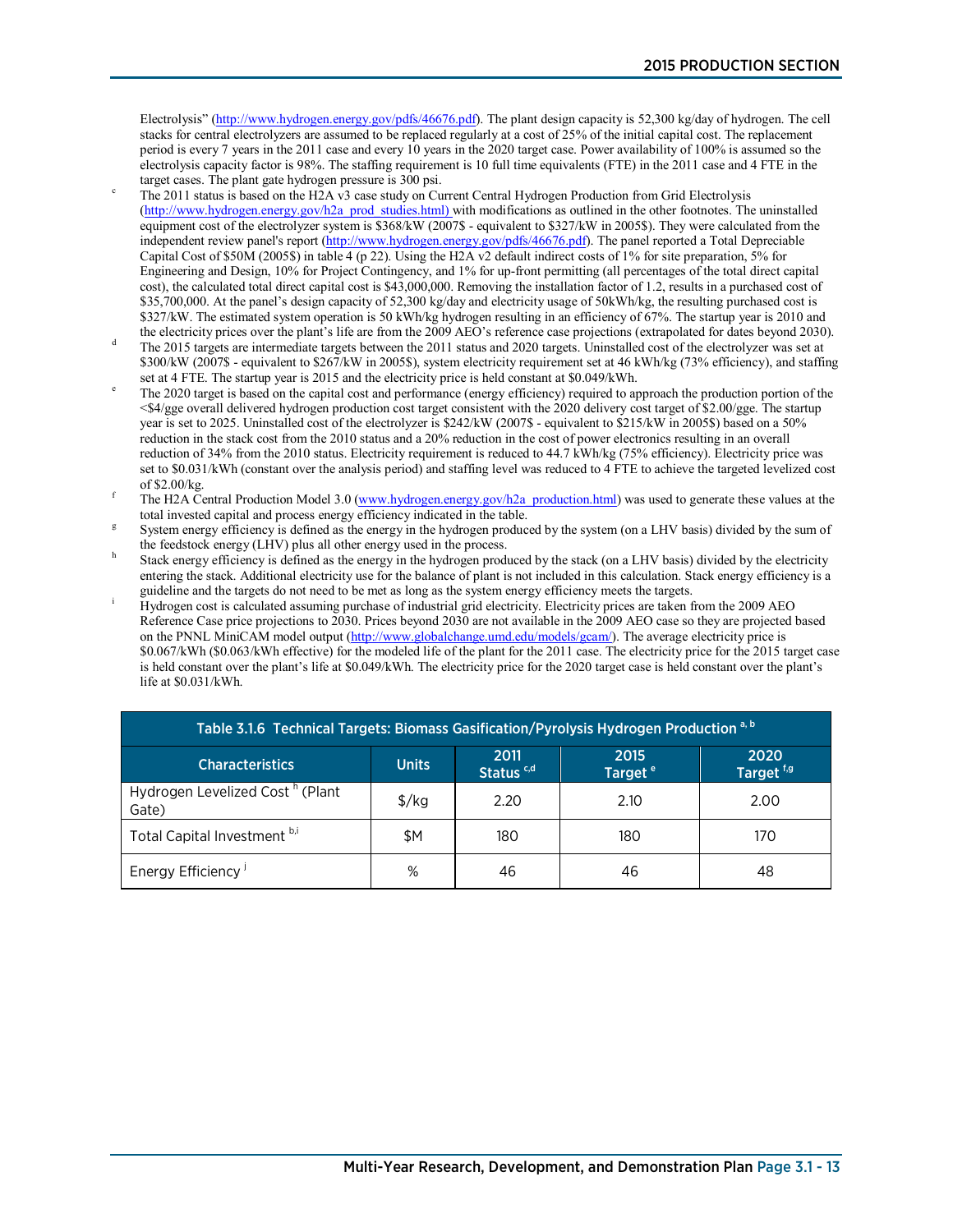| Table 3.1.6.A Biomass Gasification H2A Example Cost Contributions a, b |                     |      |      |      |  |  |
|------------------------------------------------------------------------|---------------------|------|------|------|--|--|
| <b>Characteristics</b>                                                 | $2020$ <sup>d</sup> |      |      |      |  |  |
| Capital Cost Contribution                                              | $\frac{f}{g}$       | 0.60 | 0.60 | 0.60 |  |  |
| Feedstock Cost Contribution                                            | $\frac{f}{g}$       | 1.00 | 1.00 | 0.90 |  |  |
| Fixed O&M Cost Contribution                                            | $\frac{f}{g}$       | 0.20 | 0.20 | 0.20 |  |  |
| Other Variable Cost Contribution                                       | $\frac{f}{g}$       | 0.40 | 0.30 | 0.30 |  |  |
| Total Hydrogen Levelized Cost<br>(Plant Gate)                          | $\frac{f}{g}$       | 2.20 | 2.10 | 2.00 |  |  |

These costs are based on modeling the cost of hydrogen production utilizing the H2A Central Production Model 3.0. Results are documented in the Current and Future H2Av3 case studies for Central Hydrogen Production via Biomass Gasification (http://www.hydrogen.energy.gov/h2a prod studies.html).

- The H2A Central Production Model 3.0 was used with the standard economic assumptions: All values are in 2007 dollars, 1.9% inflation rate, 10% After Tax Return on Investment, 100% Equity Financing, 20-year MACRS straight line depreciation, 40-year analysis period, and 38.9% overall tax rate, 90% capacity factor, and 15% working capital. The plant gate hydrogen pressure is 300 psi. The nominal processing capacity is 2070 and 2000 dry metric tons of biomass per day in the current and 2020 cases, respectively. The specific hydrogen design capacity is 155 metric tons per day for both cases. The current case has a startup year of 2010 and the 2020 case has a startup year of 2020. All feedstock and utility costs are based on their projected costs over the 40-year plant life consistent with the approach used to determine the overall delivered hydrogen cost target of <\$4/gge. The biomass feedstock cost varies over time and is \$75/dry short ton in 2010 and \$63/dry short ton in 2017 and following. It is consistent with the EERE Bioenergy Technologies Office estimate for 2012 for woody biomass. The utility costs are based on the 2009 U.S.
- Energy Information Administration AEO reference projection consistent with the standard H2A methodology. The current status is based on the H2A v3 Hydrogen Production via Biomass Gasification Current Case [\(http://www.hydrogen.energy.gov/h2a\\_prod\\_studies.html\)](http://www.hydrogen.energy.gov/h2a_prod_studies.html). No one has actually operated an integrated biomass gasification process designed specifically for hydrogen production at any scale. The H2A analysis is based on pilot-scale results of biomass gasification for power generation combined with available information from similar processes for the other components. Performance parameters (e.g., efficiencies) are on individual unit operations hypothetically linked together because integrated performance data
- are unavailable. Startup year is 2010.<br>An independent review panel found the current status of a first-of-a-kind plant to be \$5.40/kg (2009\$) based on a nominal capacity of 500 dry short ton/day with a total capital investment of \$214,000,000 (2009\$). They used a different methodology for estimating capital costs than this analysis as well as different feedstock costs (\$60/dry short ton). Their results are reported at http://www.hydrogen.energy.gov/pdfs/51726.pdf.
- The 2015 Targets are intermediate targets between the current status and 2020 targets. The capital cost, biomass yield, and natural gas requirement in the current case were used, the startup year was set to 2015, and all other factors are set to the same as the 2020
- The 2020 Targets are based on the capital cost and performance (energy efficiency) required to approach the production portion of the <\$4/gge overall delivered hydrogen production cost target consistent with the 2020 delivery cost target of \$2.00/gge. The startup year is set to 2025. Capital cost reductions are based on development of a gasification system with internal reforming that produces hydrogen thus making a stand-alone tar reforming system unnecessary. The capital improvements fall within the sensitivity analysis of the H2A Biomass Gasification Future case (2020 technology-readiness, 2025 start
- An independent review panel [\(http://www.hydrogen.energy.gov/pdfs/51726.pdf\)](http://www.hydrogen.energy.gov/pdfs/51726.pdf) projected a levelized cost of \$2.80/kg for an n<sup>th</sup> plant based on a nominal capacity of 2000 dry ton/day with a total capital investment of \$344,000,000 (2009\$). They used a different methodology for estimating capital costs than this analysis and different feedstock costs
- The H2A Central Production Model 3.0 (www.hydrogen.energy.gov/h2a production.html) was used to generate these values at the total invested capital and process energy efficiency indicated in the table. See Record #14005 for more details
- [\(www.hydrogen.energy.gov/program\\_records.html\)](http://www.hydrogen.energy.gov/program_records.html).<br>All cases assume capital replacement at  $0.5\frac{\cancel{0}}{\cancel{0}}$ , of total depreciable capital investment.
- Energy efficiency is defined as the energy in the hydrogen produced (on a LHV basis) divided by the sum of the feedstock energy (LHV) plus all other energy used in the process.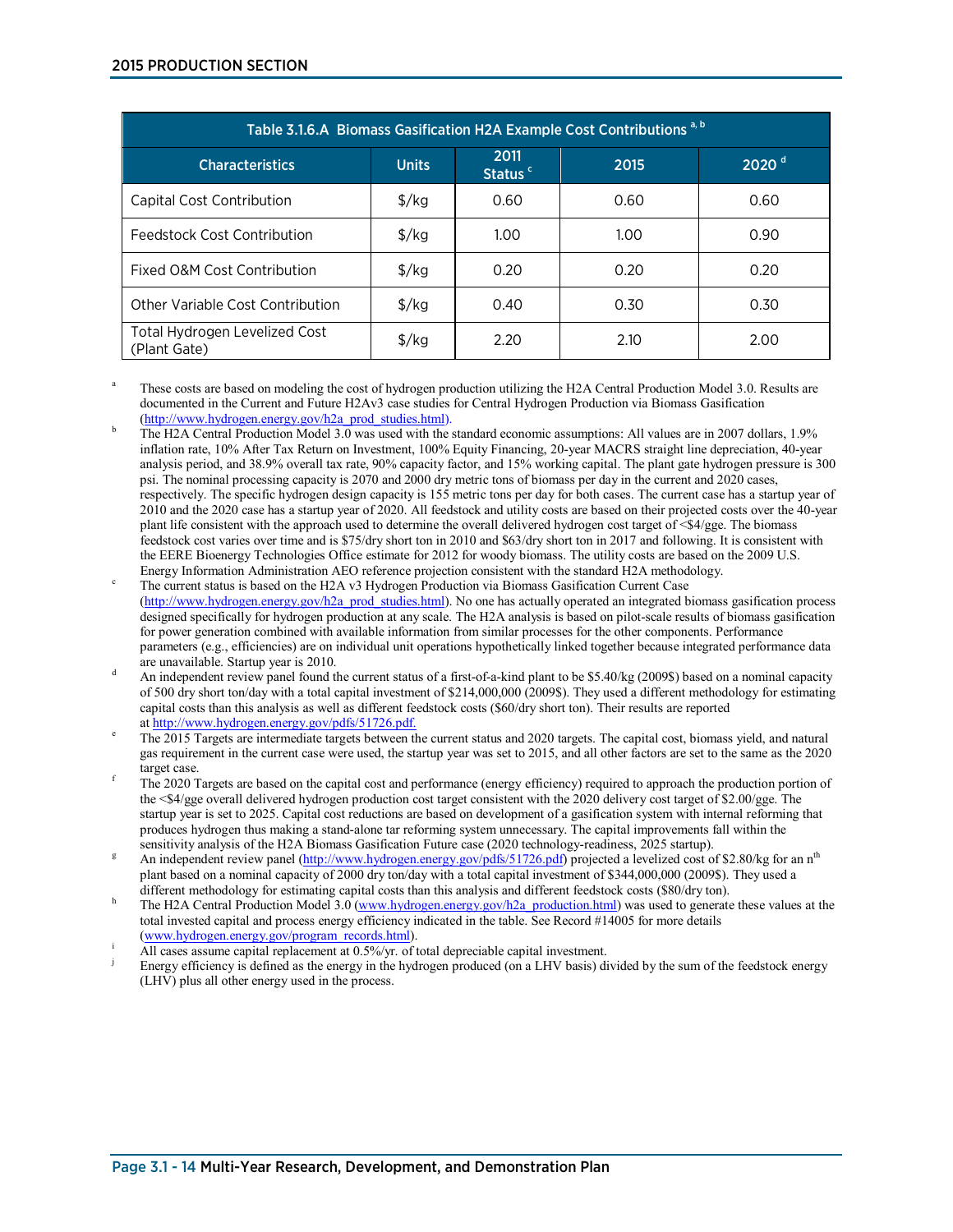| Table 3.1.7 Technical Targets: Solar-Driven High-Temperature<br>Thermochemical Hydrogen Production <sup>a</sup> |                                            |                       |                       |                       |                                  |  |
|-----------------------------------------------------------------------------------------------------------------|--------------------------------------------|-----------------------|-----------------------|-----------------------|----------------------------------|--|
| <b>Characteristics</b>                                                                                          | <b>Units</b>                               | 2011<br><b>Status</b> | 2015<br><b>Target</b> | 2020<br><b>Target</b> | <b>Ultimate</b><br><b>Target</b> |  |
| Solar-Driven High-Temperature<br>Thermochemical Cycle Hydrogen Cost b                                           | $\frac{\sqrt{2}}{2}$                       | NA.                   | 14.80                 | 3.70                  | 2.00                             |  |
| Chemical Tower Capital Cost (installed<br>$cost)$ <sup>c</sup>                                                  | $\frac{5}{TPD}$<br>H <sub>2</sub>          | NA.                   | 4.1MM                 | $2.3$ MM              | 1.1MM                            |  |
| Annual Reaction Material Cost per<br>TPD H <sub>2</sub> <sup>d</sup>                                            | $\frac{1}{2}$<br>yr.-TPD<br>H <sub>2</sub> | <b>NA</b>             | 1.47M                 | 89K                   | 11K                              |  |
| Solar to Hydrogen (STH)<br>Energy Conversion Ratio <sup>e,f</sup>                                               | %                                          | <b>NA</b>             | 10                    | 20                    | 26                               |  |
| 1-Sun Hydrogen Production Rate <sup>9</sup>                                                                     | kg/s per<br>m <sup>2</sup>                 | ΝA                    | $8.1E - 7$            | 1.6E-6                | $2.1E - 6$                       |  |

The targets in this table are for research tracking with the Ultimate Target values corresponding to market competitiveness. Targets are based on an initial analysis utilizing the H2A Central Production Model 3.0 with standard H2A economic parameters [\(http://www.hydrogen.energy.gov/h2a\\_production.html\)](http://www.hydrogen.energy.gov/h2a_production.html). Projections assume a ferrite high-temperature cycle with a central production capacity of 100,000 kg H<sub>2</sub>/day. Further analysis assumptions may be found in "Support for Cost Analyses on Solar-Driven High Temperature Thermochemical Water-Splitting Cycles, TIAX LLC, Final Report to U.S. Department of Energy, 22 February 2011" [\(http://www1.eere.energy.gov/hydrogenandfuelcells/pdfs/solar\\_thermo\\_h2\\_cost.pdf\)](http://www1.eere.energy.gov/hydrogenandfuelcells/pdfs/solar_thermo_h2_cost.pdf).

 Hydrogen cost represents the complete system hydrogen production cost for purified, 300 psi compressed gas. System level losses such as heliostat collector area losses, replacement parts, operation, and maintenance are included in the cost calculations which are documented in the H2A v3 Future Case study for Solar-thermochemical Production of Hydrogen

[\(http://www.hydrogen.energy.gov/h2a\\_prod\\_studies.html\)](http://www.hydrogen.energy.gov/h2a_prod_studies.html).<br>The chemical tower capital cost is the projected total installed cost for the ferrite cycle conversion of water into hydrogen.

Reaction material cost is defined as the effective annual cost of the active (ferrite) material within the thermochemical process per metric ton rated hydrogen capacity of the system. The value is calculated as the expected annual purchase price of the material in its usable form (e.g., ferrite coated on a substrate) divided by the material lifetime under expected use condition (i.e., nearly continuous usage during the sunlight hours with an annual capacity factor of 90%); divided by the net rated hydrogen production capacity of the system [in metric tons per day (TPD)] (For example,  $100,000$  kg H<sub>2</sub>/day = 100 TPD). Material cost improvements are expected to result from a combination of decreased material usage, improved cycle time, and increased material lifetime.

 STH energy conversion ratio is defined as the energy of the net hydrogen produced (LHV) divided by full-spectrum solar energy consumed. For systems utilizing solar energy input only, the consumed energy is calculated based on the incident irradiance over the total area of the solar collector. For hybrid systems, all additional non-solar energy sources (e.g., electricity) must be included as equivalent solar energy inputs added to the denominator of the ratio.

 Due to the developmental nature of the technology, the STH energy conversion ratio has not yet been measured for the complete solar to hydrogen reaction. Consequently, STH targets are calculated based on partial laboratory measurements using artificial light sources with extrapolation to overall system performance.

The hydrogen production rate in kg/s per total area of solar collection under full-spectrum 1-sun incident irradiance  $(1,000 \text{ W/m}^2)$ . Under ideal conditions, STH can be related to this rate as follows: STH =  $H_2$  Production Rate (kg/s per m<sup>2</sup>) \* 1.23E8 (J/kg) / 1.00E3 (W/m<sup>2</sup>). Measurements of the 1-sun hydrogen production rate can provide an invaluable diagnostic tool in the evaluation of loss mechanisms contributing to the STH ratio.

Table 3.1.7A contains the values of several cost and performance parameters which, when combined, achieve the DOE performance targets for each target year. The parameters may be traded-off against one another to achieve the overall cost targets (e.g. reaction material cost may be traded-off with replacement lifetime). Consequently, the parameter values are listed merely as examples as there are numerous numerical combinations that meet the DOE targets.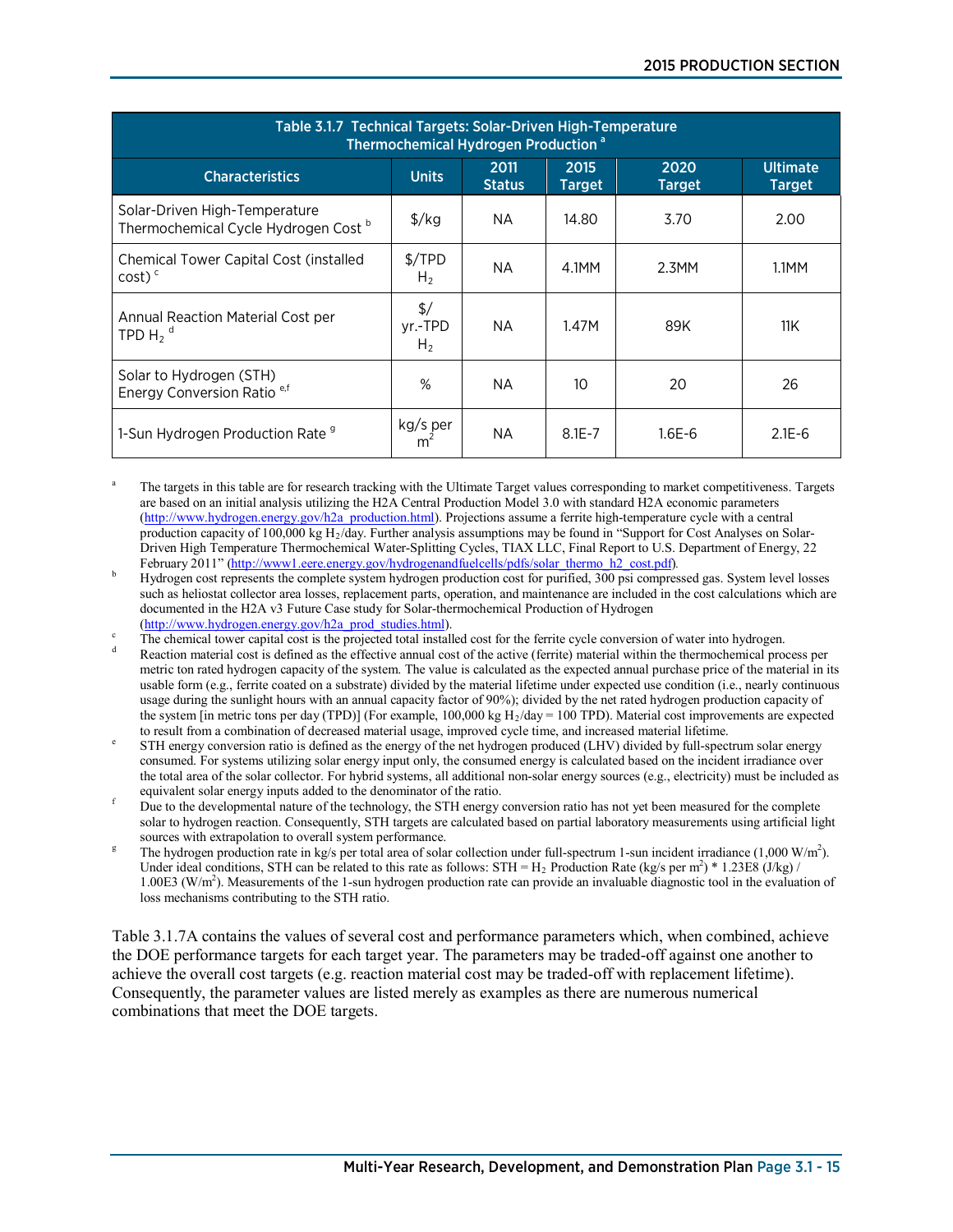| Table 3.1.7.A Example Parameter Values to Meet Cost Targets:<br>Solar-Driven High-Temperature Thermochemical Hydrogen Production |                                 |                       |                       |      |                 |
|----------------------------------------------------------------------------------------------------------------------------------|---------------------------------|-----------------------|-----------------------|------|-----------------|
| <b>Characteristics</b>                                                                                                           | <b>Units</b>                    | 2011<br><b>Status</b> | 2015<br><b>Target</b> | 2020 | <b>Ultimate</b> |
| Solar to Hydrogen (STH)<br><b>Energy Conversion Ratio</b>                                                                        | %                               | NA                    | 10                    | 20   | 26              |
| Cycle Time                                                                                                                       | minutes/c<br>ycle               | <b>NA</b>             | 5                     | 3    |                 |
| Reaction Material Cost                                                                                                           | $\frac{f}{g}$                   | 270                   | 270                   | 270  | 270             |
| Reaction Material Replacement Lifetime                                                                                           | years                           | <b>NA</b>             |                       | 5    | 10              |
| Heliostat Capital Cost (installed cost) <sup>a</sup>                                                                             | $\frac{\text{m}^2}{\text{m}^2}$ | 200                   | 140                   | 75   | 75              |

Heliostat capital costs encompass all capital costs, including installation, with the solar reflector system needed to focus solar energy onto the chemical tower reactor. Cost is stated per square meter of solar capture area. Heliostat capital cost status for 2010 and the capital cost targets for 2015 and 2020 are consistent with the current viewpoint of the EERE Solar Program as reflected in the "Power Tower Technology Roadmap and Cost Reduction Plan" SAND2011-2419, April 2011, [\(http://prod.sandia.gov/techlib/access-control.cgi/2011/112419.pdf\)](http://prod.sandia.gov/techlib/access-control.cgi/2011/112419.pdf) and the DOE SunShot Vision Study [\(http://www1.eere.energy.gov/solar/pdfs/47927\\_chapter5.pdf\)](http://www1.eere.energy.gov/solar/pdfs/47927_chapter5.pdf), respectively.

| Table 3.1.8 Technical Targets: Photoelectrochemical Hydrogen Production:<br>Photoelectrode System with Solar Concentration <sup>a</sup> |                                          |                       |                       |                       |                                  |
|-----------------------------------------------------------------------------------------------------------------------------------------|------------------------------------------|-----------------------|-----------------------|-----------------------|----------------------------------|
| <b>Characteristics</b>                                                                                                                  | <b>Units</b>                             | 2011<br><b>Status</b> | 2015<br><b>Target</b> | 2020<br><b>Target</b> | <b>Ultimate</b><br><b>Target</b> |
| Photoelectrochemical Hydrogen Cost <sup>b</sup>                                                                                         | $\frac{1}{2}$ /kg                        | NA.                   | 17.30                 | 5.70                  | 2.10                             |
| Capital cost of Concentrator & PEC Receiver<br>(non-installed, no electrode) <sup>c</sup>                                               | $\frac{\text{m}^2}{\text{m}^2}$          | <b>NA</b>             | 200                   | 124                   | 63                               |
| Annual Electrode Cost per TPD H <sub>2</sub> <sup>d</sup>                                                                               | $\frac{2}{3}$<br>$yr$ -TPDH <sub>2</sub> | <b>NA</b>             | 2.0M                  | 255K                  | 14K                              |
| Solar to Hydrogen (STH) Energy Conversion<br>Ratio <sup>e, f</sup>                                                                      | %                                        | 4 to 12%              | 15                    | 20                    | 25                               |
| 1-Sun Hydrogen Production Rate <sup>9</sup>                                                                                             | kg/s per                                 | $3.3E-7$              | $1.2E - 6$            | $1.6E-6$              | $2.0E-6$                         |

<sup>a</sup> The targets in this table are for research tracking with the Ultimate Target values corresponding to market competitiveness. Targets are based on an initial analysis utilizing the H2A Central Production Model 3.0 with the standard H2A economic parameters [\(www.hydrogen.energy.gov/h2a\\_production.html\)](http://www.hydrogen.energy.gov/h2a_production.html). Targets are based on photoelectrode-type PEC systems wherein a solar trough collector concentrates light onto a PEC receiver assembly. The PEC receiver consists of a flat panel PEC electrode (submerged in an electrolyte bath) and the collection housing and manifolds to collect and separate the evolved hydrogen and oxygen gases. Solar concentration is assumed to be 15:1 for the ultimate target case and 10:1 for all others. Further analysis assumptions may be found in "Technoeconomic Analysis of Photoelectrochemical (PEC) Hydrogen Production", Directed Technologies Inc., Final Report to the Department of Energy, December 2009 [\(http://www.hydrogen.energy.gov/pdfs/review09/pd\\_23\\_james.pdf\)](http://www.hydrogen.energy.gov/pdfs/review09/pd_23_james.pdf). Plant assumed capacity is 50,000 kg H<sub>2</sub>/day for all years. All targets are expressed in 2007 dollars.

Hydrogen cost represents the complete system hydrogen production cost for purified, 300 psi compressed gas. System level losses and expenses due to solar collection/concentration, window transmittance/refraction, replacement parts, operation, and maintenance are included in the cost calculations which are documented in the H2A v3 Future Case study for Type 4 (Photoelectrode System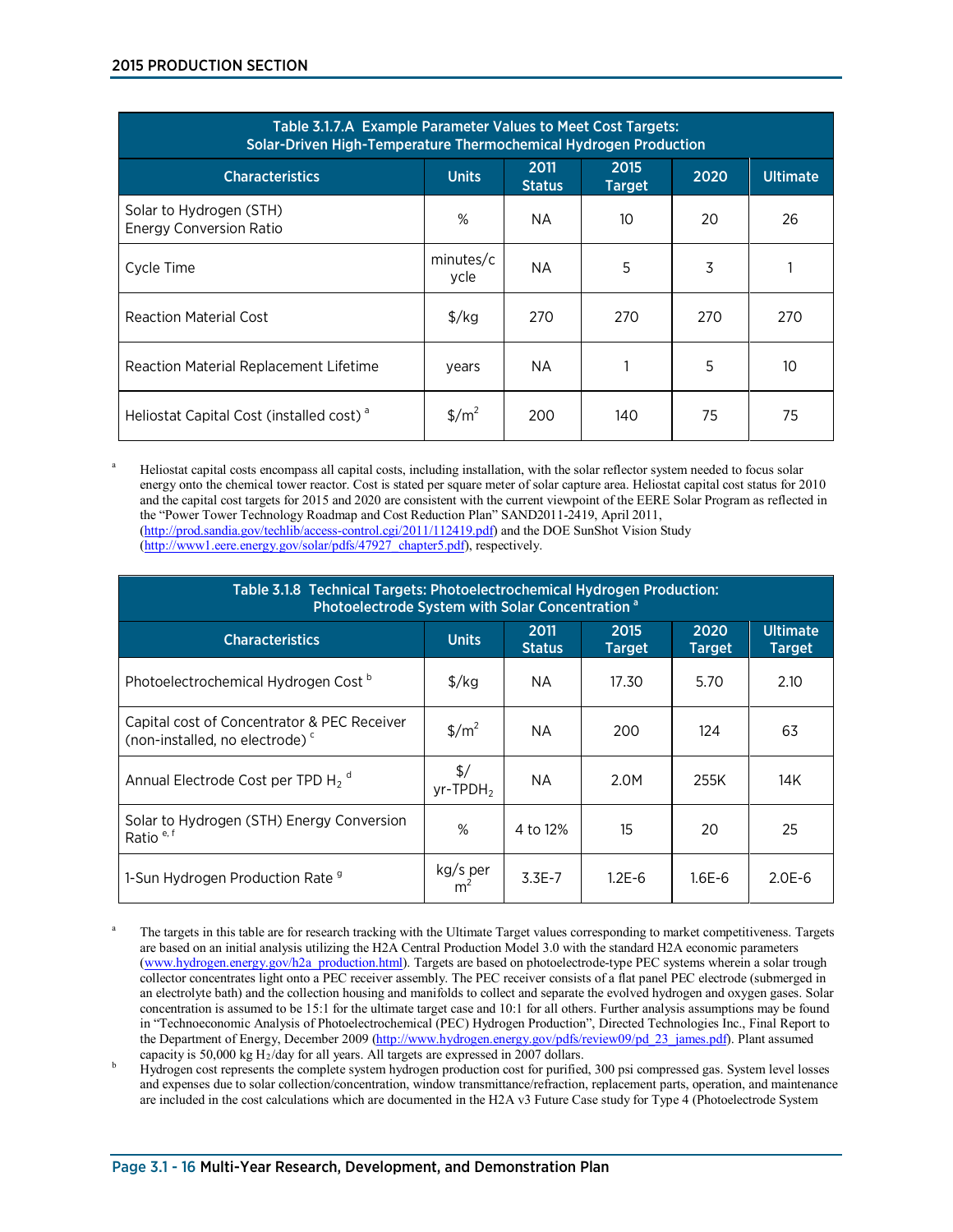with Concentration) Photoelectrochemical (PEC) Production of Hydrogen

- [\(http://www.hydrogen.energy.gov/h2a\\_prod\\_studies.html\)](http://www.hydrogen.energy.gov/h2a_prod_studies.html) Capital cost includes solar concentration and associated tracking (if any), the optical window, and the water/electrolyte/gas containment subsystem. The cost of the PEC electrode is not included. All areas refer to total solar capture area. While improvements beyond the current status are needed to meet these cost goals, this area is not presently a research focus of the Fuel
- Cell Technologies Program.<br>d Annual electrode cost refers to the annual replacement cost of the PEC photoelectrode panel normalized by the design capacity of the system (in metric tons  $H_2$  per day). Electrode cost includes both the material and manufacturing cost of the PEC electrode used within the reactor.
- STH energy conversion ratio is defined as the energy of the net hydrogen produced (LHV) divided by full-spectrum solar energy consumed. For systems utilizing solar energy input only, the consumed energy is calculated based on the incident irradiance over the total area of the solar collector. For hybrid systems, all additional non-solar energy sources (e.g., electricity) must be included as
- The 2011 Status of STH ratio is in the range of 4% and 12% for different semiconductor material systems exhibiting different levels of operational durability. Thin film material systems have been demonstrated with STH > 4% for hundreds of hours (A. Madan, Fuel Cell Technologies Program 2011 Annual Progress Report: http://www.hydrogen.energy.gov/pdfs/progress11/ii g\_5\_madan\_2011.pdf); Crystalline material systems have been
- demonstrated with STH > 12% for tens of hours. [O. Khaselev, J.A. Turner, Science 280, 425 (1998)]. The hydrogen production rate in kg/s per total area of solar collection under full-spectrum 1-sun incident irradiance  $(1,000 \text{ W/m}^2)$ . Under ideal conditions, STH can be related to this rate as follows: STH = H<sub>2</sub> Production Rate (kg/s per m<sup>2</sup>) \* 1.23E8 (J/kg) / 1.00E3 (W/m<sup>2</sup>). Measurements of the 1-sun hydrogen production rate can provide an invaluable diagnostic tool in the evaluation of loss mechanisms contributing to the STH ratio.

Table 3.1.8A contains the values of several cost and performance parameters which, when combined, achieve the DOE performance targets for each target year. The parameters may be traded-off against one another to achieve the overall cost targets (e.g., electrode cost may be traded-off with replacement lifetime). Consequently, the parameter values are listed merely as examples as there are numerous numerical combinations that meet the DOE targets.

| Table 3.1.8.A Example Parameter Values to Meet Cost Targets:<br>Photoelectrochemical Hydrogen Production (Photoelectrode System) |                                 |                       |      |      |                 |
|----------------------------------------------------------------------------------------------------------------------------------|---------------------------------|-----------------------|------|------|-----------------|
| <b>Characteristics</b>                                                                                                           | <b>Units</b>                    | 2011<br><b>Status</b> | 2015 | 2020 | <b>Ultimate</b> |
| Solar to Hydrogen (STH) Energy Conversion<br>Ratio                                                                               | %                               | <b>NA</b>             | 15   | 20   | 25              |
| PEC Electrode cost <sup>a</sup>                                                                                                  | $\frac{\text{m}^2}{\text{m}^2}$ | <b>NA</b>             | 300  | 200  | 100             |
| Electrode Cost per TPD H <sub>2</sub> <sup>b</sup>                                                                               | $\frac{1}{2}$<br>TPD            | <b>NA</b>             | 1.0M | 510K | 135K            |
| Electrode Replacement Lifetime <sup>c</sup>                                                                                      | Years                           | NА                    | 0.5  | 2    | 10              |
| Balance of Plant Cost per TPD H <sub>2</sub> <sup>d</sup>                                                                        | \$/<br>TPD                      | NА                    | 420K | 380K | 310K            |

PEC photoelectrode cost refers to the material and manufacturing cost of the PEC electrode. Area is based on the actual area of the electrode itself.<br>This parameter is the PEC photoelectrode cost (as defined above) normalized by the metric tons per day of hydrogen design

capacity of the electrode.<br>Electrode replacement lifetime denotes the projected total duration of the electrode being immersed in electrolyte and under cyclic

solar illumination until process energy efficiency drops to 80% of its original values. Thus, a 10 year electrode replacement lifetime

refers to 10 years of operation under diurnal cycles and approximately 5 years of actual hydrogen production.<br>This parameter denotes non-electrode, non-concentrator/PEC receiver, non-installation balance of plant costs nor metric tons per day of hydrogen design capacity of the electrode.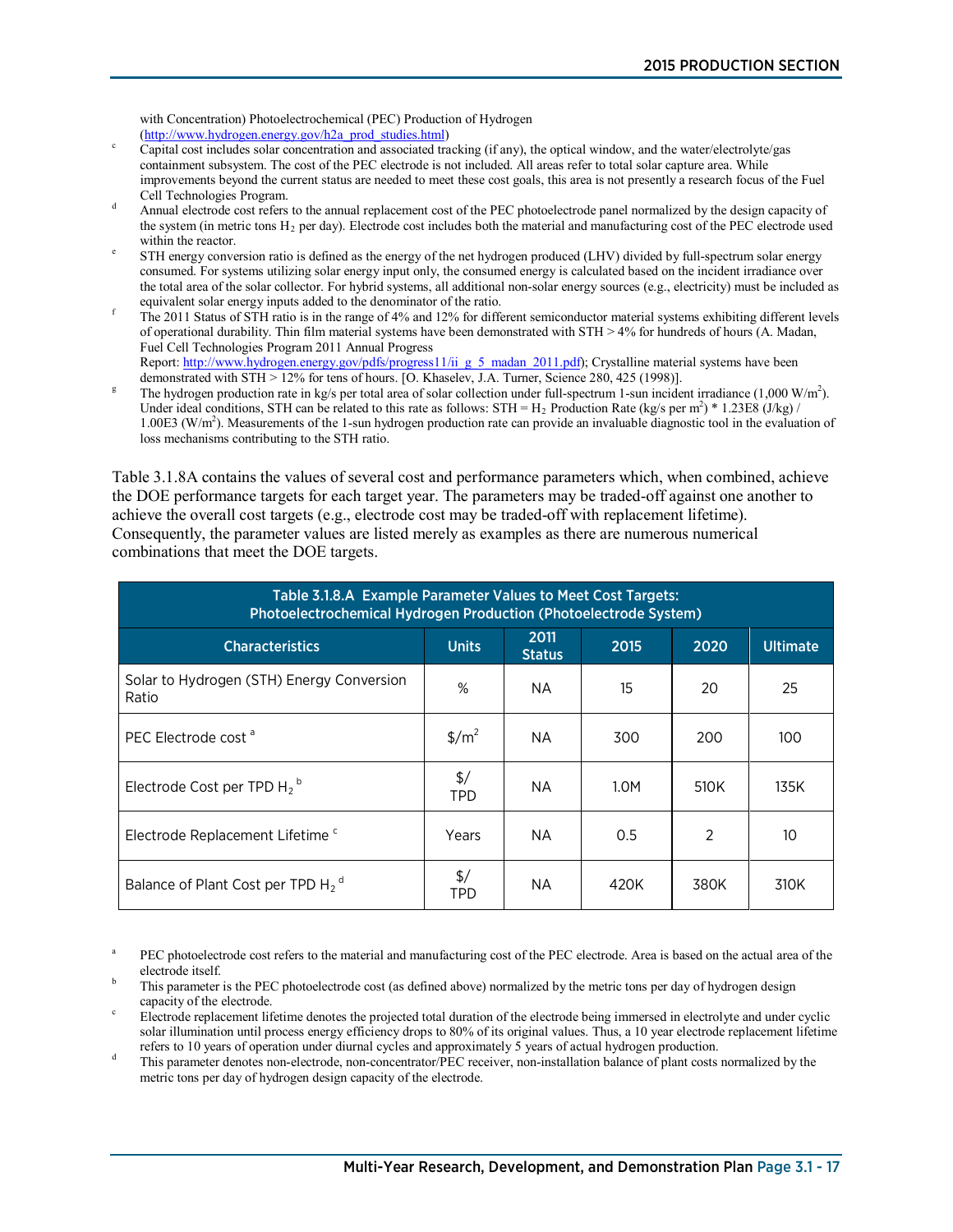| Table 3.1.9 Technical Targets: Photoelectrochemical Hydrogen Production:<br>Dual Bed Photocatalyst System <sup>a</sup> |                                          |                       |                       |                       |                                  |
|------------------------------------------------------------------------------------------------------------------------|------------------------------------------|-----------------------|-----------------------|-----------------------|----------------------------------|
| <b>Characteristics</b>                                                                                                 | <b>Units</b>                             | 2011<br><b>Status</b> | 2015<br><b>Target</b> | 2020<br><b>Target</b> | <b>Ultimate</b><br><b>Target</b> |
| Photoelectrochemical Hydrogen Cost <sup>b</sup>                                                                        | $\frac{\sqrt{2}}{2}$                     | NA.                   | 28.60                 | 4.60                  | 2.10                             |
| Annual Particle Cost per TPD H <sub>2</sub> <sup>c</sup>                                                               | $\frac{1}{2}$<br>$yr$ -TPDH <sub>2</sub> | <b>NA</b>             | 1.4M                  | 71K                   | 4K                               |
| Solar to Hydrogen (STH) Energy<br>Conversion Ratio <sup>d,e</sup>                                                      | %                                        | NA.                   |                       | 5                     | 10                               |
| 1-Sun Hydrogen Production Rate <sup>f</sup>                                                                            | kg/s per                                 | NA.                   | $8.1E - 8$            | $4.1E - 7$            | $8.1E - 7$                       |

<sup>a</sup> The targets in this table are for research tracking with the Ultimate Target values corresponding to market competitiveness. Targets are based on an initial analysis utilizing the H2A-Central Production Model 3.0 with standard H2A economic parameters [\(www.hydrogen.energy.gov/h2a\\_production.html\)](http://www.hydrogen.energy.gov/h2a_production.html). Targets are based on a dual-bed PEC nanoparticle slurry-type system wherein clear thin film polymer bag-style reactors are filled with water and photocatalytically active nanoparticles. The hydrogen evolution half-reaction occurs in one bag reactor section and the oxygen evolution half-reaction occurs in an adjacent reactor section. The reactor sections are connected by a porous ionic bridge which permits ion exchange to complete the electrochemical circuit but prevents gas mixing. Solar energy energizes both reactions. No solar concentration is used. Further analysis assumptions may be found in "Technoeconomic Analysis of Photoelectrochemical (PEC) Hydrogen Production," Directed Technologies Inc., Final Report to the Department of Energy, December 2009 [\(http://www.hydrogen.energy.gov/pdfs/review09/pd\\_23\\_james.pdf\)](http://www.hydrogen.energy.gov/pdfs/review09/pd_23_james.pdf). Plant capacity is 50,000 kg H<sub>2</sub>/day for all years. All targets are expressed in 2007 dollars.

- Hydrogen cost represents the complete system hydrogen production cost for purified, 300 psi compressed gas. System level losses and expenses due to solar window transmittance/refraction, replacement parts, operation, and maintenance are included in the cost calculations which are documented in the H2A v3 Future Case study for Type 2 (PEC Dual Bed Photocatalyst System)
- Photoelectrochemical Production of Hydrogen [\(http://www.hydrogen.energy.gov/h2a\\_prod\\_studies.html\)](http://www.hydrogen.energy.gov/h2a_prod_studies.html).<br>PEC particle cost refers to the annual replacement cost of the PEC nanoparticles normalized by the design capacity of the (metric tons  $H_2$  per day). Particle cost includes both the material and manufacturing cost of the PEC nanoparticles used within the reactor. Although different chemical reactions occur in the two bed sections, particle cost is combined for purposes of cost
- reporting.<br>STH energy conversion ratio is defined as the energy of the net hydrogen produced (LHV) divided by full-spectrum solar energy consumed. For systems utilizing solar energy input only, the consumed energy is calculated based on the incident irradiance over the total area of the solar collector. For hybrid systems, all additional non-solar energy sources (e.g., electricity) must be included as equivalent solar energy inputs added to the denominator of the ratio. In a dual bed system, this requires two material systems each

with half reactions operating at twice the stated net STH energy conversion ratio.<br>Dual bed systems are less mature than photoelectrode PEC systems. The current status STH energy conversion ratio is still under investigation.

The hydrogen production rate in kg/s per total area of solar collection under full-spectrum 1-sun incident irradiance  $(1,000 \text{ W/m}^2)$ . Under ideal conditions, STH can be related to this rate as follows: STH =  $H_2$  Production Rate (kg/s per m<sup>2</sup>) \* 1.23E8 (J/kg) / 1.00E3 (W/m<sup>2</sup>). Measurements of the 1-sun hydrogen production rate can provide an invaluable diagnostic tool in the evaluation of loss mechanisms contributing to the STH ratio.

Table 3.1.9A contains the values of several cost and performance parameters which, when combined, achieve the DOE performance targets for each target year. The parameters may be traded-off against one another to achieve the overall cost targets (e.g., particle cost may be traded-off with replacement lifetime). Consequently, the parameter values are listed merely as examples as there are numerous numerical combinations that meet the DOE targets.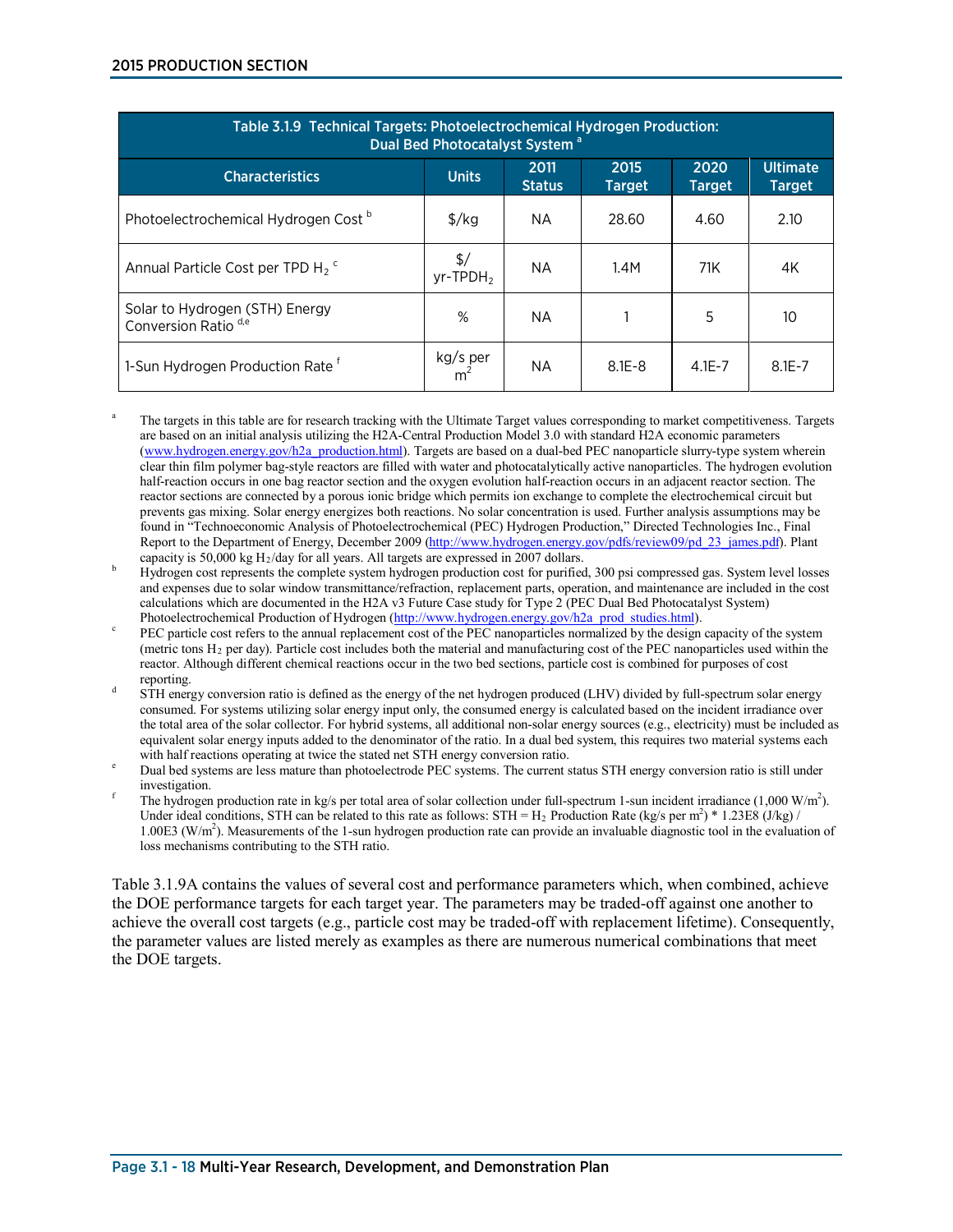| Table 3.1.9.A Example Parameter Values to Meet Cost Targets:<br>Photoelectrochemical Hydrogen Production (Dual Bed Photocatalyst) |                                 |                       |      |      |                 |
|-----------------------------------------------------------------------------------------------------------------------------------|---------------------------------|-----------------------|------|------|-----------------|
| <b>Characteristics</b>                                                                                                            | <b>Units</b>                    | 2011<br><b>Status</b> | 2015 | 2020 | <b>Ultimate</b> |
| Solar to Hydrogen (STH)<br><b>Energy Conversion Ratio</b>                                                                         | %                               | ΝA                    |      | 5    | 10              |
| PEC particle cost <sup>a</sup>                                                                                                    | $\frac{f}{g}$                   | NA.                   | 1000 | 500  | 300             |
| Particle Replacement Lifetime <sup>b</sup>                                                                                        | Years                           | NА                    | 0.5  |      | 5               |
| Capital cost of reactor bed system<br>(excluding installation and PEC particles) <sup>c</sup>                                     | $\frac{\text{m}^2}{\text{m}^2}$ | NА                    |      | 7    | 5               |

PEC particle cost refers to the material and manufacturing cost of the PEC nanoparticles used within the reactor. While different chemical reactions occur in the two bed sections, the particle costs are combined for purposes of cost reporting. Particle mass is based on the total particle mass (including inert substrate if used).

Particle replacement lifetime denotes the projected total duration of the nanoparticles being immersed in electrolyte and under cyclic solar illumination until process energy efficiency drops to 80% of its original values. Thus, a 5 year particle replacement lifetime refers to 5 years of operation under diurnal cycles and approximately 2.5 years of

Reactor system capital cost includes only the high density polyethylene clear plastic film reactor bed assembly and its associated ionic transfer bridges. Installation, fluid piping, and the photocatalytic nanoparticles are not included. All areas refer to total solar

capture area.<br>d This parameter denotes the non-installed balance of plant costs exclusive of reactor beds and PEC particles. It includes piping, controls, sensors, pumps, and compressors and is normalized by the metric tons per day of hydrogen design capacity of the system.

| Table 3.1.10 Technical Targets: Photolytic Biological Hydrogen Production <sup>a</sup>                       |                                 |                       |                             |                             |                                        |
|--------------------------------------------------------------------------------------------------------------|---------------------------------|-----------------------|-----------------------------|-----------------------------|----------------------------------------|
| <b>Characteristics</b>                                                                                       | <b>Units</b>                    | 2011<br><b>Status</b> | 2015<br>Target <sup>c</sup> | 2020<br>Target <sup>d</sup> | <b>Ultimate</b><br>Target <sup>e</sup> |
| Hydrogen Cost <sup>b</sup>                                                                                   | $\frac{\sqrt{2}}{2}$            | NA.                   | <b>NA</b>                   | 9.20                        | 2.00                                   |
| Reactor Cost <sup>f</sup>                                                                                    | $\frac{\text{m}^2}{\text{m}^2}$ | NA.                   | NA<br>14                    |                             | 11                                     |
| Light utilization efficiency (% incident solar<br>energy that is converted into photochemical<br>energy) $9$ | %                               | 25 <sup>h</sup>       | 28                          | 30                          | 54                                     |
| Duration of continuous $H_2$ production at full<br>sunlight intensity                                        | Time<br>Units                   | $2 \text{ min}^3$     | 30 min                      | 4 h                         | 8 h                                    |
| Solar to $H_2$ (STH) Energy Conversion Ratio $k$                                                             | %<br>2%<br>5%<br>NA.            |                       |                             | 17%                         |                                        |
| 1-Sun Hydrogen Production Rate                                                                               | kg/s per                        | <b>NA</b>             | $1.6E - 7$                  | $4.1E - 7$                  | 1.4E-6                                 |

The targets in this table are for research tracking with the Ultimate Target values corresponding to market competitiveness. Targets are based on an initial analysis utilizing the H2A Central Production Model 3.0 with standard H2A economic parameters

[<sup>\(</sup>www.hydrogen.energy.gov/h2a\\_production.html.](http://www.hydrogen.energy.gov/h2a_production.html))<br> Hydrogen cost represents the complete system hydrogen production cost for purified, 300 psi compressed gas. Projections assume photolytic production of hydrogen gas by genetically engineered organisms (algal or bacterial) suspended in a water solution under solar illumination, modeled as algae, with an  $O<sub>2</sub>$ -tolerant hydrogenase, grown in large, raceway-type, shallow bed reactors that are covered by a thin, optically transparent film, and provided with nutrients, CO<sub>2</sub>, and sunlight. The evolved gas will be collected, purified to 99.999+ hydrogen purity by pressure swing adsorption (PSA), and compressed to 300 psi for hydrogen pipeline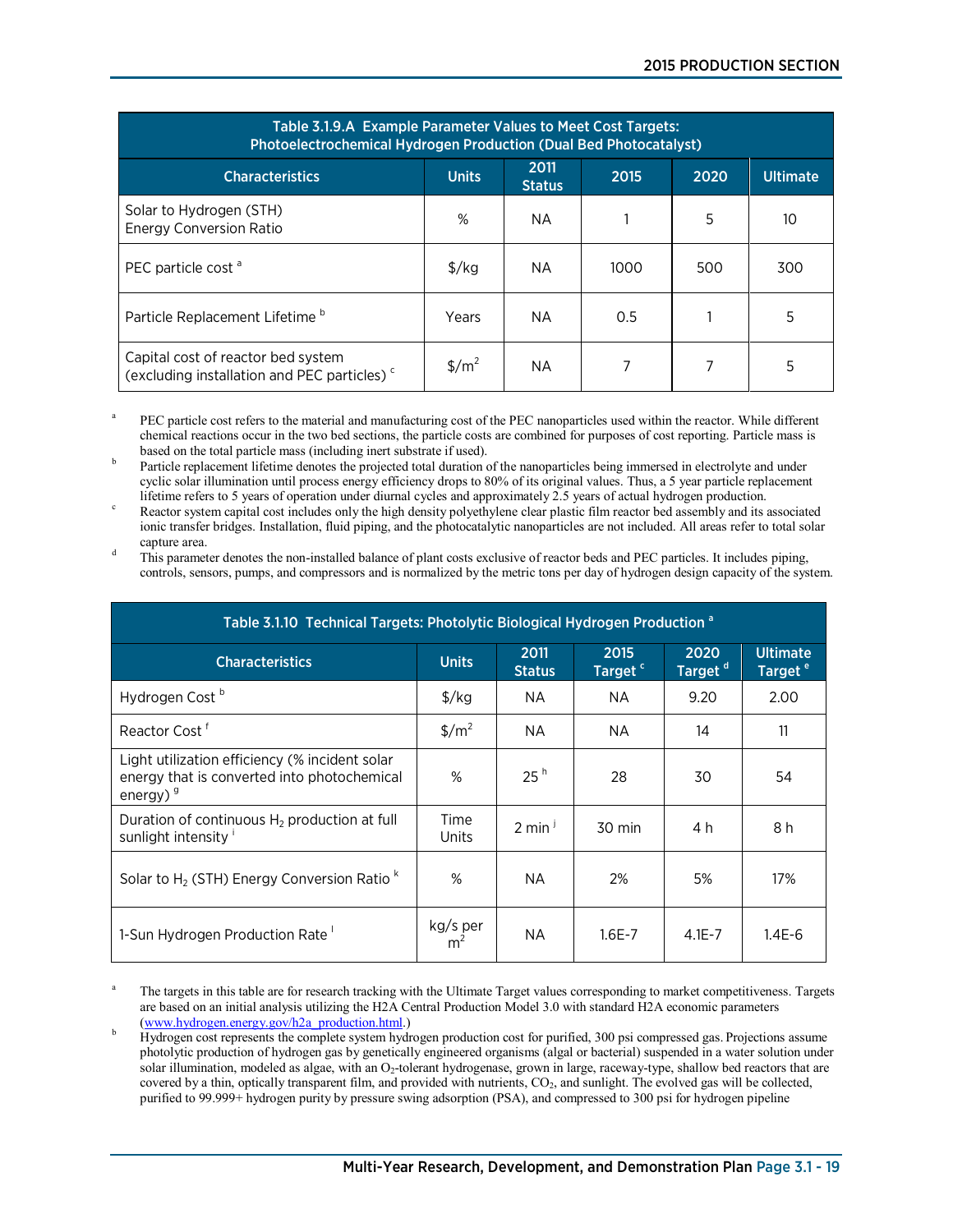transport. Plant capacity is 50,000 kg  $H_2$ /day for all years. All targets are expressed in 2007 dollars. Cost calculations are documented in the H2A v3 Future Case Study for Photolytic Biological Production of Hydrogen [\(http://www.hydrogen.energy.gov/h2a\\_prod\\_studies.html\)](http://www.hydrogen.energy.gov/h2a_prod_studies.html). Further analysis assumptions may be found in "Technoeconomic Boundary Analysis of Biological Pathways to Hydrogen Production," Directed Technologies, Inc., Final Report to U.S. Department of Energy, 31 August 2009 (http://www1.eere.energy.gov/hydrogenandfuelcells/pdfs/46674.pdf).

- The 2015 target is based on analysis of the best technologies projected to be available in 2015 and assumes integration into a single, non-hybrid organism. Specifically, the 2015 target is based on a model of a *Chlamydomonas reinhardtii* strain with an O<sub>2</sub>tolerance hydrogenase system and a reduced chlorophyll antennae light harvesting complex (LHC), in which all the improvements
- For 2020, all assumptions of the 2015 target system apply (such as reactor system design and organism type) except the organism is assumed to be further improved in the target parameters indicated in the table.
- For the 2015 and 2020 targets, the organism modeled is assumed to be an algal strain with a native photosynthesis system (i.e., with Photosystems I and II). For the Ultimate Target, previous assumptions (such as reactor system design) apply, but the modeled organism is both optimized and has a genetically modified hybrid photosynthetic system combining the native algal Photosystem II with a bacterial Reaction Center, achieving greater hydrogen production rates by extending the light spectrum that can be collected and improving the efficiency of other conversion steps. Fundamental genetic engineering advances are required to reach the hybrid organism's ultimate target efficiency values. If the hybrid organism was not successfully genetically engineered, performance would be limited to a light utilization efficiency of 34%, an STH ratio of 9.8%, and a cost of
- Installed cost per square meter of organism bed reactor equipment includes the containment structure, film covering, and any reactor interior flow control equipment. It does not include cost of complementary equipment such as compressors, PSA, Control Room, etc. Square meters are defined as the solar capture area. Future designs for the reactors will need to address safety measures to deal with the co-production of hydrogen and oxygen (e.g., replacing PSA systems with Temperature Swing Apparatus systems), which may increase costs. Due to the early stage of development, photobioreactor designs and the required organismal characteristics will likely undergo modifications before widespread commercial use to address issues such as temperature, salinity, and pH control.<br>The light utilization efficiency is the conversion efficiency of incident solar energy into photochemically available energy and is the
- product of two values: the light collection efficiency and the photon use efficiency at full sunlight intensity. The first value, light collection efficiency, is the fraction of solar incident light that is within the photosynthetically active radiation (PAR) wavelength band of the organism. For green algae, the light collection efficiency is estimated to be 45% ("Light and photosynthesis in aquatic ecosystems," Kirk, Cambridge University Press, 1994), and is considered fixed for the 2015 and 2020 targets; the hybrid organism modeled for the ultimate target is estimated to have a light collection efficiency of up to 64% ("Integrated biological hydrogen production," Melis and Melnicki, International Journal of Hydrogen Energy, September

2006) [http://www.sciencedirect.com/science/article/pii/S0360319906002308\)](http://www.sciencedirect.com/science/article/pii/S0360319906002308). The second value, photon use efficiency, is the efficiency of converting the absorbed photon energy into chemical energy through photosynthesis at full sunlight intensity (2,500 micromol photons per square meter per second). At low-light conditions (i.e., with no light saturation), the average photon use efficiency for algae is 85% ("Absolute absorption cross sections for photosystem II and the minimum quantum requirement for photosynthesis in *Chlorella vulgaris*." Ley and Mauzerall, Biochim. Biophys. Acta 1982). Experimentally, photon use efficiency is determined by measuring the rate of photosynthesis (via oxygen evolution) per photon at different light intensities and comparing

- the rates at full sunlight and at sub-saturating light levels, with the maximum value set at the 85% efficiency level.<br>
"Maximizing Light Utilization Efficiency and Hydrogen Production in Microalgal Cultures," Melis, 2008
- For purposes of conversion efficiencies and duration reporting, full sunlight (2,500 micromol photons per square meter per second) conditions are assumed. Since in actual practice light intensity varies diurnally, only 8 hours of continuous duration is needed for a practical system. The duration values assume a system where the enzyme is regenerated at night with respiration scavenging oxygen.
- 
- Brand et al., 1989, Biotechnol. Bioeng.<br>STH energy conversion ratio is defined as the energy of the net hydrogen produced (LHV) divided by net full-spectrum solar energy consumed. For systems utilizing solar energy input only, the consumed energy is calculated based on the incident irradiance over the total area of the solar collector. For hybrid systems, all additional non-solar energy sources (e.g., electricity) must be included as equivalent solar energy inputs added to the denominator of the ratio. For photolytic biological hydrogen production, this can be thought of as the product of three components:  $E_0*E_1*E_2$ . The maximum potential value is calculated by determining the highest possible conversion efficiencies at three steps:  $E_0$ , the percent of solar energy (at sea level) that is absorbed by the organism;  $E_1$ , the percent of absorbed energy that is utilized for charge separation by the photosystems; and  $E_2$ , the energy for charge separation that is utilized for water splitting. The  $E_2$  value is reduced by 20% to account for the fact that some photon energy will go to other processes, such as cellular maintenance, rather than hydrogen production. The hydrogen cost calculation takes into consideration reductions due to reactor light transmittance (10% loss) and the loss of production over a full production day due to durations less than 8 h. Cost calculations are documented in the H2A v3 Future Case Study for Photolytic Biological Production of Hydrogen (http://www.hydrogen.energy.gov/h2a prod studies.html).
- Hydrogen [\(http://www.hydrogen.energy.gov/h2a\\_prod\\_studies.html\)](http://www.hydrogen.energy.gov/h2a_prod_studies.html).<br><sup>1</sup> The hydrogen production rate in kg/s per total area of solar collection under full-spectrum 1-sun incident irradiance (1,000 W/m<sup>2</sup>). Under ideal conditions, STH can be related to this rate as follows: STH =  $H_2$  Production Rate (kg/s per m<sup>2</sup>) \* 1.23E8 (J/kg) / 1.00E3 (W/m<sup>2</sup>). Measurements of the 1-sun hydrogen production rate can provide an invaluable diagnostic tool in the evaluation of loss mechanisms contributing to the STH ratio.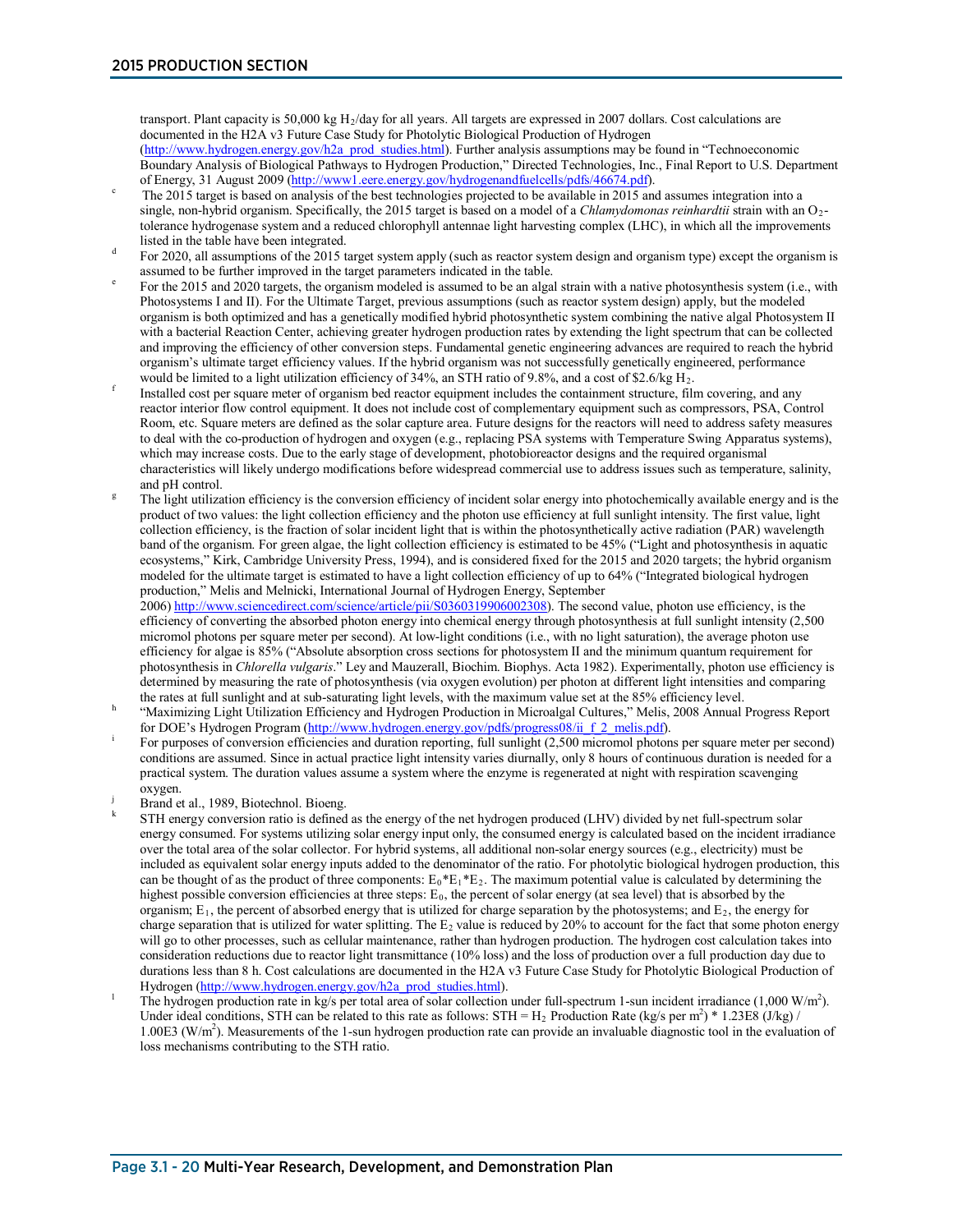| Table 3.1.11 Technical Targets: Photosynthetic Bacterial Hydrogen Production <sup>a</sup>             |                 |                       |         |                       |  |
|-------------------------------------------------------------------------------------------------------|-----------------|-----------------------|---------|-----------------------|--|
| <b>Characteristics</b>                                                                                | <b>Units</b>    | 2011<br><b>Status</b> | 2015    | 2020<br><b>Target</b> |  |
| Efficiency of Incident Solar Light Energy to $H_2$<br>$(EO*E1*E2)$ <sup>c</sup> from organic acids    | %               | NA.                   | 3       | 4.5                   |  |
| Molar Yield of Carbon Conversion to $H_2$ (depends on<br>nature of organic substrate) E3 <sup>d</sup> | % of<br>maximum | ΝA                    | 50      | 65                    |  |
| Duration of continuous photoproduction <sup>e</sup>                                                   | Time            | NA.                   | 30 days | 3 months              |  |

- The targets in this table are for research tracking. The final targets for this technology are costs that are market competitive. This
- table will be updated in a future version of this plan to incorporate hydrogen cost target and current technology assumptions.<br>Technology readiness targets (beyond 2020) are 5.5% efficiency of incident solar light energy acids, 80% of maximum molar yield of carbon conversion to  $H_2$  (depends on nature of organic substrate) E3, and 6 months duration
- of continuous photoproduction. See Figure 3.1.2 for a schematic representation of conversion steps and associated efficiencies.<br>E0 reflects the light collection efficiency of the bacteria in the photoreactor and the fact t photosynthetically active (theoretical maximum is 68%, from 400 to 1000 nm). E1\*E2 is equivalent to the efficiency of conversion of absorbed light to primary charge separation then to adenosine-5'-triphosphate; both are required for hydrogen production via the nitrogenase enzyme. E0\*E1\*E2 represents the efficiency of conversion of incident solar light to hydrogen through the nitrogenase enzyme (theoretical maximum is 10% for 4-5 electrons). This efficiency does not take into account the energy used to generate the
- carbon substrate.<br>
E3 represents the molar yield of H<sub>2</sub> per carbon substrate (the theoretical maximum is 7 moles per mole carbon in the substrate, based on the average yield of acetate and butyrate).
- Duration reflects continuous production in the light, not necessarily at peak efficiencies. It includes short periods during which ammonia is re-added to maintain the system active.



Figure: 3.1.2 Photosynthetic Bacterial System Overview Illustrating E0, E1, E2 and E3 Conversion Processes

| Table 3.1.12 Technical Targets: Dark Fermentative Hydrogen Production<br>and Microbial Electrolysis Cells (MECs) <sup>a</sup> |                           |                       |                       |                       |  |
|-------------------------------------------------------------------------------------------------------------------------------|---------------------------|-----------------------|-----------------------|-----------------------|--|
| <b>Characteristics</b>                                                                                                        | <b>Units</b>              | 2011<br><b>Status</b> | 2015<br><b>Target</b> | 2020<br><b>Target</b> |  |
| Feedstock Cost <sup>c</sup>                                                                                                   | cents/lb.<br>sugar        | 13.5                  | 10                    | 8                     |  |
| Yield of $H_2$ production from glucose by fermentation $\alpha$                                                               | mol $H_2$<br>/mol glucose | 3.2e                  | 4                     | 6                     |  |
| Yield of $H2$ production from glucose by integrated<br>MEC - fermentation f                                                   | mol $H_2$<br>/mol glucose |                       | 6e                    | 9 <sup>e</sup>        |  |
| Duration of continuous production (fermentation)                                                                              | Time                      | 17 days $9$           | 3 months              | 6 months              |  |
| MEC cost of electrodes                                                                                                        | $\frac{m^2}{2}$           | 2,400 <sup>h</sup>    | 300                   | 50                    |  |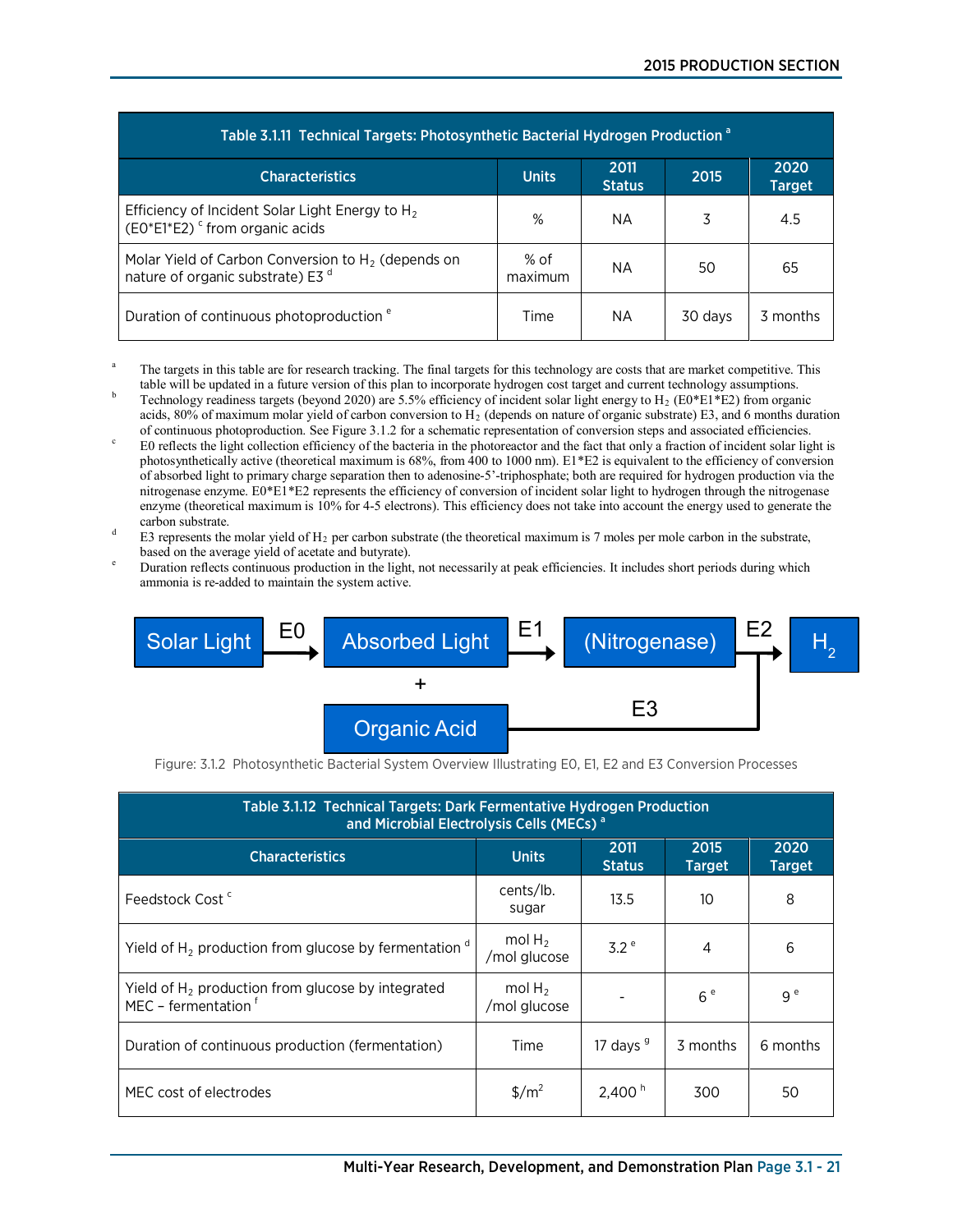- The targets in this table are for research tracking. The final targets for this technology are costs that are market competitive. This table will be updated in a future version of this plan to incorporate hydrogen cost tar
- Technology readiness targets (beyond 2020) are 10 molar yield of H<sub>2</sub> production from glucose, 6 cents/lb. sugar feedstock cost, and
- 12 months duration of continuous production.<br>Targets are from the DOE Bioenergy Technologies Office Multi Year Program Plan 2007-2012, August, 2005, for sugar from lignocellulosic biomass. The targets have been shifted 2-5 years in Table 3.1.12 for purposes of FCT planning pending further analysis of this pathway.<br>The theoretical maximum from known fermentative pathways is 4, although the H<sub>2</sub> content of 1 mole of glucose and the H<sub>2</sub>O
- required for fermentation is 12. Clearly, in order to achieve molar yields greater than 4, the feasibility of developing new pathways
- or discovering new microbes needs to be assessed.<br>
<sup>e</sup> In 2010, NREL reported a H<sub>2</sub> molar yield of 3.2 by supplying limited amounts of cellulose substrate during fermentation (2010 Annual Progress Report DOE Hydrogen Pro
- The yield assumes a system where the effluent from the glucose-fed fermentation system is used as feedstock for an MEC (e.g., in 2015 the target for fermentation is 4 mol  $H_2$ /mol glucose while that for MEC is 2 mol  $H_2$ /mol glucose, for a total combined target of 6 mol  $H_2$ /mol glucose). The goal is for continuous flow operation conditions.
- 
- Van Ginkel, S., Sung, S. 2001. Environ. Sci. Technol. 35: 4726-4730.<br>Estimated for replacing Pt with MoS<sub>2</sub>, based on Tokash, J.C. and B.E. Logan. 2011. "Electrochemical evaluation of a molybdenum disulfide catalyst for the hydrogen evolution reaction under solution conditions applicable to microbial electrolysis cells." Int. J. Hydrogen Energy. 36(16): 9439-9445.

# 3.1.5 Technical Barriers

The following sections detail the technical and economic barriers that must be overcome to attain the Hydrogen Production goal and objectives. The barriers are divided into sections depending on the hydrogen production method.

#### Distributed Hydrogen Production from Renewable Liquid Feedstocks

Reforming of ethanol and other bio-derived liquids is similar to natural gas reforming but presents several unique issues, such as high feedstock costs and catalyst and water requirements. This technology is suitable for application in distributed and semi-central production.

### **A. Reformer Capital Costs and Efficiency**

Current small-scale distributed renewable liquid feedstock reforming technologies have capital costs that are too high to achieve the targeted hydrogen production cost. Multiple-unit operations that entail many process steps in converting bio-derived liquids to hydrogen and low energy efficiencies are key contributors to the high capital cost. Improved reforming and water-gas shift catalysts are needed to increase yield and improve performance. Reforming and water-gas shift unit operations also generate considerable costs. Finally, the high purity of hydrogen required for fuel cells puts upward pressure on the capital costs.

#### **B. Operations and Maintenance (O&M)**

O&M costs for distributed reforming hydrogen production from renewable feedstocks are too high. Robust systems that require little maintenance and that include remote monitoring capability need to be developed. The reliability of balance of plant (BOP) equipment (pumps, compressors, blowers, sensors, etc.) is often the limiting factor in overall system reliability. Increasing the reliability and service life of these components is critical, as is minimizing equipment complexity. For reformer systems, catalyst activity is also critical for reliable and efficient operation.

#### **C. Biomass Feedstock Issues**

Feedstock costs for bio-derived liquids are too high, and there is likely to be strong competition for the available resources from other end-use applications (e.g., bio-derived fuels). In addition to cost, biomass feedstock quality and availability may be limited in some areas, or the quality of the feedstock may change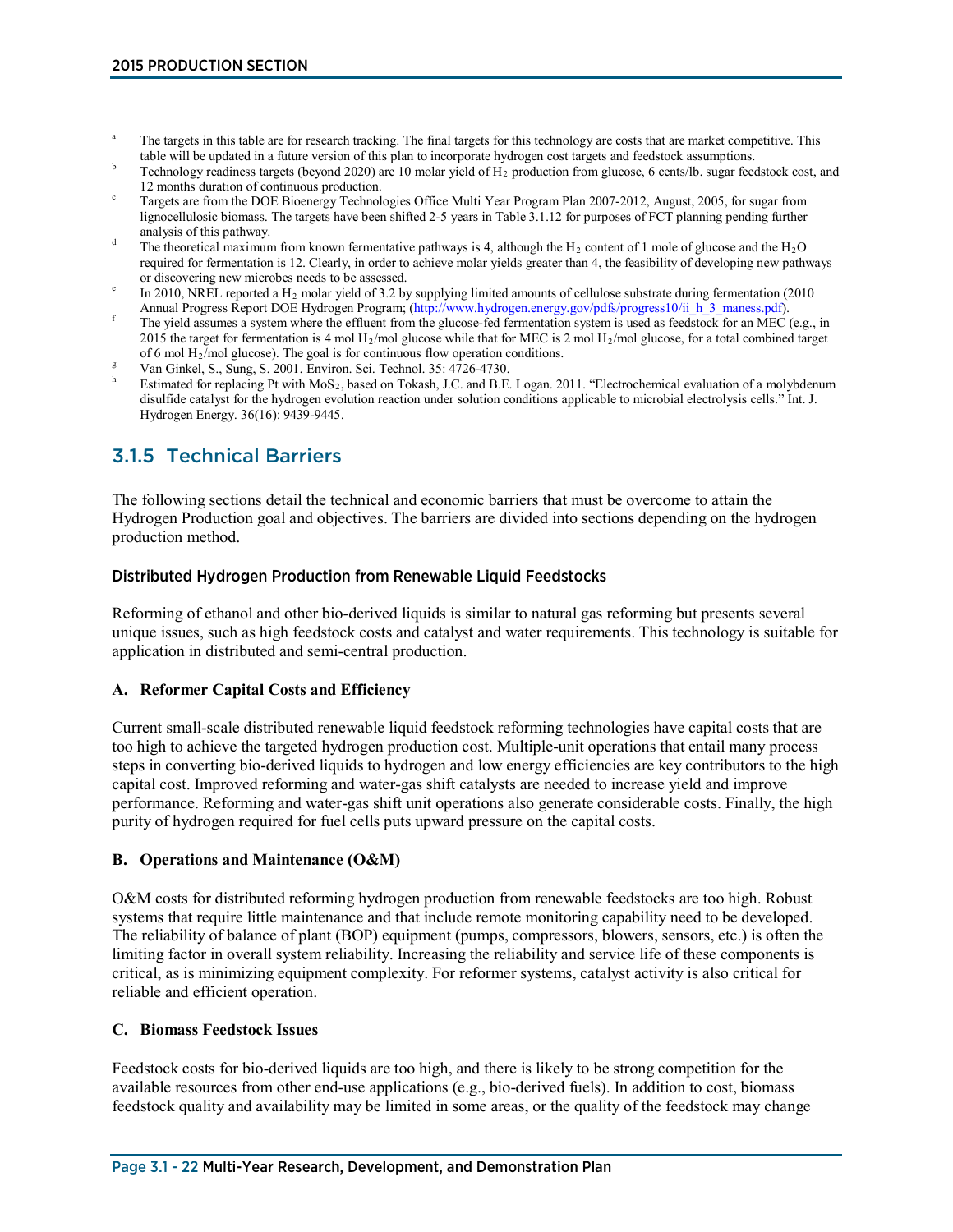throughout the year. Feedstock-flexible reformers are needed to address location-specific feedstock supply issues. Effects of impurities on the system from multiple feedstocks as well as the effects of impurities from variations in single feedstocks need to be addressed in the reformer design.

# **D. Forecourt Footprint and Storage**

To be economically feasible in urban settings, the physical footprint of stations needs to be reduced. Issues may arise regarding the storage of renewable feedstocks on site. Some feedstocks will be relatively benign (e.g., carbohydrates) and will likely require minimal regulation, while others may fit under the regulations now being developed for E85, E100, and bio-diesel. Regulations for still other types of feedstocks may need to be developed. Permitting will need to be addressed.

# **E. Control and Safety**

Control and safety issues are associated with natural gas and renewable feedstock reforming, including on-off cycling. Effective operation control strategies are needed to minimize cost and emissions, maximize efficiency, and enhance safety. Hydrogen leakage is addressed within the Delivery and Safety, Codes & Standards subprograms.

# Hydrogen Generation by Water Electrolysis

# **F. Capital Cost**

The capital costs of water electrolysis systems are prohibitive to widespread adoption of electrolysis technology for low cost hydrogen production. RD&D is needed to develop lower cost materials with improved manufacturing capability to lower capital cost requirements while improving the efficiency and durability of the system. Development of larger systems is also needed to take advantage of economies of scale. Technically viable systems for low-cost manufacturing need to be developed for this technology.

### **G. System Efficiency and Electricity Cost**

Improvements in BOP efficiency and durability are necessary to the commercial viability of electrolysis. Mechanical high-pressure compression technology exhibits low energy efficiency and may introduce impurities while adding significantly to the capital and operating cost. Efficiency gains can be realized through minimized mechanical compression using electrochemical compression in the cell stack. Development is needed for low-cost cell stack optimization addressing efficiency, compression, and durability. Target costs cannot be met unless electricity price is < \$0.04/kWh (see Tables 3.1.4 and 3.1.5).

### **H. Footprint**

Station footprint is dependent on location and the needs of each specific locality. The footprint, in general, will have the same limitations that were described in the distributed hydrogen production from renewable liquid feedstocks section.

### **I. Grid Electricity Emissions (for distributed)**

The current grid electricity mix in most locations results in greenhouse gas emissions in large-scale electrolysis systems. Low-cost, carbon-free electricity generation is needed. Electrolysis systems that can produce both hydrogen and electricity need to be evaluated. (Renewable electricity costs are being addressed by the DOE EERE renewable power programs – Solar, Wind, Hydropower, Geothermal, and Biomass.)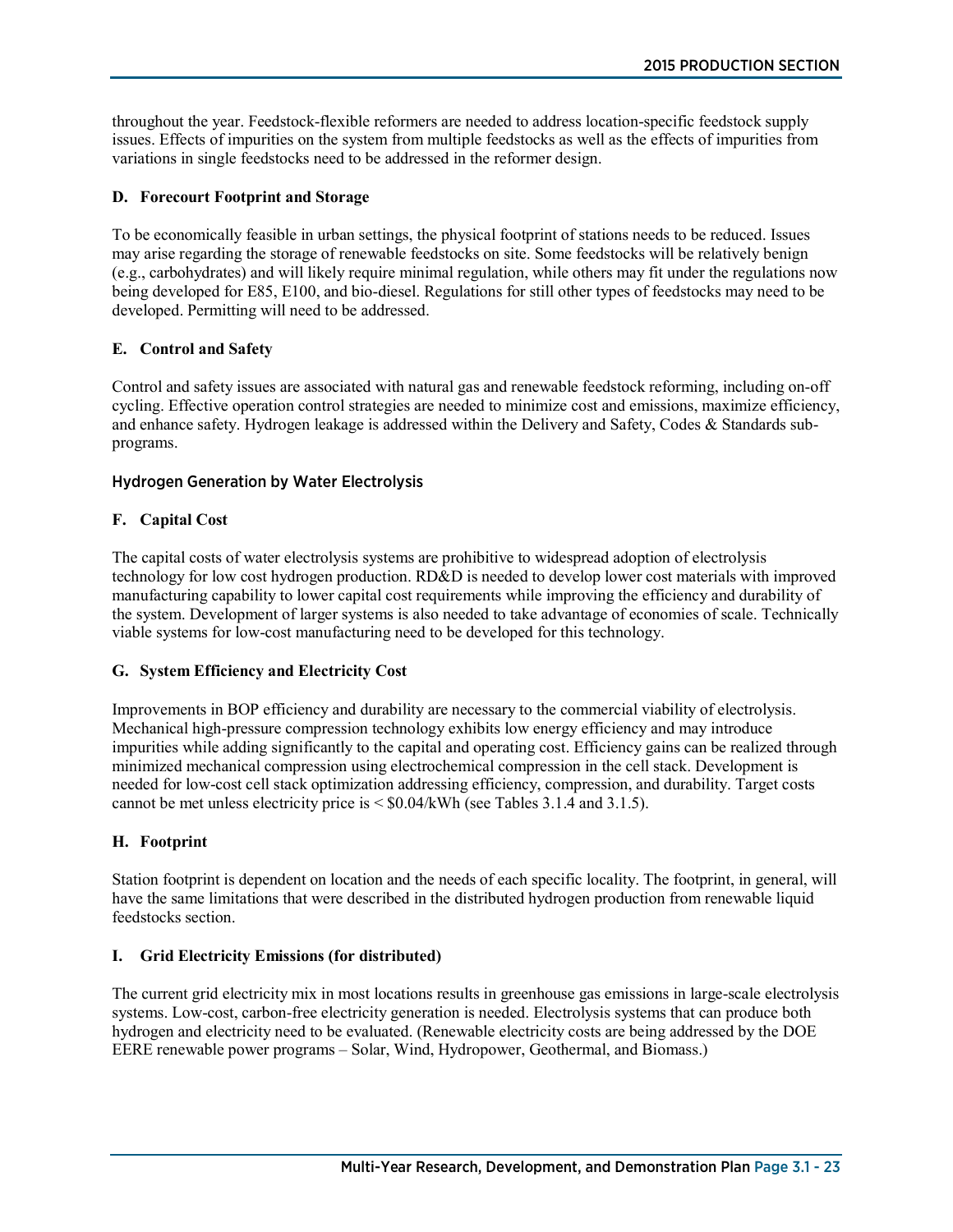#### **J. Renewable Electricity Generation Integration (for central)**

More efficient integration with renewable electricity generation is needed to reduce costs, improve performance, and increase on-stream time (i.e., increase the number of hours per year the renewable electricity is available). Development of integrated renewable electrolysis systems is needed, including optimization of power conversion and other system components from renewable electricity to provide high-efficiency, lowcost integrated renewable hydrogen production.

#### **K. Manufacturing**

Currently, the electrolysis units are produced in low volumes. Since development of fabrication technologies is capital intensive, manufacturers must have assurance that there will be high demand for the product in order to produce adequate returns on investments. The cost of water electrolysis systems is driven up by the high cost of BOP, the short lifespan of system components, and site-specific fabrication of system components.

#### **L. Operations and Maintenance**

The O&M cost for electrolysis are currently too high. Durability, maintenance, reliability, and demand management are similar to those of the distributed natural gas reforming systems. Operating efficiency, component durability, purification of water, and transients and changes in duty cycles need to be addressed.

#### **M. Control and Safety**

Barriers in control and safety include the efficiency of start-up and shut-down processes, turn-down capability, and the capability for rapid on-off cycling. Control and safety costs still remain high due to complex system designs and high-cost sensors. For commercialization of this technology, reliability and safety of these units is a key qualification target.

#### Biomass Gasification Hydrogen Production

#### **N. Feedstock Cost and Availability**

Feedstock costs are high. Improved feedstock/agricultural technologies (higher yields per acre, etc.), lower cost feedstock collection, and improved feedstock preparation are needed. Because biomass feedstocks are seasonal in nature, feedstock-flexible processes and cost-effective feedstock storage are needed. (Tasks to overcome these barriers are the responsibility of the DOE Bioenergy Technologies Office and the U.S. Department of Agriculture.)

### **O. Capital Cost and Efficiency of Biomass Gasification Technology**

The capital cost for biomass gasification/pyrolysis needs to be reduced. Process intensification by combining unit operations can significantly reduce capital costs. For example, combining the current two step water-gas shift and PSA separation to a one step water-gas shift with integrated separation, to integrating gasification, reforming, water-gas shift and separation all in one unit operation. Improved process efficiency and higher hydrogen yields and selectivity's through catalyst research, better heat integration, and alternative gas clean-up approaches are needed. Improved catalysts or engineering approaches for tar cracking are also needed.

#### **P. Emissions**

Gasification produces significant amounts of greenhouse gases (GHGs) even though emissions are much lower than those from coal plants.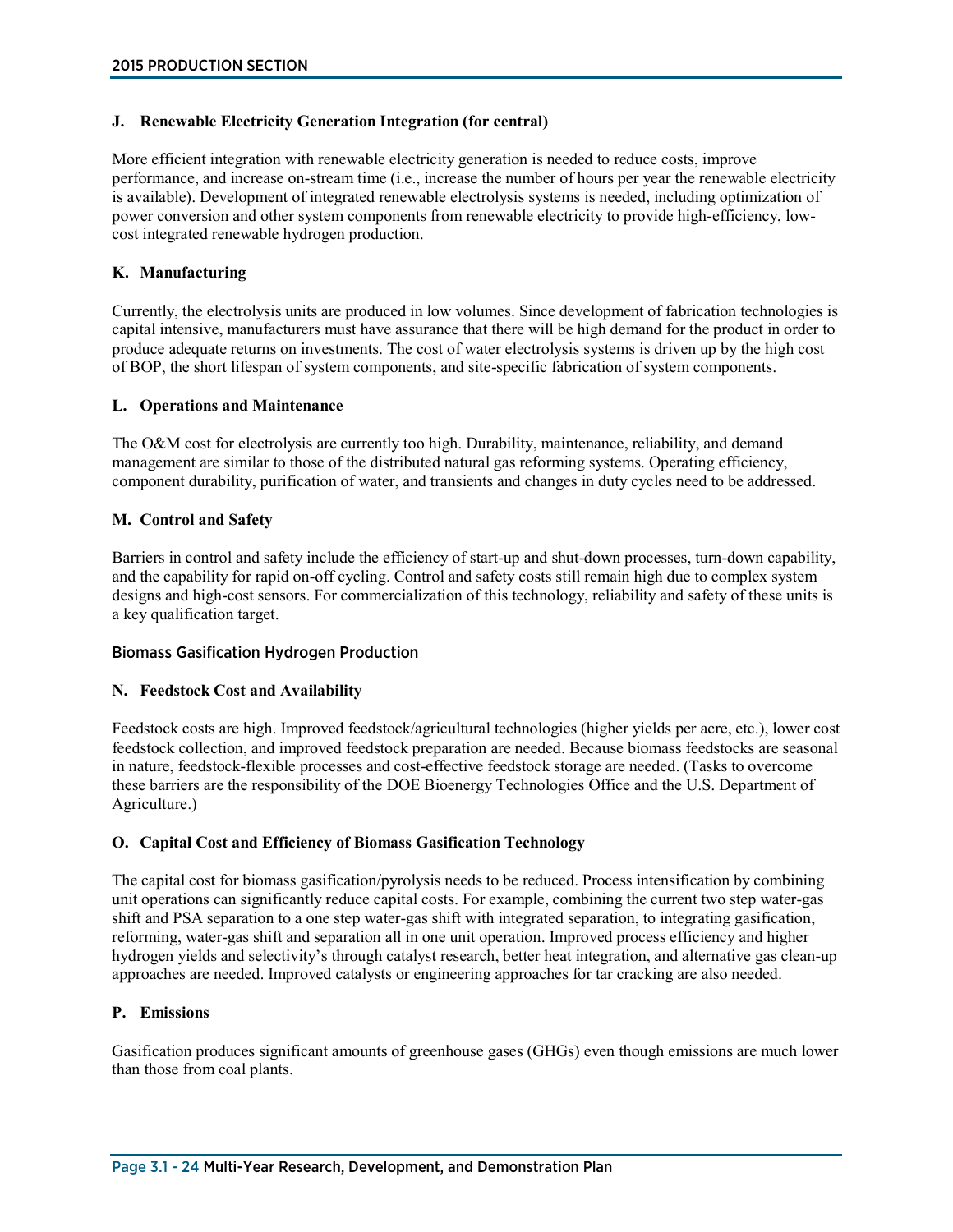### **Q. Operations and Maintenance**

Operation and maintenance costs are too high. More efficient and durable equipment is needed.

# **R. Control and Safety**

Control and safety issues need to be addressed particularly in biomass and biomass-coal co-gasification. Certification codes and standards should be standardized. Gasification operations should have back-up and fail-safe modes to improve safety and operation.

# High Temperature, Solar-Driven Thermochemical Production of Hydrogen

There are over 200 potential thermochemical cycles for water splitting driven by concentrated solar power. These cycles have been evaluated and ranked for their suitability.<sup>[9](#page-24-0)</sup> The most promising cycles will require extensive research and development efforts.

### **S. High-Temperature Robust Materials**

High temperatures are required for these thermochemical systems (500-2000°C). Cost-effective, durable materials are needed that can withstand these high temperatures and the thermal duty cycles present in solar concentrator systems.

# **T. Coupling Concentrated Solar Energy and Thermochemical Cycles**

Coupling concentrated solar energy with thermochemical cycles presents many challenges. Receivers, heat transfer systems, as well as reactors, need to be developed and engineered. Cost effective approaches and systems to deal effectively with the diurnal nature of sunlight need to be researched and developed.

### **U. Concentrated Solar Energy Capital Cost**

Concentrated solar energy collection is currently expensive and requires large areas of land. Improved, lowercost solar concentrator/collection technology, including materials, is needed.<sup>10</sup>

### **V. Heliostat Development and Cost**

Heliostats, a reflective device that tracks the sun to keep the mirrors focused onto a target receiver, are currently too expensive to be economically viable. The cost needs to be reduced by 50% in order to achieve the targeted  $$120/m^2$  installed. The high costs are due to lack of standardization in design which is associated with inefficient manufacturing and poor durability of the heliostat.

### **W. Materials and Catalysts Development**

The required temperatures for the cycle reactions are often in excess of 1,000°C. Current materials for the reactor, seals, catalysts, and supports are inefficient and do not meet operating requirements at these temperatures. Materials also need to operate in corrosive and reactive environments, some materials meet a few of the requirements but not all.

<span id="page-24-0"></span> <sup>9</sup> Perret, Robert. (May 2011). "Solar Thermochemical Hydrogen Production Research (STCH)." Technical Report SAND2011-3622, Sandia National Laboratories.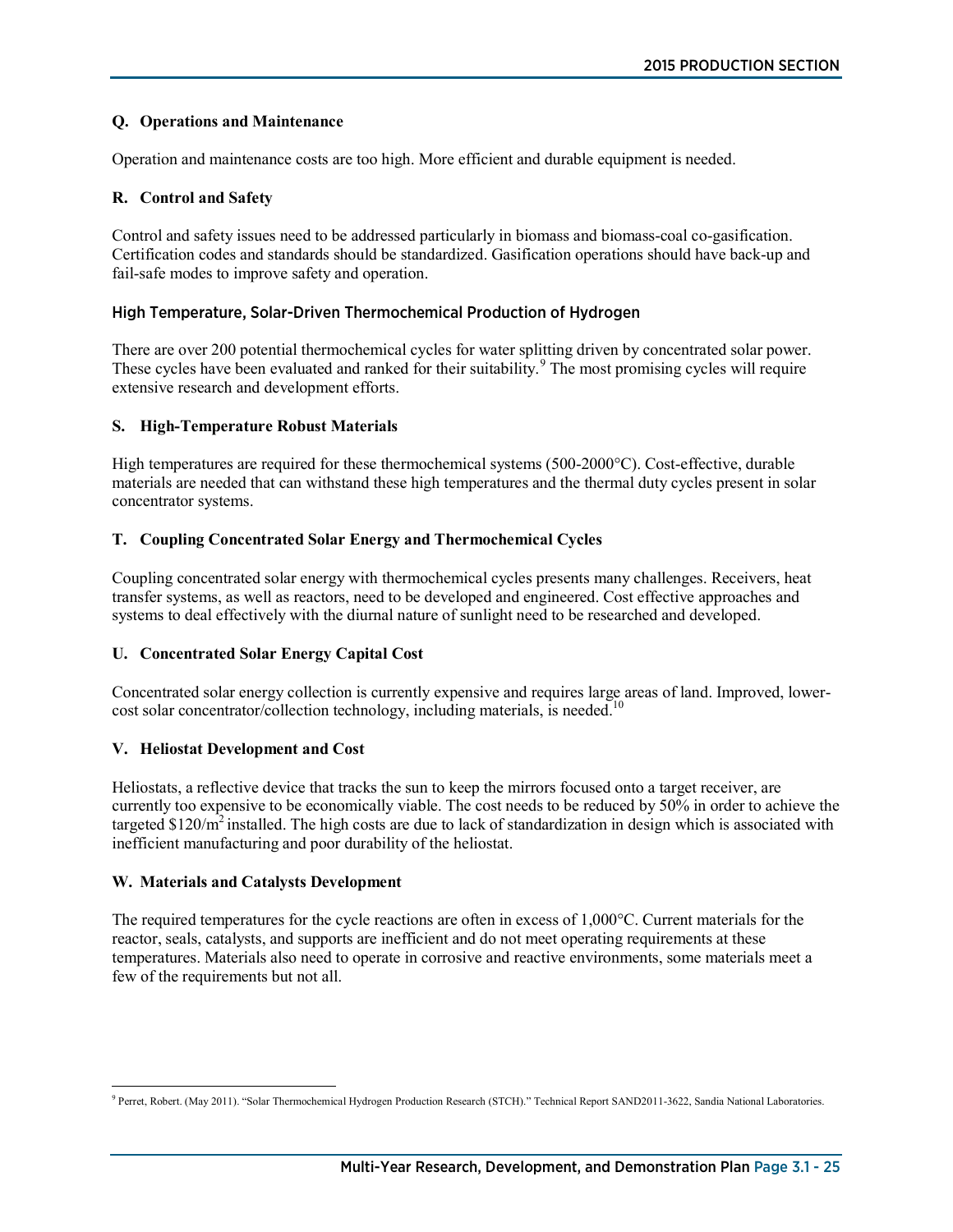#### **X. Chemical Reactor Development and Capital Costs**

Reactors will need to be efficient, inexpensive, and entail minimal BOP to meet the cost targets. The high cost of material is due to the requirements for high durability and chemical and thermal stability. Thermal losses must be minimized to achieve an efficient process. There are also high capital costs that are associated with hydrogen separation and purification.

#### **Y. Diurnal Operation**

Solar power availability and fluctuations will strongly influence the design, performance, and economic viability of this technology.

#### **Z. Control and Safety**

Control and safety issues associated with STCH include optimization of start-up and shut-down processes, improved turn-down capability, activated material and thermal storage integration and control, and the capability for rapid on-off cycling. Costs remain high due to system complexity and sensor count to assure reliability. Operation of this system should occur with minimal manual assistance, which will require attributes such as back-up fail-safe modes, remote monitoring, and sparse maintenance schedules. Gaseous chemicals are used and can be harmful.

#### **AA. Feedstock Issues**

Water is the primary feedstock of STCH hydrogen production therefore an adequate amount of water must be available. The water must also be free of contaminants.

#### **AB. Chemical and Thermal Storage**

Capturing and storing thermal energy during peak solar times will extend the operational time of the STCH reactor. However, storage will require solar power which will add to complexity and cost to receiver-reactor interface. Molten nitrate salts enable temperatures up to 650°C. Molten carbonates can store higher amounts of thermal energy but are extremely corrosive which can hinder operation. Also, some cycles require higher temperatures  $(>1,500^{\circ}C)$ . In these cases molten metals may be an option but are also highly corrosive.

#### **AC. Solar Receiver and Reactor Interface Development**

The solar receiver interface with the chemical reactor is an important consideration in the selection of a solar receiver. For directly heated reactors, the receiver and reactor are integrated, enabling solar flux to heat the reactor. Solid particle and volumetric receivers are heated indirectly by the sun. In these reactors, the heat is absorbed by solid particles or molten salts, which then heat the reactors. In addition to interfacing with the receiver, the reactor must also interface with thermal storage, if used.

#### **AD. Operations and Maintenance**

All system components must be considered in O&M, including feed pre-conditioning, heliostats, solar receivers, reactor, hydrogen purification, controls, utilities, sensors, compression, storage, and safety. 24/7 operation may be ideal but not feasible due to variability of the power source. Durability, scheduled maintenance, storage, and hydrogen quality monitoring need to be considered when improving O&M and reducing costs.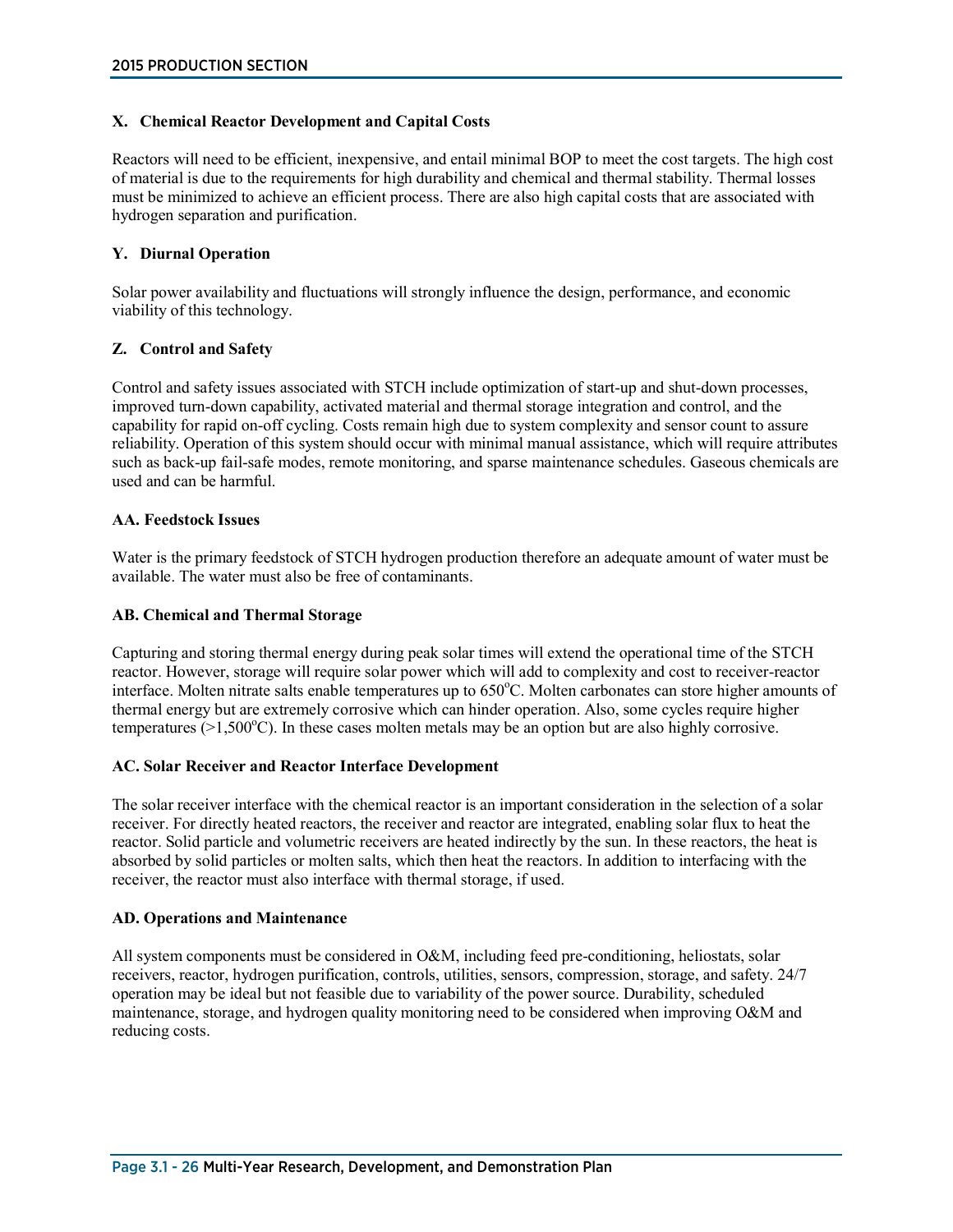### Photoelectrochemical Hydrogen Production

Photoelectrochemical (PEC) hydrogen production based on semiconductor photoelectrodes or photocatalysts is in an early stage of development and requires significant advancements in materials, material systems, and reactor concept development. The primary materials-based research in this area is progressing on three fronts: (1) the study of costly high-efficiency materials to establish performance benchmarks and to attain a fundamental understanding of PEC hydrogen generation versus corrosion mechanisms; (2) the study of durable lower-quality/ lower-cost material systems to explore the mitigation of loss mechanisms for improving efficiency toward benchmark values; and (3) the development of sophisticated multi-component devices and systems with the potential to achieve efficient PEC water splitting through the effective combination of functionalized materials specifically optimized for light-absorption, charge transport, and interfacial catalysis. As efficient, durable and cost-effective materials systems are developed with the assistance of state-of-the-art methods in materials theory, synthesis, and characterization, further advanced work will be needed on integration schemes into high-performance photoelectrode or photocatalyst devices and reactors. For long-term practicality, cost-effective methods of engineering and manufacturing the best available PEC materials, devices, and systems need to be identified and developed.

Current material systems for PEC photoelectrodes or photocatalysts can be broadly divided into three categories, each with its own characteristics and research challenges. These groupings are:

- 1. highly efficient light absorbers typically with limited lifetimes and relatively high cost (e.g., Group III-V crystalline materials),
- 2. stable materials typically with lower visible light absorption efficiency and relatively lower cost (e.g., metal- and mixed-metal oxide thin films), and
- 3. hybrid and multi-junction systems which combine multiple functionalized materials in multi-photon device schemes.

The group (I) materials studied to date can exhibit high light conversion efficiencies, often better than 60% incident-photon-to-electron conversion (IPEC) throughout the visible spectrum, but have been susceptible to corrosion. The well-known group (II) materials are characterized by high bandgaps and lower integrated IPEC over the solar spectrum, but have demonstrated good stability in some cases. Many of the groups (I) and (II) materials have majority band edge potentials that are insufficient to drive one of the water-splitting half reactions, necessitating the multi-junction approaches in group (III). It is anticipated that the group (III) material systems can exhibit high efficiency and long lifetime, depending on the material set, but these systems can be complicated and expensive to synthesize. Research in all three categories is deemed necessary for developing systems that meet the ultimate targets reflected in the PEC target table. The research in these categories also needs to include the latest development in nanomaterials and nanotechnology for enhancement of bulk and interface properties.

To date, a range of materials and material systems have met individual 2015 targets for efficiency or durability, but no single material/system has simultaneously met the ultimate efficiency, durability, and cost targets, which is the primary research challenge for photoelectrochemical hydrogen production. Drawing on the ongoing lessons learned from the research and development of group (I), (II), and (III) material systems, PEC researchers continue to make the innovative scientific advances needed to converge on systems incorporating the best improvements in efficiency, durability and cost. The materials-by-design approach facilitated by interactive development of advanced materials theory, synthesis, and characterization methodologies is viewed as an important cornerstone to overcome the barriers in this PEC materials systems research. Specific technical barriers are related to the efficiency, durability and cost of PEC materials, interfaces, devices, systems and reactors. These include: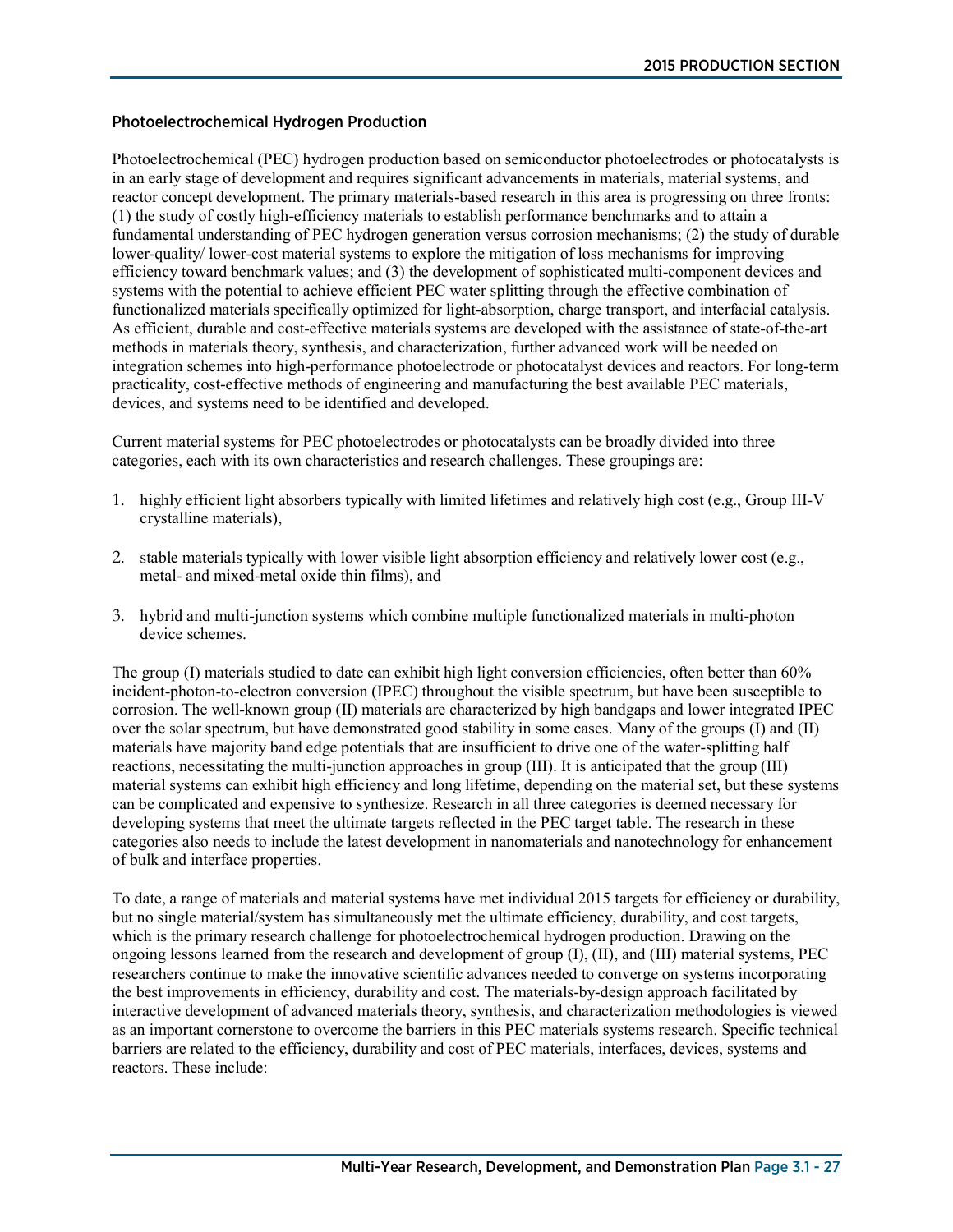### **AE. Materials Efficiency - Bulk and Interface.**

PEC semiconductor efficiency is limited by light absorption, charge separation, and transport in the bulk, and by energetics and charge transfer at the solid/liquid interface. Semiconductor materials with smaller bandgaps more efficiently utilize the solar spectrum but are often less energetically favorable for hydrogen production because of the bandedge mismatch with respect to either hydrogen or oxygen redox potentials. Large bandgap semiconductors can provide favorable energetics for splitting water at the interface but are poor bulk absorbers of light. Material systems must be developed with

- appropriate bandgap for light absorption,
- bandedges aligned energetically for hydrogen and oxygen evolution,
- low-loss charge separation and transport in the solid state, and
- interfaces kinetically favorable for the photoelectrochemical water-splitting half reactions.

Theory, synthesis, and characterization methods in materials discovery and screening are important tools.

### **AF. Materials Durability - Bulk and Interface**

PEC semiconductor/electrolyte junctions are prone to both dark and light-induced degradation due to corrosion reactions which compete with water-splitting half-reactions at the interfaces, and which can propagate into the bulk. Intrinsically durable materials with the appropriate characteristics for photoelectrochemical hydrogen production that meet the ultimate program goals have not been identified. The high-efficiency materials currently available corrode quickly during operation, and the most durable materials are inefficient for hydrogen production. Discovery of intrinsically stable and efficient materials would be an ideal solution to this barrier, but represents a significant challenge. Promising alternative approaches focus on modification of surfaces through coatings or dispersions to energetically or kinetically stabilize the interface and protect the bulk. The use of theory, synthesis, and characterization methods can facilitate a better understanding of corrosion mechanisms for development of mitigation schemes to enhance durability.

### **AG. Integrated Device Configurations**

Efficient and stable integrated devices combining the best available semiconductors, surface treatments, and auxiliary linking materials are needed for achieving ultimate targets in PEC solar hydrogen production. These can be planar-integrated devices for photoelectrode reactor configurations, or functionalized particle devices for photocatalyst reactor configurations. Hybrid and other device designs that combine functionalized materials specifically optimized for light-absorption, charge transport, and interfacial catalysis could simultaneously address issues of durability and efficiency. Techniques are needed for synthesizing these integrated device configurations which maintain the integrity of each component material. Appropriate manufacturing techniques based on these synthesis routes are needed to scale device configurations to commercial scales.

### **AH. Reactor Designs**

Solar water-splitting reactor system designs incorporating the most promising device configurations, and using cost-effective, hydrogen-impermeable auxiliary materials, are also needed to implement the photolytic production routes, including PEC. Complete systems evaluations need to consider a range of important operational constraints and parameters, including the diurnal operation limitations and the effects of water purity on performance and lifetime. Preliminary technoeconomic analysis [\(https://www1.eere.energy.gov/hydrogenandfuelcells/pdfs/pec\\_technoeconomic\\_analysis.pdf\)](https://www1.eere.energy.gov/hydrogenandfuelcells/pdfs/pec_technoeconomic_analysis.pdf) of conceptual reactor types has indicated that the ultimate targets for PEC are most readily achievable in photoelectrode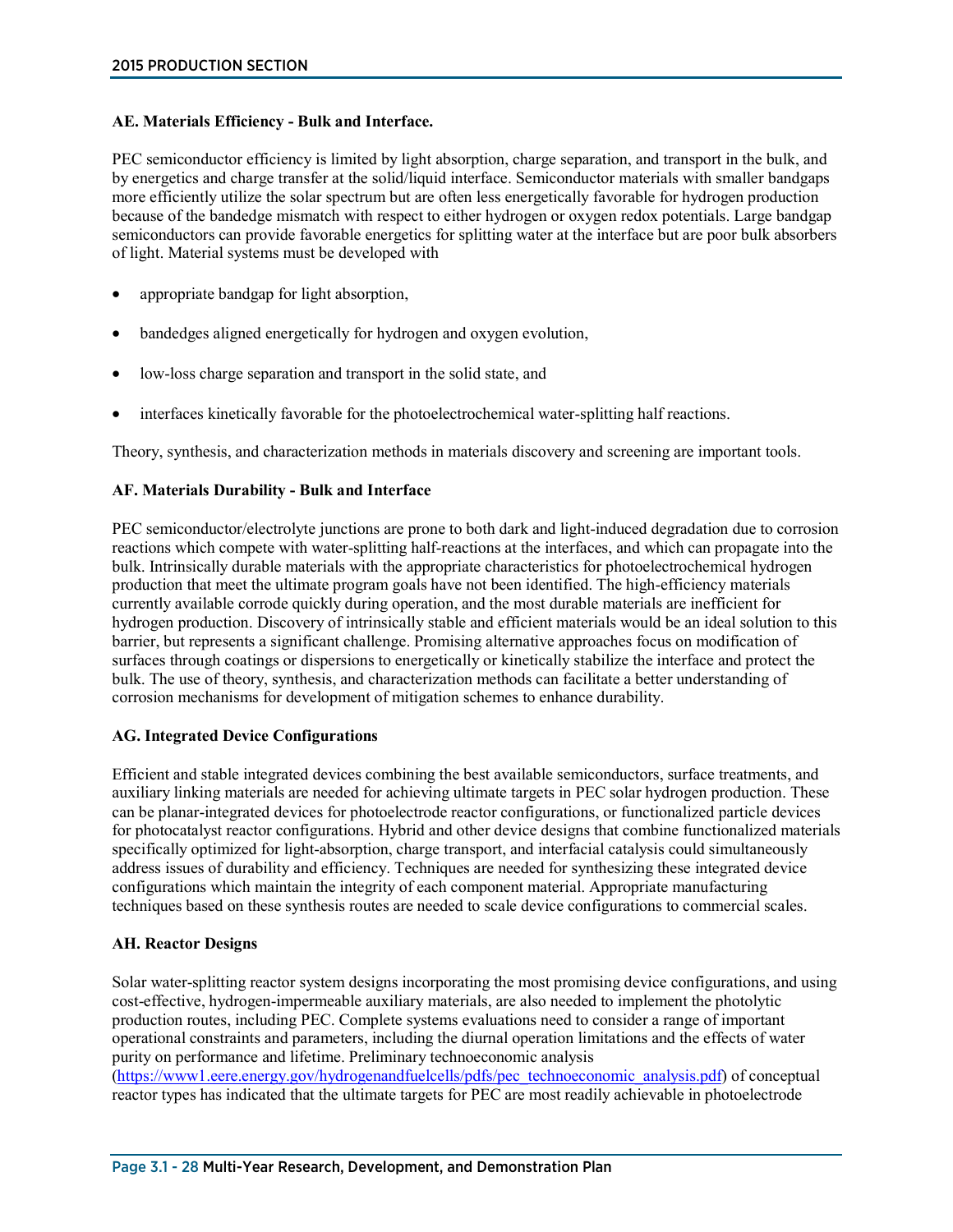systems with modest concentrations (Type 4 reactors, in the nomenclature of the technoeconomics report) or in dual-bed photocatalysts systems (Type 2 reactors). Both reactor types feature built-in separation of evolved hydrogen and oxygen, and both operate at sufficiently low temperatures to avoid the need for costly high-T materials. Ion transport in the liquid electrolyte, particularly in the Type 2 reactors, can limit the water splitting efficiency, calling for engineering solutions. Type 4 reactors require additional hardware for modest solar concentration. For both reactor types, full engineering options need to be carefully analyzed to minimize capital and operational requirements.

### **AI. Auxiliary Materials**

The functional requirements for auxiliary materials for semiconductor-based PEC hydrogen production must be determined, and the auxiliary materials discovered, developed, and tested to facilitate PEC device and systems development. Auxiliary materials for PEC devices include photoelectrode substrate materials, protective coatings for enhanced durability, catalytic coatings for enhanced interface kinetics, photovoltaic semiconductor under-layers for enhanced energetics, and interface and contact materials. Auxiliary materials for PEC reactors include hydrogen impervious materials, stable and transparent coverings for light transmission and concentration, electrolyte components, and ionic conduits.

### **AJ. Synthesis and Manufacturing**

Synthesis and manufacturing techniques need to be developed for the PEC materials, materials systems, devices, and reactors capable of solar water-splitting at high efficiency, long durability and low cost. For materials and devices, the synthesis techniques need to be scalable and affordable and need to preserve the integrity of all integrated component materials. For the systems and reactors, manufacturing techniques need to be on scales consistent with implementation in commercial installations.

# **AK. Diurnal Operation Limitations**

Photolytic processes are discontinuous because they depend on sunlight, which is unavailable at night and available only at low intensities on cloudy days. This variability results in increased capital costs for larger facilities to accommodate higher short-term production rates and larger hydrogen storage needs. Diurnal operation conditions are explicitly included in the cost estimate analyses.

### **AL. Operations and Maintenance**

Potential costs, including labor, required for PEC hydrogen production could make the technology too costly to compete in the marketplace. Barriers to minimizing these costs will need to be addressed in a number of areas.

### **AM. Control and Safety**

Control issues dealing with PEC hydrogen include optimizing start up and shutdown processes, turn-down capability (for cloudy days), and rapid on-off cycling. The system should be able to operate with minimal manual assistance, which will require a back-up fail-safe mode, remote monitoring, and sparse maintenance schedules.

### Biological Hydrogen Production

A number of technologies for biological hydrogen production are available, but they are not mature at present. Technical barriers related to each individual technology must be overcome, integrated models must be developed, and barriers related to an integrated system must be identified. Methods for engineering and manufacturing these systems have not been fully evaluated.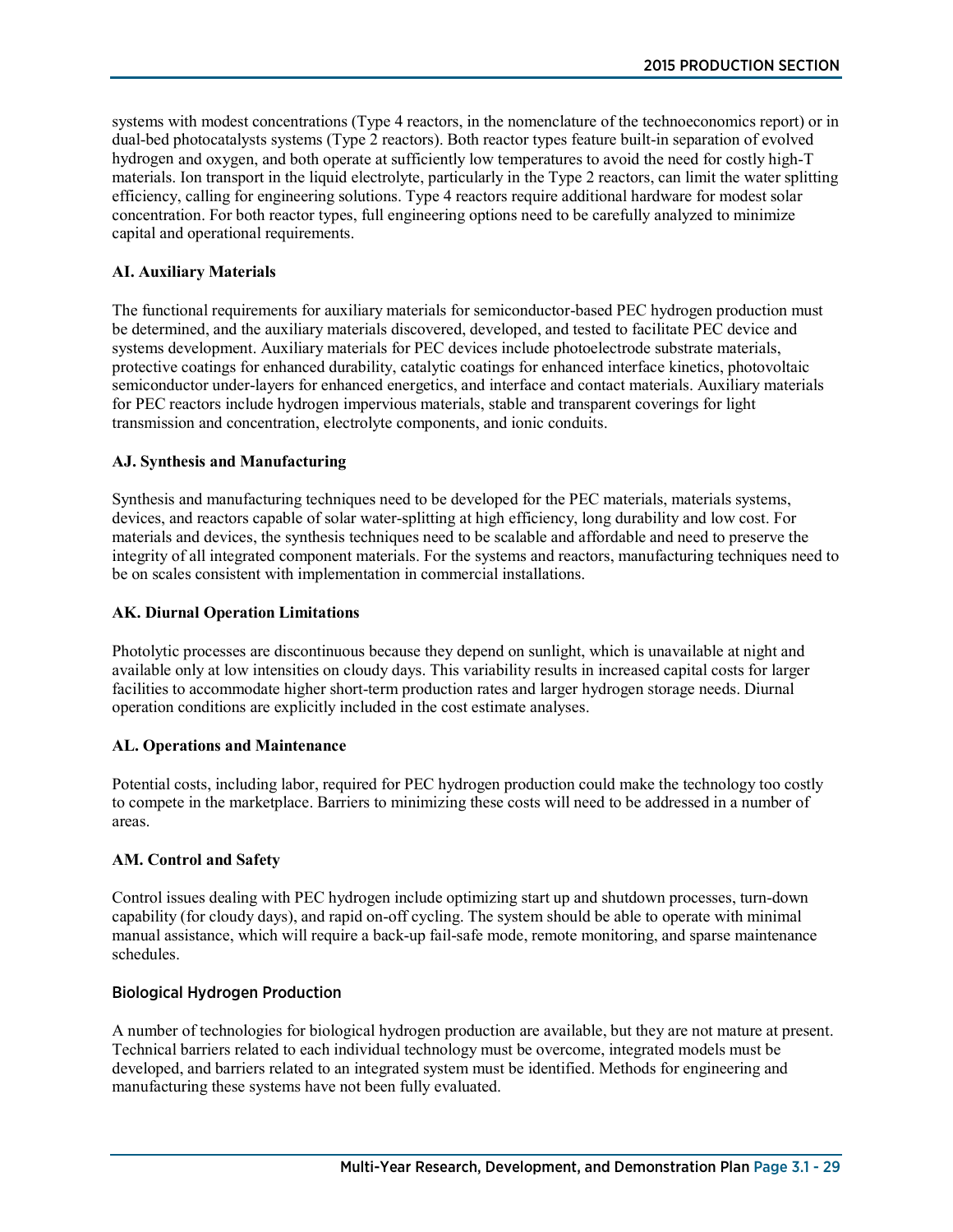Barriers are listed below for each technology, followed by a model for how these different technologies could be integrated and a list of barriers for the integrated process.

#### Photolytic Hydrogen Production from Water (green algae or cyanobacteria)

#### **AN.Light Utilization Efficiency**

The microorganisms used for photobiological hydrogen production possess large arrays of light-capturing antenna pigment molecules, which absorb more light than can be utilized by the photosynthetic electron transport apparatus, resulting in heat dissipation and loss of up to 80% of the absorbed sunlight. Research is needed to identify ways to increase the light conversion efficiency, including genetic engineering to improve microorganism light utilization mechanisms and the identification of natural strains with better light utilization.

#### **AO. Rate of Hydrogen Production**

The current hydrogen production rate from photolytic microorganisms is too low for commercial viability. The low rates have been attributed to (a) the non-dissipation of a proton gradient across the photosynthetic membrane, which is established during electron transport from water to the hydrogenase (the hydrogen producing enzyme) under anaerobic conditions, and (b) the existence of competing metabolic flux pathways for photosynthetic reductant. Genetic means to overcome the restricting metabolic pathways may be used to significantly increase the rate of hydrogen production. Under aerobic conditions, with an oxygen tolerant hydrogenase catalyzing hydrogen production, the competition between carbon dioxide fixation and hydrogenase will have to be addressed.

#### **AP. Oxygen Accumulation**

Along with hydrogen, photolytic microorganisms such as algae co-produce oxygen, which inhibits the hydrogenase enzyme activity and can create a safety issue if stoichiometric mixtures of the two gases are reached. Both issues could be addressed by affecting the ratio of photosynthesis to respiration by a variety of means, such that oxygen is consumed as quickly as it is produced and does not accumulate in the medium, while maintaining the quantum yield of photosynthesis and full hydrogenase activity (see details under Integrated System). The inhibition may also be addressed through engineering or identifying a naturally occurring less oxygen sensitive enzyme or separating the oxygen and hydrogen production cycles. Options to address the safety issue may include ensuring ignition sources are not present and/or mechanical separation of the gases.

### **AQ. Systems Engineering**

System requirements for cost-effective implementation of photolytic hydrogen-production technologies have not been adequately evaluated. Analysis and research are needed on inexpensive/transparent materials for hydrogen containment, hydrogen collection systems, continuous bioreactor operation, monoculture maintenance, land area requirements, and capital costs.

#### **AR.Diurnal Operation Limitations**

The same issues apply as for photoelectrochemical systems (see Barrier AK).

### Photosynthetic Bacterial Hydrogen Production, Required for an Integrated System

### **AS. Light Utilization Efficiency**

Same issues apply as for photolytic systems (see barrier AN).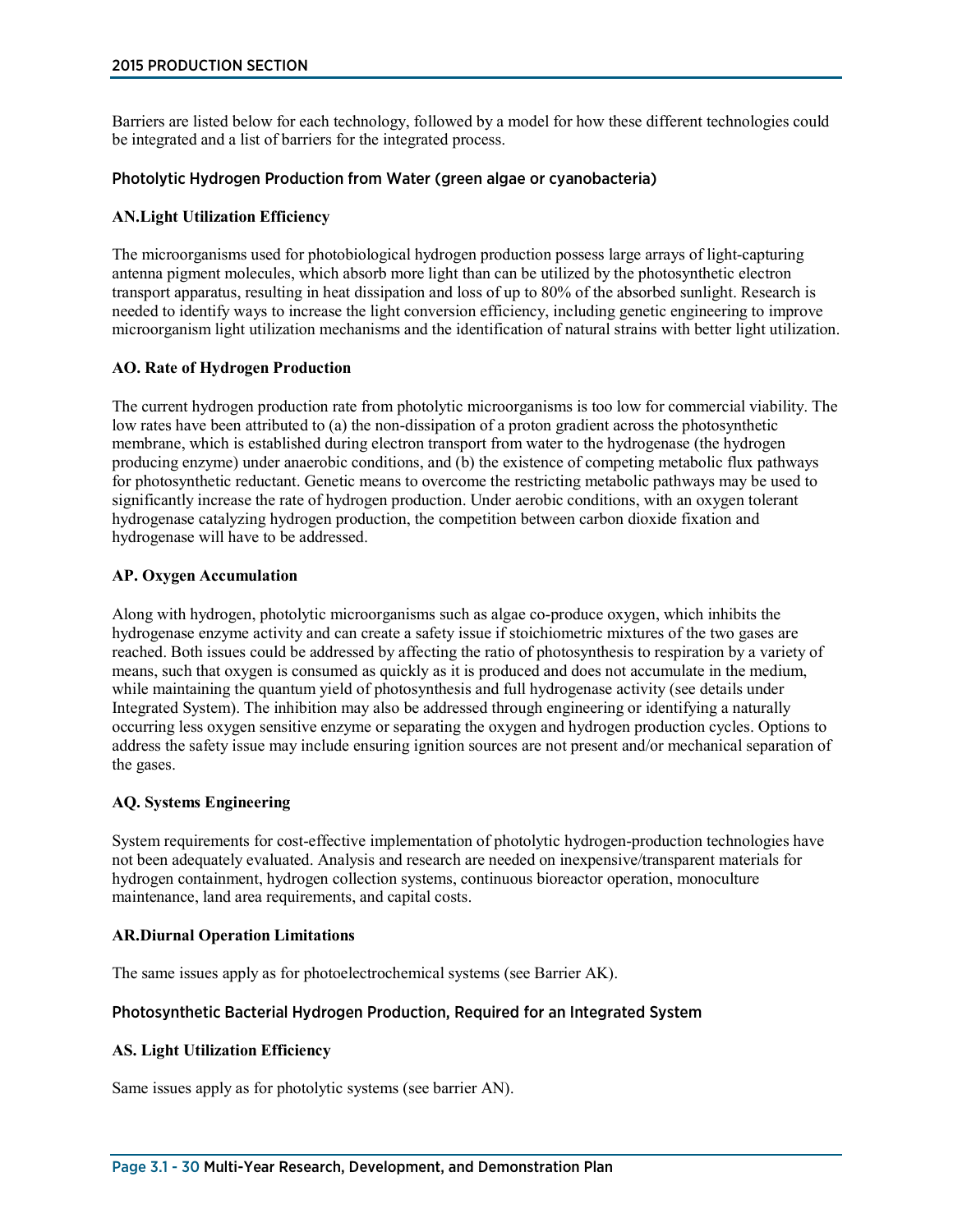### **AT. Net Hydrogen Production**

Metabolic processes in photosynthetic bacteria can reduce net hydrogen production by using the produced hydrogen and through metabolic pathways that compete with hydrogen production for electron donors. Genes controlling these pathways must be inactivated to maximize hydrogen production or alternative metabolic enzymes must be identified or engineered.

#### **AU. Carbon/Nitrogen Ratio**

To maximize nitrogenase activity, the proper ratio of carbon to nitrogen (C/N) nutrients must be maintained. The C/N nutrient content in the photo reactor (algal and cyanobacteria) and in the dark fermenter needs to be evaluated to assess whether the media composition is suitable for subsequent photosynthetic bacterial hydrogen production. Enzyme engineering approaches may be needed to alleviate inhibition of nitrogenase by elevated levels of nitrogen nutrient.

#### **AV. Systems Engineering**

The same issues apply as for photolytic systems (see barrier AQ), except for the mixture of gases. Photosynthetic bacteria do not co-evolve hydrogen and oxygen but release hydrogen and carbon dioxide. The cost of hydrogen and carbon dioxide separation must be evaluated.

#### **AW. Diurnal Operation Limitation**

The same issues apply as for photoelectrochemical systems (see barrier AK).

#### Dark Fermentative Hydrogen Production

### **AX. Hydrogen Molar Yield**

Up to 4 moles of hydrogen can theoretically be produced per mole of glucose through the known fermentative pathways. However, various biological limitations such as hydrogen-end-product inhibition, competition with other metabolic pathways for electron donors, and accumulation of waste byproducts such as organic acids limit the molar yield to around 2 moles per mole glucose consumed. Hydrogen molar yields must be increased significantly through metabolic engineering efforts. Waste byproducts may also require subsequent wastewater treatment. Elimination of these by-product generation pathways and/or subsequent by-product processing (such as in an integrated biological hydrogen production system) of the organic acids by photosynthetic bacteria or MECs (see below) is needed to increase hydrogen yields. Potential release of toxins and their inhibition of the subsequent steps in an integrated system will need to be evaluated.

### **AY. Feedstock Cost**

The glucose feedstock is the major cost driver for economic hydrogen production via fermentation. For renewable hydrogen to be cost competitive with traditional transportation fuels, the glucose cost must be around \$0.05 per pound and provide a molar yield of hydrogen approaching 10 (see Barrier AX and Table 3.1.12). Lower-cost methods to use whole biomass are needed including, but not limited to, reducing the cost of conversion to glucose or identifying cellulose-degrading bacteria or consortia that can utilize untreated lignocellulosic biomass directly. Bioprospecting for cellulolytic microbes with a high rate of hydrogen production are also needed to use the cell biomass of the green algal/cyanobacterial and photosynthetic bacterial co-culture (in an integrated biological hydrogen production system).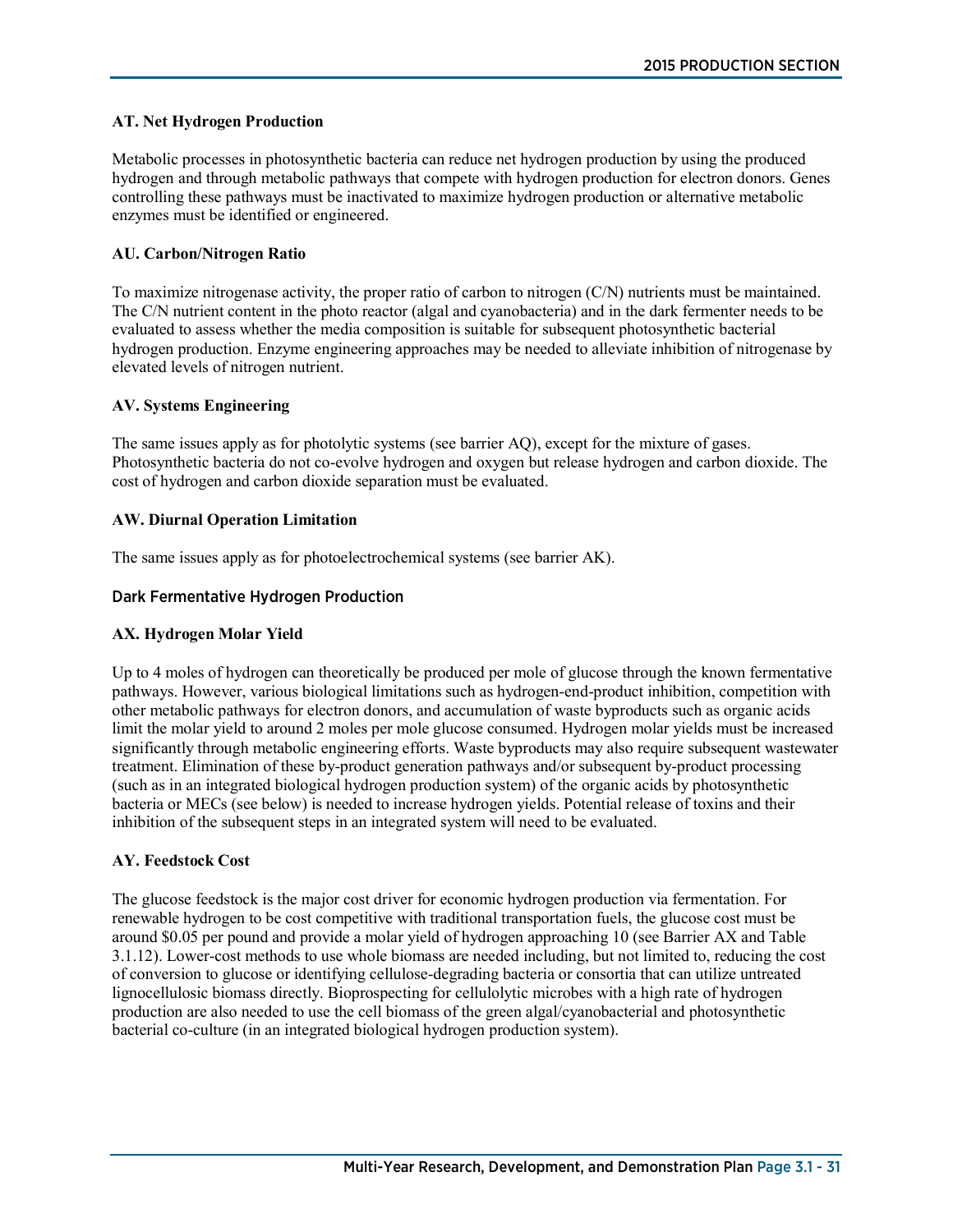### **AZ. Systems Engineering**

The same issues apply as in photosynthetic bacterial production (see barrier AQ), plus prevention of methanogen contamination and reduced fermentation time are needed.

#### Microbial Electrolysis Cell (MEC)

#### **AAA. Electrode Costs**

The cost of the cathode materials remains the largest cost in the system. Early systems used very expensive fuel cell carbon cloth, Pt catalysts, and binders (Nafion). These costs must be reduced by discovering or engineering less expensive materials.

#### **AAB. Solution Density (Production Rate)**

The hydrogen gas production rate per volume of reactor needs to be increased. Solutions include, but are not limited to, building reactors with more dense packing of electrodes. The early work was conducted with small electrode packing, resulting in 0.37 L of hydrogen gas per liter of reactor per day. Advancement must be made to increase electrode packing and therefore reduce the overall tankage and piping needed to produce hydrogen gas.

#### Integrated Biological Hydrogen Production System (many configurations are possible, Figure 3.1.3):

#### **AAC. Photosynthesis/Respiration Capacity Ratio**

Green algae and cyanobacteria become anaerobic when their P/R (photosynthesis/respiration) capacity ratio is 1 or less. Under such anaerobic conditions, photosynthetic water oxidation produces hydrogen (instead of starch), and the oxygen evolved by photosynthesis is consumed by respiration, producing carbon dioxide. Currently, this process is achieved by nutrient deprivation, but this method decreases the quantum yield of photosynthesis. Alternative mechanisms to bring the P/R ratio to 1 need to be investigated, particularly those methods that will not reduce the quantum yield of photosynthesis. Two further issues will need to be investigated under these conditions: (a) rate limitations due to the non-dissipation of the proton gradient and (b) the ability of the culture to take up a variety of exogenous carbon sources under the resulting anaerobic conditions.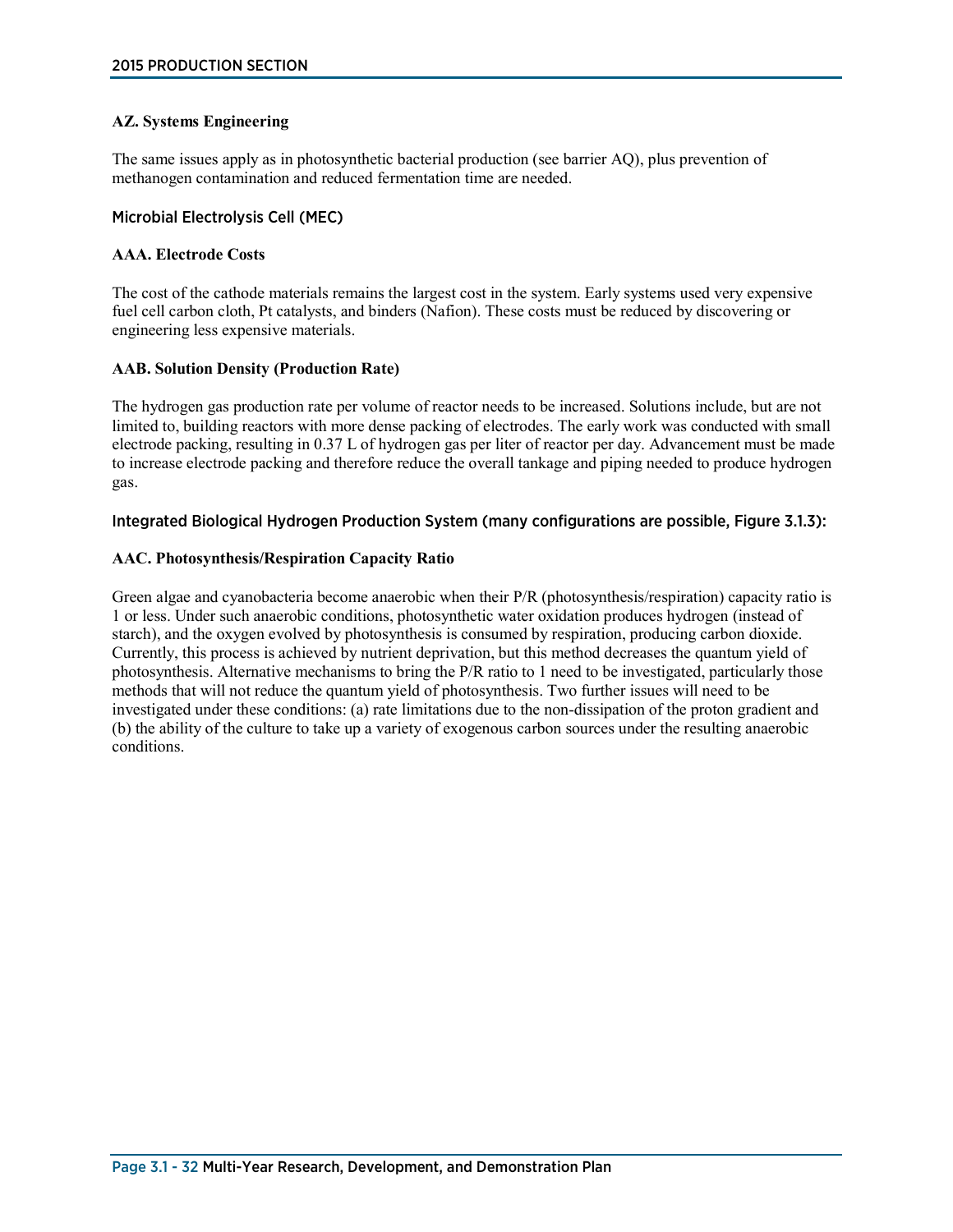

Figure 3.1.3 Integrated Biological System

#### **AAD. Co-Culture Balance**

To extend the absorption spectrum of the hydrogen photoproducing cultures into the infrared, the possibility of co-cultivating oxygenic photosynthetic organisms with anoxygenic photosynthetic bacteria should be investigated. Another option to be investigated is further genetic modifications to integrate pigments and the single photosystem from Purple Non-Sulfur (PNS) photobacteria to the oxygenic photosynthetic organisms.

#### **AAE. Concentration/Processing of Cell Biomass**

In an integrated system, cell biomass from either green algae/cyanobacteria or photosynthetic bacteria can serve as the substrate for dark fermentation. Pretreatment of cell biomass may be necessary to render it more suitable for dark fermentation. Methods for cell concentration and processing will depend on the type of organism used and how the biological system is integrated.

# 3.1.6 Technical Task Descriptions

The technical task descriptions and the barriers associated with each task are presented in Table 3.1.13. Concerns regarding safety and environmental effects will be addressed within each task in coordination with the appropriate sub-program.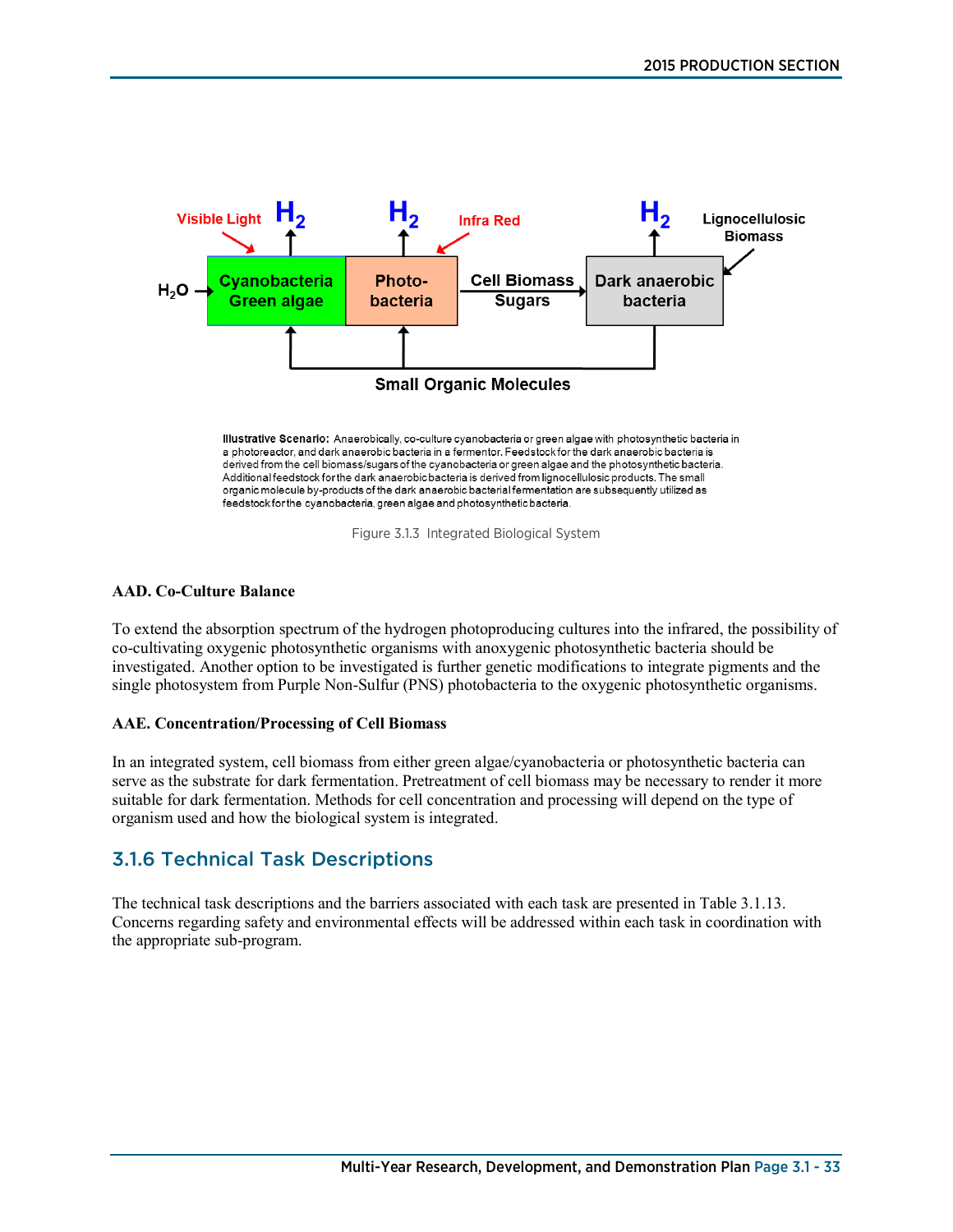| <b>Table 3.1.13 Technical Task Descriptions</b> |                                                                                                                                                                                                                                                                                                                                                                                                                                                                                                                                                                                                                                                                                                                                                                                                                                                                                                                                                                                                                                                                                                                                                                                                                                                                                                                                                                                                                                                                                                                                                                                                                                                                                            |                           |  |  |  |
|-------------------------------------------------|--------------------------------------------------------------------------------------------------------------------------------------------------------------------------------------------------------------------------------------------------------------------------------------------------------------------------------------------------------------------------------------------------------------------------------------------------------------------------------------------------------------------------------------------------------------------------------------------------------------------------------------------------------------------------------------------------------------------------------------------------------------------------------------------------------------------------------------------------------------------------------------------------------------------------------------------------------------------------------------------------------------------------------------------------------------------------------------------------------------------------------------------------------------------------------------------------------------------------------------------------------------------------------------------------------------------------------------------------------------------------------------------------------------------------------------------------------------------------------------------------------------------------------------------------------------------------------------------------------------------------------------------------------------------------------------------|---------------------------|--|--|--|
| <b>Task</b>                                     | <b>Description</b>                                                                                                                                                                                                                                                                                                                                                                                                                                                                                                                                                                                                                                                                                                                                                                                                                                                                                                                                                                                                                                                                                                                                                                                                                                                                                                                                                                                                                                                                                                                                                                                                                                                                         | <b>Barriers</b>           |  |  |  |
| 1                                               | Distributed Reforming of Renewable Liquid Feedstocks<br>Analyze and research options for alternative renewable feedstocks (e.g., ethanol,<br>methanol, sugars, sugar alcohols, bio-oils, bio-based Fischer-Tropsch liquids) for<br>distributed production.<br>Develop catalysts for optimized feedstock utilization and $H_2$ yield.<br>٠<br>Utilizing the technology concepts developed for distributed natural gas<br>$\bullet$<br>reforming, develop efficient, integrated, compact, robust process technology for<br>bio-derived liquid feedstocks.<br>Explore novel technology, such as low temperature aqueous phase processing,<br>٠<br>for reforming bio-derived renewable liquid feedstocks that could result in a cost<br>breakthrough.<br>Verify achievement of 2015 and 2020 cost and efficiency targets through the<br>$\bullet$<br>operation of bench scale, and small (up to 30 kg/day) pilot scale development<br>units respectively, for reforming of a bio-derived liquid.                                                                                                                                                                                                                                                                                                                                                                                                                                                                                                                                                                                                                                                                                               | A, B, C, D, E             |  |  |  |
| $\overline{2}$                                  | <b>Advanced Electrolysis Technologies</b><br>Evaluate low cost electrolysis pathways by developing a model for analyzing<br>٠<br>various options for low cost renewable and nonrenewable electricity and then<br>analyzing distributed and central electrolysis.<br>Reduce distributed electrolyzer capital and operating costs by reducing system<br>٠<br>cost and increasing system energy efficiency, developing novel compression<br>designs, integrating system components, advanced BOP designs and developing<br>efficient manufacturing process technology.<br>Develop central renewable integrated electrolysis technologies by evaluating<br>$\bullet$<br>viable renewable electricity integration approaches, developing advanced power<br>electronics interface components, developing a stack module pilot scale (250 -<br>500 kW) electrolysis system suitable for renewable and grid electricity<br>integration, and integrating and verifying feasibility of renewable hydrogen<br>production at pilot scale.                                                                                                                                                                                                                                                                                                                                                                                                                                                                                                                                                                                                                                                              | F, G, H, I, J, K, L,<br>M |  |  |  |
| $\overline{3}$                                  | <b>Hydrogen Production from Biomass Gasification</b><br>Reduce the cost and increase the feedstock flexibility of biomass feedstock<br>preparation (e.g., handling, size reduction, etc.) (Bioenergy Technologies Office).<br>Research and develop more cost-effective, efficient, and robust biomass product<br>٠<br>gas clean-up technologies for feeding into reforming operations, including hot-<br>gas clean-up, tar cracking, and other related technologies. (This will be<br>coordinated with the Office of Fossil Energy for coal-gasifier product gas clean-<br>up technologies and with the EERE Bioenergy Technologies Office.)<br>Investigate opportunities for catalyst and reactor improvement for tar cracking,<br>$\bullet$<br>reforming, and conditioning of gasifier product gases.<br>Improve hydrogen yield and selectivity and overall heat integration to improve<br>$\bullet$<br>energy efficiency and reduce cost.<br>Reduce the capital cost by combining/integrating process steps and operations.<br>٠<br>This integration could include single step water-gas shift with an integrated<br>membrane, combining shift and reforming into one operation, combining<br>gasification, tar cracking, and reforming into one operation, etc. Develop a<br>gasification system with internal reforming that produces hydrogen and makes a<br>stand-alone tar cracking/reforming system unnecessary.<br>Investigate and develop alternative biomass gasification technology approaches<br>٠<br>such as biomass hydrolysis followed by aqueous phase reforming.<br>Verify an integrated biomass gasification system for hydrogen production at<br>٠<br>targeted costs. | N, O, P, Q, R             |  |  |  |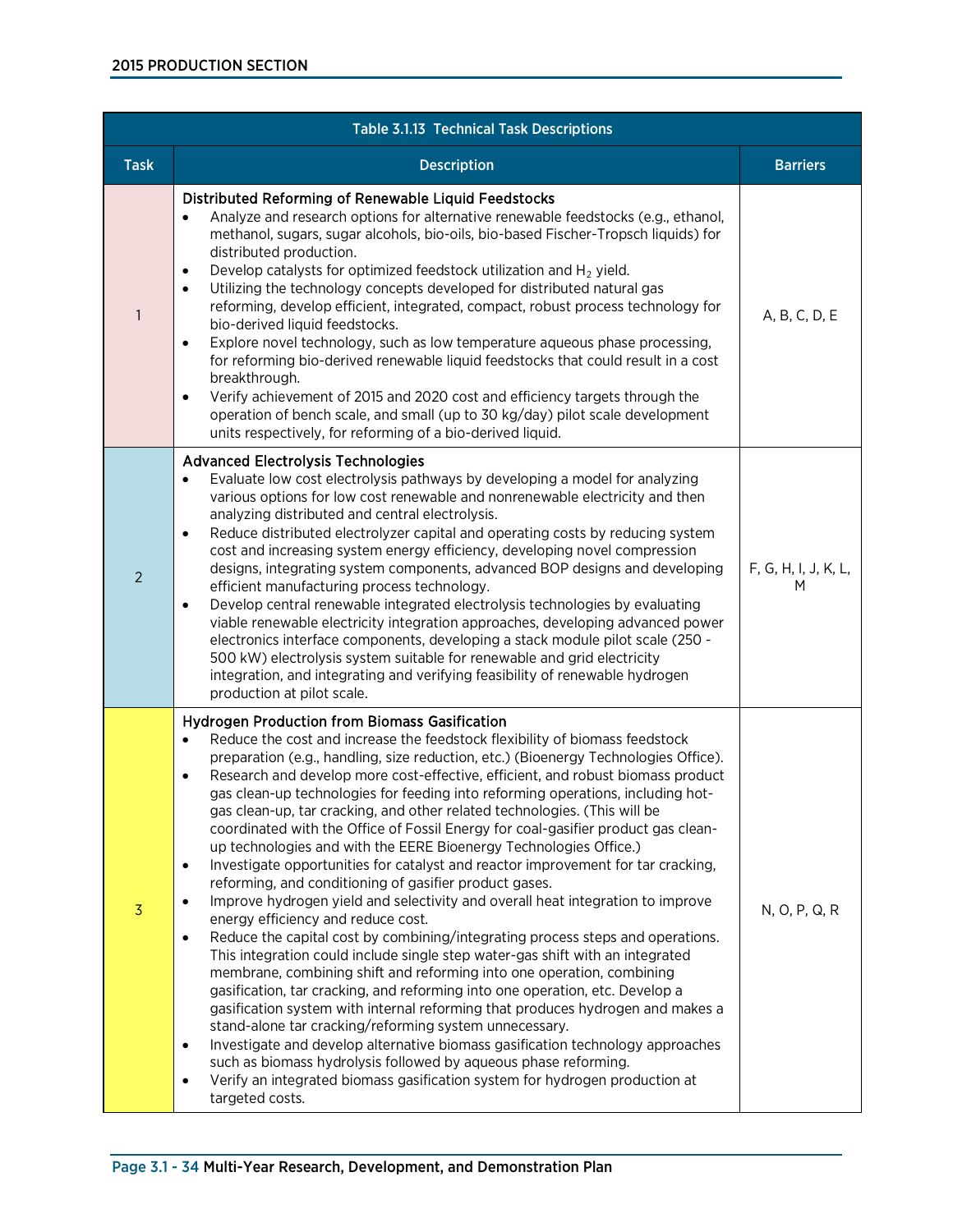| <b>Table 3.1.13 Technical Task Descriptions</b> |                                                                                                                                                                                                                                                                                                                                                                                                                                                                                                                                                                                                                                                                                                                                                                                                                                                                                                                                                                                                                                                                                                                                                                                                                                                                                                                                                                                                                                                                                                                                                                                                                                                                                                                                                                                                                                                                                                                                                                                                                                                                                                                                                                                                                                                                                            |                                              |  |  |  |
|-------------------------------------------------|--------------------------------------------------------------------------------------------------------------------------------------------------------------------------------------------------------------------------------------------------------------------------------------------------------------------------------------------------------------------------------------------------------------------------------------------------------------------------------------------------------------------------------------------------------------------------------------------------------------------------------------------------------------------------------------------------------------------------------------------------------------------------------------------------------------------------------------------------------------------------------------------------------------------------------------------------------------------------------------------------------------------------------------------------------------------------------------------------------------------------------------------------------------------------------------------------------------------------------------------------------------------------------------------------------------------------------------------------------------------------------------------------------------------------------------------------------------------------------------------------------------------------------------------------------------------------------------------------------------------------------------------------------------------------------------------------------------------------------------------------------------------------------------------------------------------------------------------------------------------------------------------------------------------------------------------------------------------------------------------------------------------------------------------------------------------------------------------------------------------------------------------------------------------------------------------------------------------------------------------------------------------------------------------|----------------------------------------------|--|--|--|
| <b>Task</b>                                     | <b>Description</b>                                                                                                                                                                                                                                                                                                                                                                                                                                                                                                                                                                                                                                                                                                                                                                                                                                                                                                                                                                                                                                                                                                                                                                                                                                                                                                                                                                                                                                                                                                                                                                                                                                                                                                                                                                                                                                                                                                                                                                                                                                                                                                                                                                                                                                                                         | <b>Barriers</b>                              |  |  |  |
|                                                 | Reduce the cost of emission control systems that handle pollutants from coal and<br>$\bullet$<br>biomass. Also, reduce carbon capture and sequestration mechanism costs, and<br>improving efficiency.<br>Improve system durability, robustness, and lifespan to reduce the time needed<br>٠<br>for maintenance and to lower O&M costs.                                                                                                                                                                                                                                                                                                                                                                                                                                                                                                                                                                                                                                                                                                                                                                                                                                                                                                                                                                                                                                                                                                                                                                                                                                                                                                                                                                                                                                                                                                                                                                                                                                                                                                                                                                                                                                                                                                                                                     |                                              |  |  |  |
| 4                                               | High-Temperature, Solar-Driven, Thermochemical Processes<br>Evaluate and research potential high-temperature, solar driven thermochemical<br>$\bullet$<br>water-splitting cycles and down-select to the most promising cycles.<br>Optimize sub-cycle reactions and verify effective hydrogen production at<br>$\bullet$<br>laboratory scale.<br>Verify stability of reaction materials under extended lab-scale thermochemical<br>$\bullet$<br>cycling<br>Determine active material cost and durability requirements to meet targets.<br>$\bullet$<br>Optimize electrolytic processes, electrode and catalyst materials, and cells.<br>$\bullet$<br>Verify cycle operation and durability of materials of reaction during on-sun tests.<br>$\bullet$<br>Quantify and verify conversion efficiency and kinetics for reaction cycles.<br>$\bullet$<br>Develop lower capital cost solar heliostat, secondary concentrators, and solar<br>$\bullet$<br>tower technology. (This will leverage the efforts in the EERE Solar Program.)<br>Develop cost-effective, high-temperature materials of construction compatible<br>$\bullet$<br>with thermochemical processes. These materials must have minimal hydrogen<br>and heat loss.<br>Develop cost-effective solar receivers, heat transfer medium and systems, and<br>$\bullet$<br>reactors, designs, including materials specifications and testing.<br>Develop cost-effective thermal and chemical storage methods.<br>$\bullet$<br>Develop a viable integrated, solar-driven high-temperature thermochemical<br>$\bullet$<br>water-splitting process.<br>Verify an integrated, solar-driven high-temperature thermochemical water-<br>$\bullet$<br>splitting cycle with targeted costs.<br>Develop a solar field configuration and design to match chemical plant<br>$\bullet$<br>requirements.<br>Identify strategies for full integration of solar thermal energy collection and<br>$\bullet$<br>storage with the chemical reaction cycle for thermochemical water-splitting.<br>Verify performance of a semi-integrated system at small scale (5-100 kW).<br>$\bullet$<br>Verify performance of a semi-integrated system at pilot scale (0.5-5 MW).<br>Verify that a fully-integrated system can achieve 2020 targeted costs and yields. | S, T, U, V, W, X,<br>Y, Z, AA, AB,<br>AC, AD |  |  |  |
| 5                                               | Materials and Systems for Photoelectrochemical Hydrogen Production<br>Development of Materials for Photoelectrochemical Hydrogen Production<br>Develop theory/synthesis/characterization cycles to identify new semiconductor<br>$\bullet$<br>materials compatible with devices meeting long-term targets.<br>Develop and optimize the current state-of-the-art materials for meeting near<br>$\bullet$<br>term efficiency and durability targets in photoelectrode and photocatalyst device<br>configurations.<br>Develop and characterize, utilizing theory-driven combinatorial or other<br>$\bullet$<br>screening methods, new materials for meeting long-term efficiency, durability,<br>and cost targets in photoelectrode and photocatalyst device configurations.<br>Develop cost-effective synthesis techniques for fabricating the most promising<br>$\bullet$<br>semiconductor materials systems.<br>Development of Devices for Photoelectrochemical Hydrogen Production<br>Evaluate device configurations, including multi-junction configurations and other<br>advanced designs for both photoelectrode and photocatalyst devices, to achieve                                                                                                                                                                                                                                                                                                                                                                                                                                                                                                                                                                                                                                                                                                                                                                                                                                                                                                                                                                                                                                                                                                                                 | AE, AF, AG,<br>AH, AI, AJ, AK,<br>AL, AM     |  |  |  |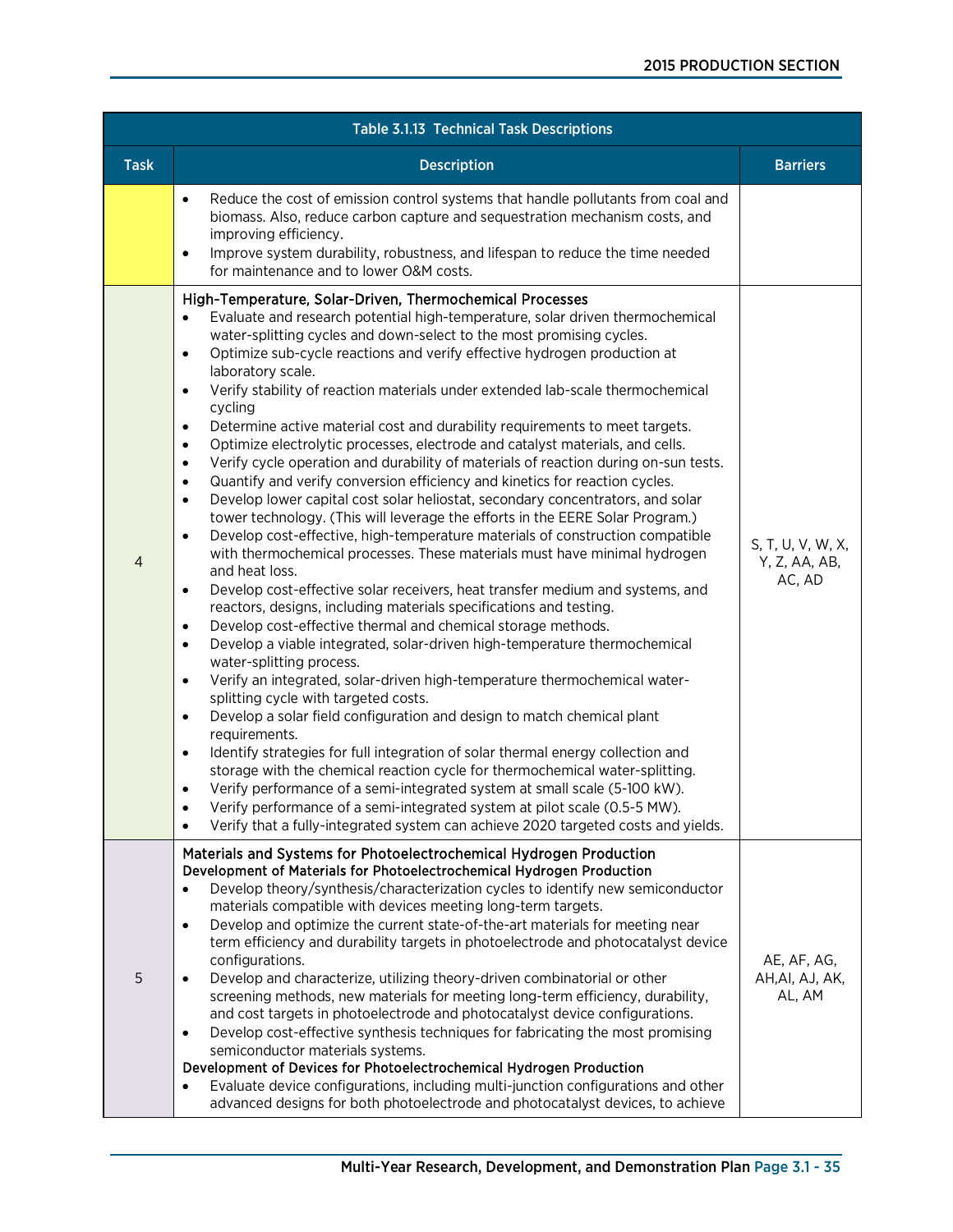| Table 3.1.13 Technical Task Descriptions |                                                                                                                                                                                                                                                                                                                                                                                                                                                                                                                                                                                                                                                                                                                                                                                                                                                                                                                                                                                                                                                                                                                                                                                                                                                                                                                                                                                                                                                                                                                                                                                                                                                                                                                                                                                                                                                                                             |                                                                                            |  |  |
|------------------------------------------|---------------------------------------------------------------------------------------------------------------------------------------------------------------------------------------------------------------------------------------------------------------------------------------------------------------------------------------------------------------------------------------------------------------------------------------------------------------------------------------------------------------------------------------------------------------------------------------------------------------------------------------------------------------------------------------------------------------------------------------------------------------------------------------------------------------------------------------------------------------------------------------------------------------------------------------------------------------------------------------------------------------------------------------------------------------------------------------------------------------------------------------------------------------------------------------------------------------------------------------------------------------------------------------------------------------------------------------------------------------------------------------------------------------------------------------------------------------------------------------------------------------------------------------------------------------------------------------------------------------------------------------------------------------------------------------------------------------------------------------------------------------------------------------------------------------------------------------------------------------------------------------------|--------------------------------------------------------------------------------------------|--|--|
| <b>Task</b>                              | <b>Description</b>                                                                                                                                                                                                                                                                                                                                                                                                                                                                                                                                                                                                                                                                                                                                                                                                                                                                                                                                                                                                                                                                                                                                                                                                                                                                                                                                                                                                                                                                                                                                                                                                                                                                                                                                                                                                                                                                          | <b>Barriers</b>                                                                            |  |  |
|                                          | improved efficiency and durability and to lower device cost.<br>Identify and develop auxiliary materials and components necessary for<br>$\bullet$<br>photoelectrochemical hydrogen production devices, including protective surface<br>coatings, catalysts, interface and contact materials, and photovoltaic under-<br>layers.<br>Develop cost-effective fabricating techniques that are scalable and<br>$\bullet$<br>manufactureable for the most promising materials systems, devices, and<br>configurations.<br>Develop testing and accelerated testing protocols to evaluate and validate long-<br>$\bullet$<br>term system efficiencies and durability.<br>Demonstrate prototype scale devices using best available materials systems and<br>$\bullet$<br>device configurations.<br>Development of Systems for Photoelectrochemical Hydrogen Production<br>Identify and develop reactor designs that optimize light-capture efficiency,<br>hydrogen production, gas collection and reactor life - including utilization of<br>novel geometries and electrolyte options.<br>Identify or develop auxiliary materials and components necessary for<br>$\bullet$<br>photoelectrochemical hydrogen production systems, including cost effective<br>transparent, hydrogen-impermeable materials for reactors.<br>Apply economic modeling tools for predicting cost potentials for photolytic<br>$\bullet$<br>production technologies.<br>Develop methods to overcome diurnal operation limitations.<br>$\bullet$<br>Implement DFMA/High-volume equipment manufacturing to reduce overall cost<br>$\bullet$<br>of the system.<br>Develop automated process control to minimize maintenance cost and improve<br>$\bullet$<br>production.<br>Demonstrate field prototype reactors using best available PEC materials systems,<br>$\bullet$<br>device configurations, and auxiliary materials. |                                                                                            |  |  |
| 6                                        | <b>Biological Hydrogen Production</b><br>Systems Engineering for All Biological Hydrogen Production Systems<br>Optimize photoreactor material and system designs (including system scale-up<br>$\bullet$<br>and alternative reactor beds and alternative immobilization material systems for<br>photolytic production).<br>Discover and develop cost-effective, transparent, $H_2$ -impermeable materials for<br>$\bullet$<br>biological $H_2$ production systems.<br>Develop hydrogen collection and gas-separation technologies.<br>$\bullet$<br>Molecular and Physiological Engineering of Organisms for Photolytic Hydrogen<br><b>Production from Water</b><br>Generate organisms with $O_2$ -tolerant hydrogenases, that have increased light<br>conversion efficiency, allow more efficient photosynthetic electron transport<br>toward $H_2$ , and eliminate competing pathways for enhanced $H_2$ production.<br>Eliminate $H_2$ uptake pathways in cyanobacteria.<br>Research and develop systems in which water photolysis occurs under anaerobic<br>$\bullet$<br>conditions (i.e., in which the ratio of $O_2$ -producing photosynthesis to $O_2$ -<br>consuming respiration (P/R) is $\leq$ 1). Test different methods to achieve that ratio<br>without affecting $H_2$ production.<br>Molecular Engineering of Organisms for Photosynthetic Bacterial Hydrogen<br>Production<br>Generate photosynthetic bacteria that have increased sunlight conversion<br>efficiency and display more efficient photosynthetic electron transport. Eliminate<br>competitive pathways such as $H_2$ oxidation and polymer accumulation. Engineer                                                                                                                                                                                                                                              | AN, AO, AP,<br>AQ, AR, AS, AT,<br>AU, AV, AW,<br>AX, AY, AZ,<br>AAA, AAB,<br>AAC, AAD, AAE |  |  |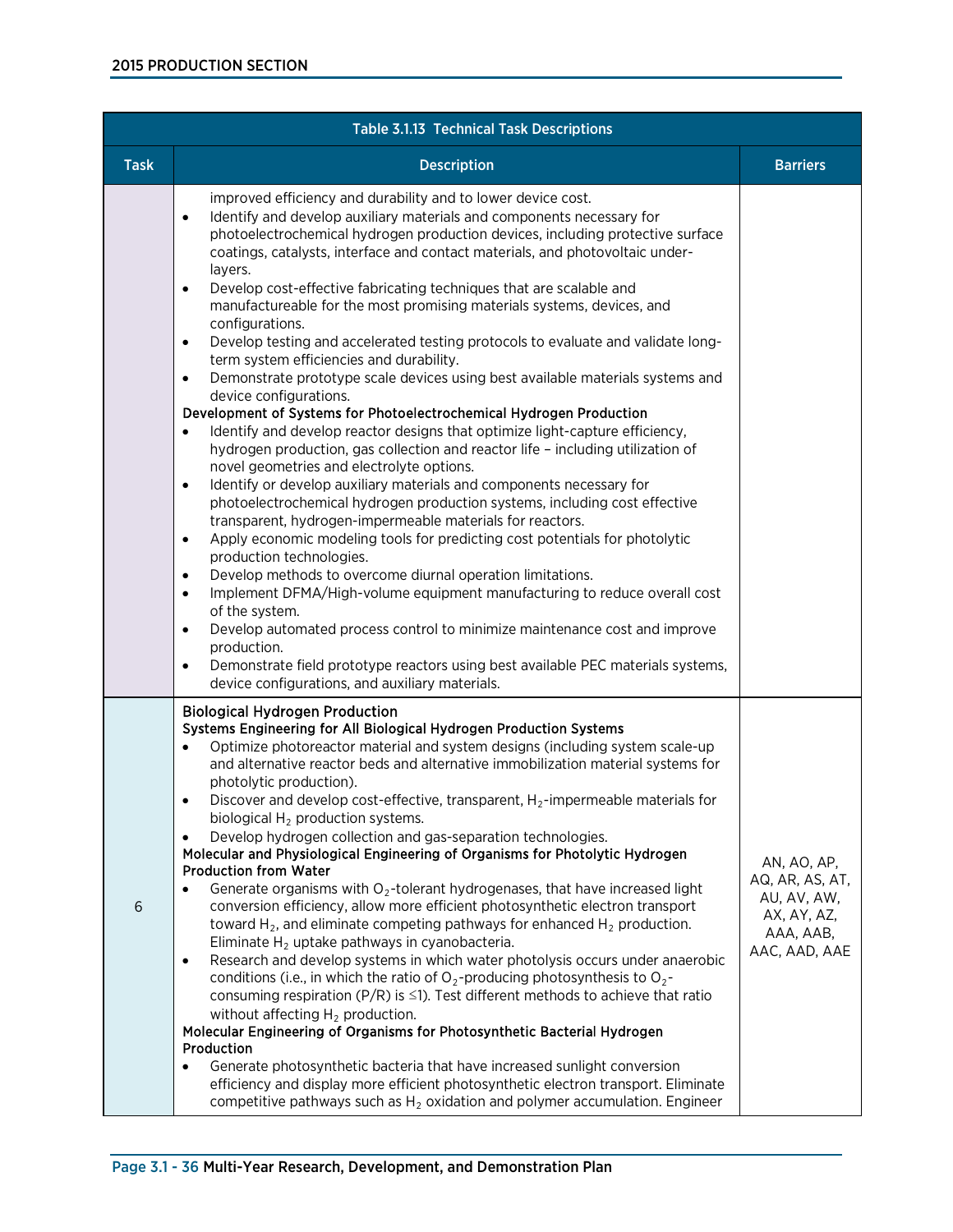| <b>Table 3.1.13 Technical Task Descriptions</b> |                                                                                                                                                                                                                                                                                                                                                                                                                                                                                                                                                                                                                                                                                                                                                                                                                                                                                        |                 |
|-------------------------------------------------|----------------------------------------------------------------------------------------------------------------------------------------------------------------------------------------------------------------------------------------------------------------------------------------------------------------------------------------------------------------------------------------------------------------------------------------------------------------------------------------------------------------------------------------------------------------------------------------------------------------------------------------------------------------------------------------------------------------------------------------------------------------------------------------------------------------------------------------------------------------------------------------|-----------------|
| Task                                            | <b>Description</b>                                                                                                                                                                                                                                                                                                                                                                                                                                                                                                                                                                                                                                                                                                                                                                                                                                                                     | <b>Barriers</b> |
|                                                 | organisms to remove the repression of fixed nitrogen on nitrogenase expression<br>and have a functional nitrogenase at elevated nitrogen-nutrient concentration.<br>Investigate the $H_2$ -production activity and solar efficiency of organisms<br>containing alternative nitrogenases.<br>Molecular and Systems Engineering for Dark Fermentative Hydrogen Production<br>Research and develop improved cellulolytic microbes or a consortium with high<br>$\bullet$<br>rates of biomass degradation and $H_2$ production.<br>Increase rates of $H_2$ production and eliminate competing pathways for $H_2$<br>٠<br>production.<br>Molecular and Systems Engineering for MECs<br>Research and develop systems with reduced reactor material costs and increased<br>٠<br>hydrogen production rate per volume of reactor (including but not limited to<br>increased electrode packing). |                 |

# 3.1.7 Milestones

The following chart shows the interrelationship of milestones and tasks for the Hydrogen Production subprogram from FY 2012 through FY 2020. The Hydrogen Production sub-program inputs/outputs are summarized in Appendix B.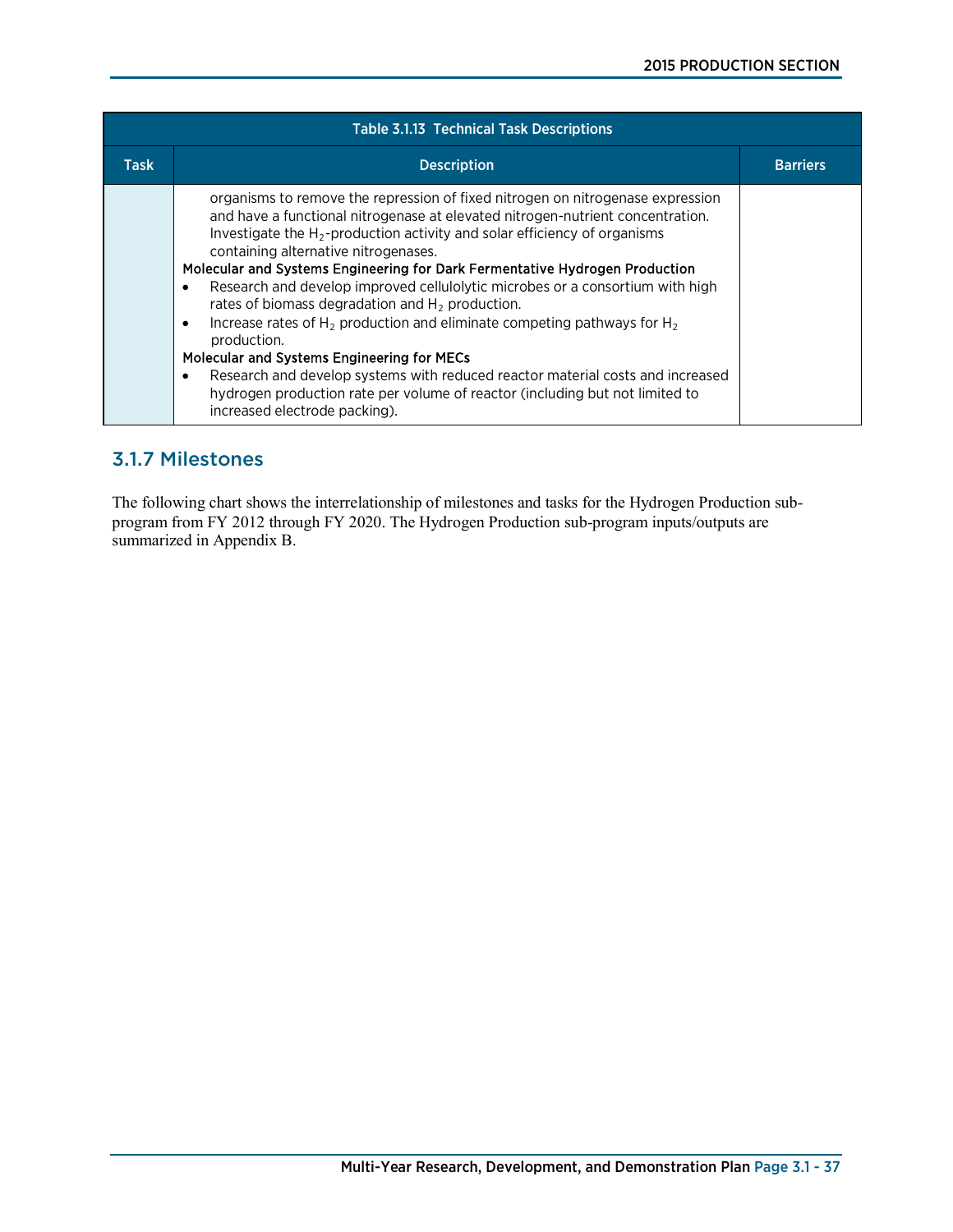**Production Milestone Chart**

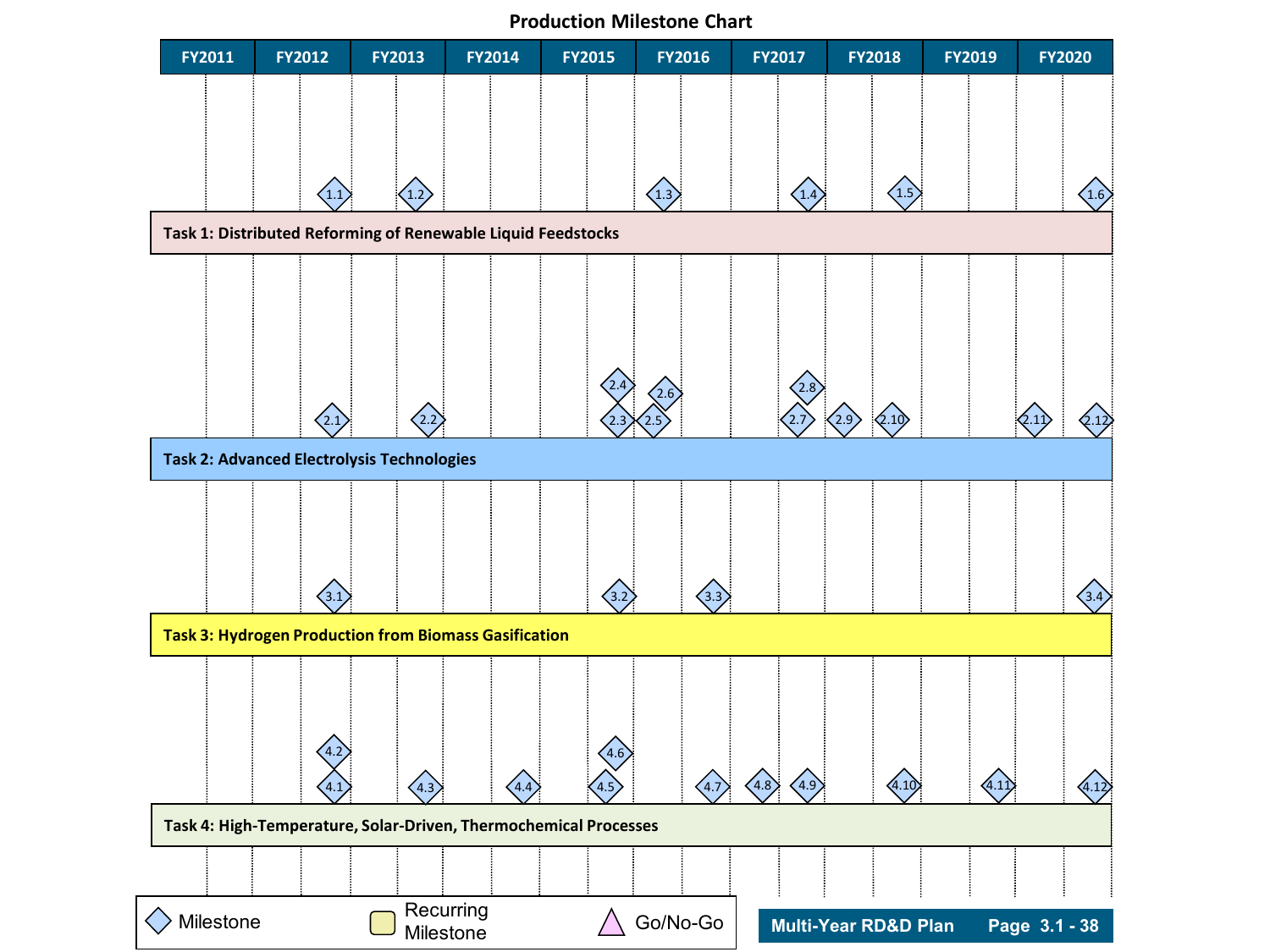**Production Milestone Chart**

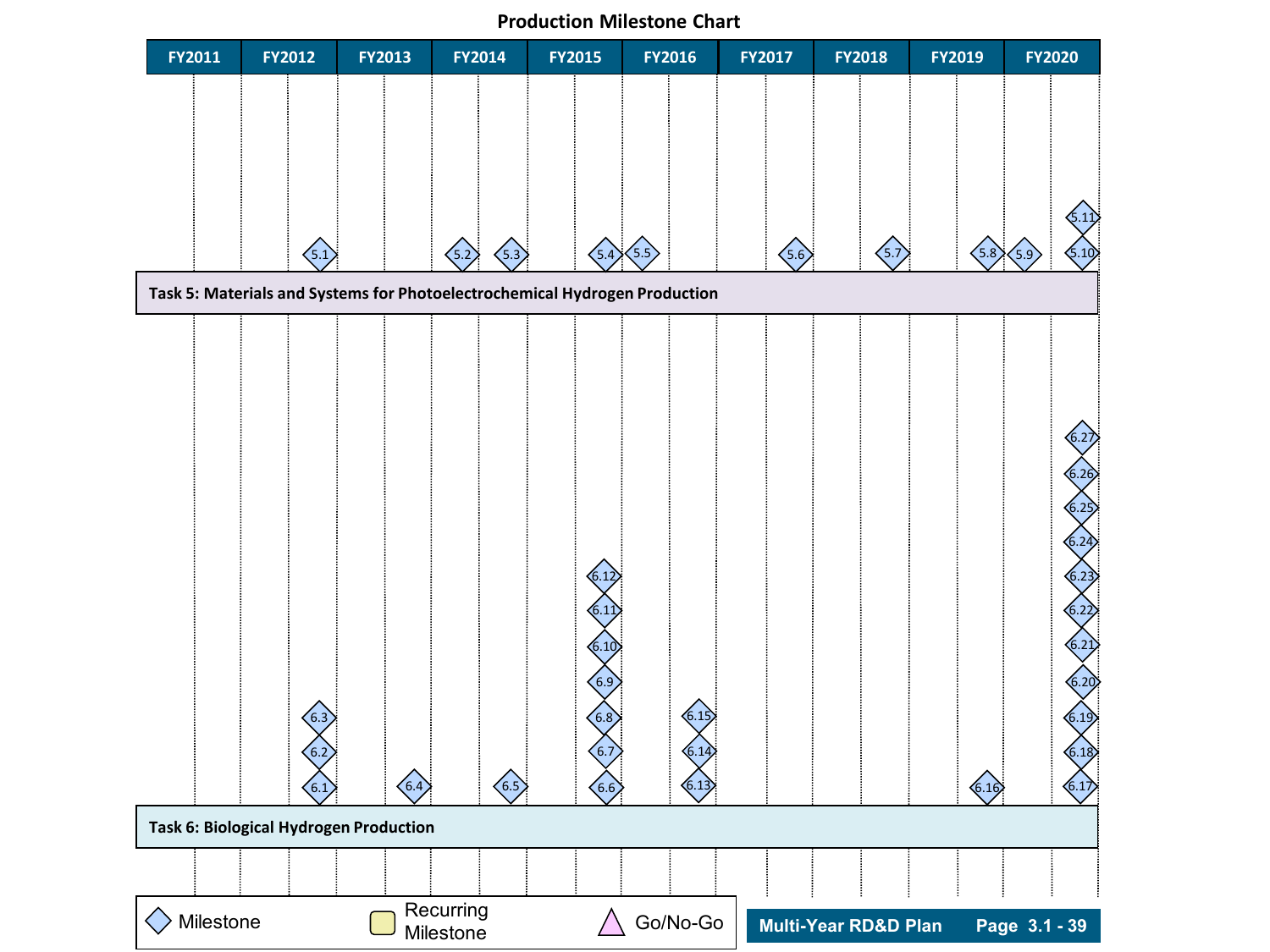| Task 1: Distributed Reforming of Renewable Liquid Feedstocks |                                                                                                                                                                                     |  |
|--------------------------------------------------------------|-------------------------------------------------------------------------------------------------------------------------------------------------------------------------------------|--|
| 1.1                                                          | Demonstrate a cumulative 100 hours of catalyst operation in an integrated bench-scale production system.<br>(Q4, 2012)                                                              |  |
| 1.2                                                          | Determine technical and economic feasibility of hydrogen from reforming of pyrolysis oil. (Q3, 2013)                                                                                |  |
| 1.3                                                          | Verify 2015 cost and efficiency targets through the operation of a bench scale development unit for<br>reforming of a bio-derived liquid. (Q2, 2016)                                |  |
| 1.4                                                          | Select and optimize feedstock, catalyst, and reforming reactor for system integration, construction, and<br>scale up testing. (Q4, 2017)                                            |  |
| 1.5                                                          | Verify through H2A analysis the feasibility of achieving less than \$4.00/gge (delivered) from bio-derived<br>renewable liquid fuels. (Q4, 2018)                                    |  |
| 1.6                                                          | Verify 2020 cost and efficiency targets through the operation of a small scale (up to 30 kg/day) pilot scale<br>development unit for reforming of a bio-derived liquid. (Q4, 2020)  |  |
|                                                              | <b>Task 2: Advanced Electrolysis Technologies</b>                                                                                                                                   |  |
| 2.1                                                          | Verify the capital cost of the electrolyzer stacks against the 2012 target of <\$400/kW projected for high<br>volume. (Q4, 2012)                                                    |  |
| 2.2                                                          | Verify the system performance against the 2012 targets for efficiency and production rate. (Q4, 2013)                                                                               |  |
| 2.3                                                          | Verify the stack and system efficiencies against the 2015 targets. (Q4, 2015)                                                                                                       |  |
| 2.4                                                          | Develop technologies for producing hydrogen through electrolysis at centralized facilities using renewable<br>power for a cost $\leq$ \$3.00/gge at the plant gate. (Q4, 2015)      |  |
| 2.5                                                          | Verify the total capital investment for a central electrolysis system against the 2015 targets using H2A. (Q1,<br>2016)                                                             |  |
| 2.6                                                          | Verify the total capital investment for a distributed electrolysis system against the 2015 targets using H2A.<br>(Q2, 2016)                                                         |  |
| 2.7                                                          | Verify 2015 distributed hydrogen production levelized cost target through pilot scale testing coupled with<br>H2A analysis to project economies of scale cost reduction. (Q3, 2017) |  |
| 2.8                                                          | Verify 2015 central hydrogen production levelized cost target through pilot scale testing coupled with H2A<br>analysis to project economies of scale cost reduction. (Q4, 2017)     |  |
| 2.9                                                          | Verify the BOP's ability to meet the 2020 system efficiency targets. (Q1, 2018)                                                                                                     |  |
| 2.10                                                         | Create modularized designs for optimized central electrolysis systems projected to meet 2020 capital and<br>hydrogen production cost targets. (Q3, 2018)                            |  |
| 2.11                                                         | Verify the stack and system efficiencies against the 2020 targets. (Q1, 2020)                                                                                                       |  |
| 2.12                                                         | Build an integrated renewable energy source and electrolysis pilot system for target verification and<br>durability testing. (Q4, 2020)                                             |  |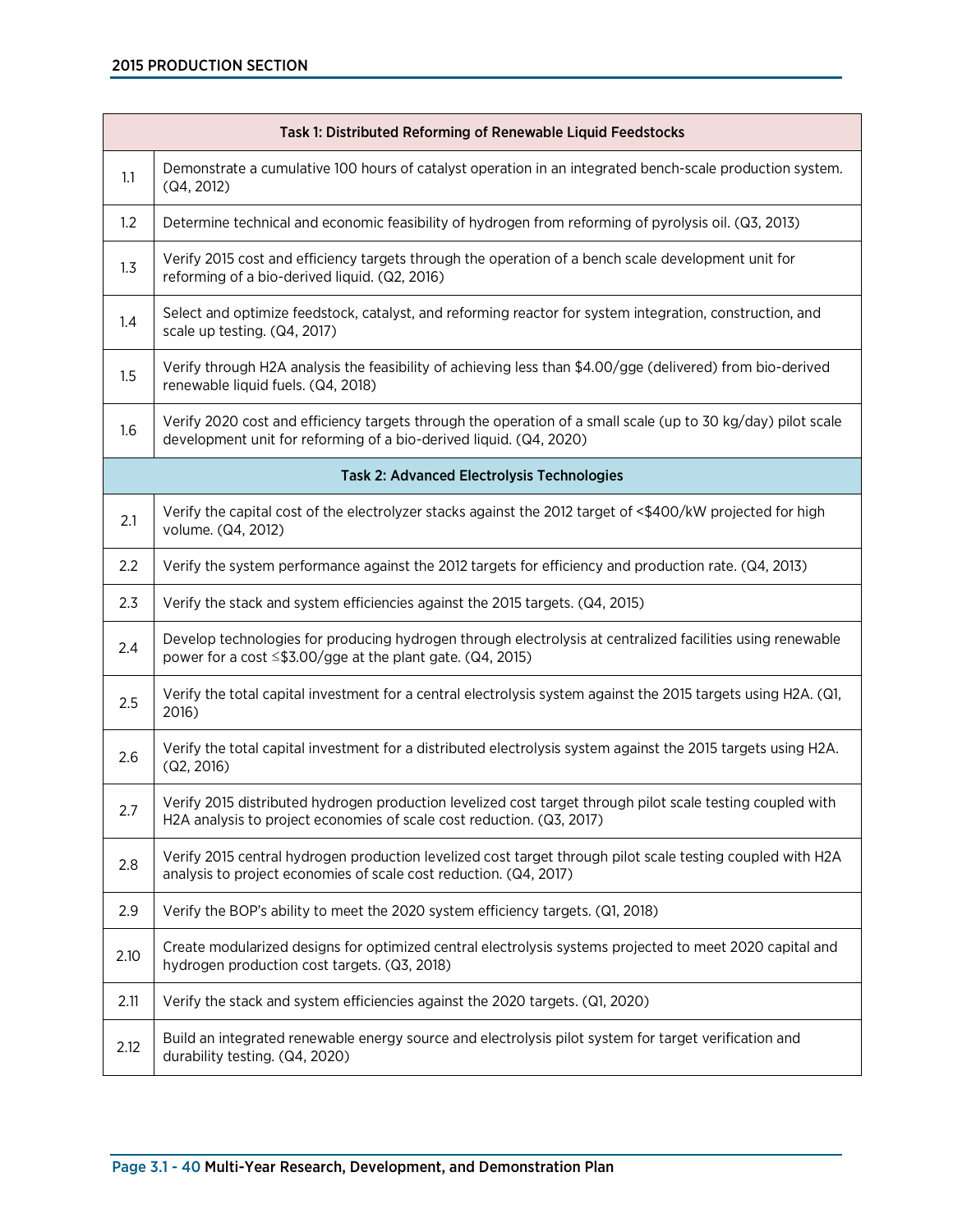| <b>Task 3: Hydrogen Production from Biomass Gasification</b>     |                                                                                                                                                                                                                                                           |  |
|------------------------------------------------------------------|-----------------------------------------------------------------------------------------------------------------------------------------------------------------------------------------------------------------------------------------------------------|--|
| 3.1                                                              | Demonstrate that a biomass gasification membrane reactor can achieve a projected high volume $H_2$ cost of<br><\$2.00/kg based on preliminary process design and H2A cost analysis. (Q4, 2012)                                                            |  |
| 3.2                                                              | Demonstrate that a biomass gasification membrane reactor can achieve the 2015 cost target of \$2.10/gge<br>based on preliminary process design and H2A cost analysis. (Q4, 2015)                                                                          |  |
| 3.3                                                              | Verify 2015 cost and energy efficiency targets through the operation of an integrated biomass gasification<br>development unit. (Q4, 2016)                                                                                                                |  |
| 3.4                                                              | Verify techno-economic feasibility for a 2000 dry ton per day plant producing hydrogen at \$2.00/gge. (Q4,<br>2020)                                                                                                                                       |  |
| Task 4: High-Temperature, Solar-Driven, Thermochemical Processes |                                                                                                                                                                                                                                                           |  |
| 4.1                                                              | Demonstrate that a particle reactor has the potential to achieve >30% solar-to-H <sub>2</sub> thermal efficiency based<br>on a theoretical analysis of the particle reactor performance. (Q4, 2012)                                                       |  |
| 4.2                                                              | Design a central receiver based hydrogen production system capable of achieving an annual average solar<br>to hydrogen production efficiency in excess of 14%. (Q4, 2012)                                                                                 |  |
| 4.3                                                              | Determine active material cost and durability requirements to meet 2020 and Ultimate targets. Develop a<br>characterization protocol for a standard metric for metal oxide reaction materials. (Q4, 2013)                                                 |  |
| 4.4                                                              | Demonstrate electrolyzer performance at required cell potential and current density to meet 2015 targets<br>for hydrogen production. (Q4, 2014)                                                                                                           |  |
| 4.5                                                              | Demonstrate 100 hours on-sun hydrogen production for a solar thermochemical reaction cycle. (Q3, 2015)                                                                                                                                                    |  |
| 4.6                                                              | Verify the successful on-sun operation of a promising high-temperature solar-driven thermochemical cycle<br>that projects to the 2015 cost and efficiency targets. (Q4, 2015)                                                                             |  |
| 4.7                                                              | Design and test a "cold" prototype reactor (T <sub>max</sub> ~200°C). (Q4, 2016)                                                                                                                                                                          |  |
| 4.8                                                              | Complete thermal reactor/receiver, storage and heat transfer system designs including materials<br>specifications and testing. (Q2, 2017)                                                                                                                 |  |
| 4.9                                                              | Verify the successful on-sun operation of a promising high-temperature solar-driven thermochemical cycle<br>for direct solar-to-hydrogen production that projects to a cost target of ≤\$5.00/gge at the plant gate for<br>central production. (Q4, 2017) |  |
| 4.10                                                             | Design and test a "warm" prototype reactor $(T_{max}$ ~900°C). (Q4, 2018)                                                                                                                                                                                 |  |
| 4.11                                                             | Design and test a fully operational hydrogen production prototype reactor at the 5kW (thermal input) level<br>$(T > 1,200^{\circ}C)$ . (Q4, 2019)                                                                                                         |  |
| 4.12                                                             | Verify 2020 cost and energy efficiency targets for an integrated system. (Q4, 2020)                                                                                                                                                                       |  |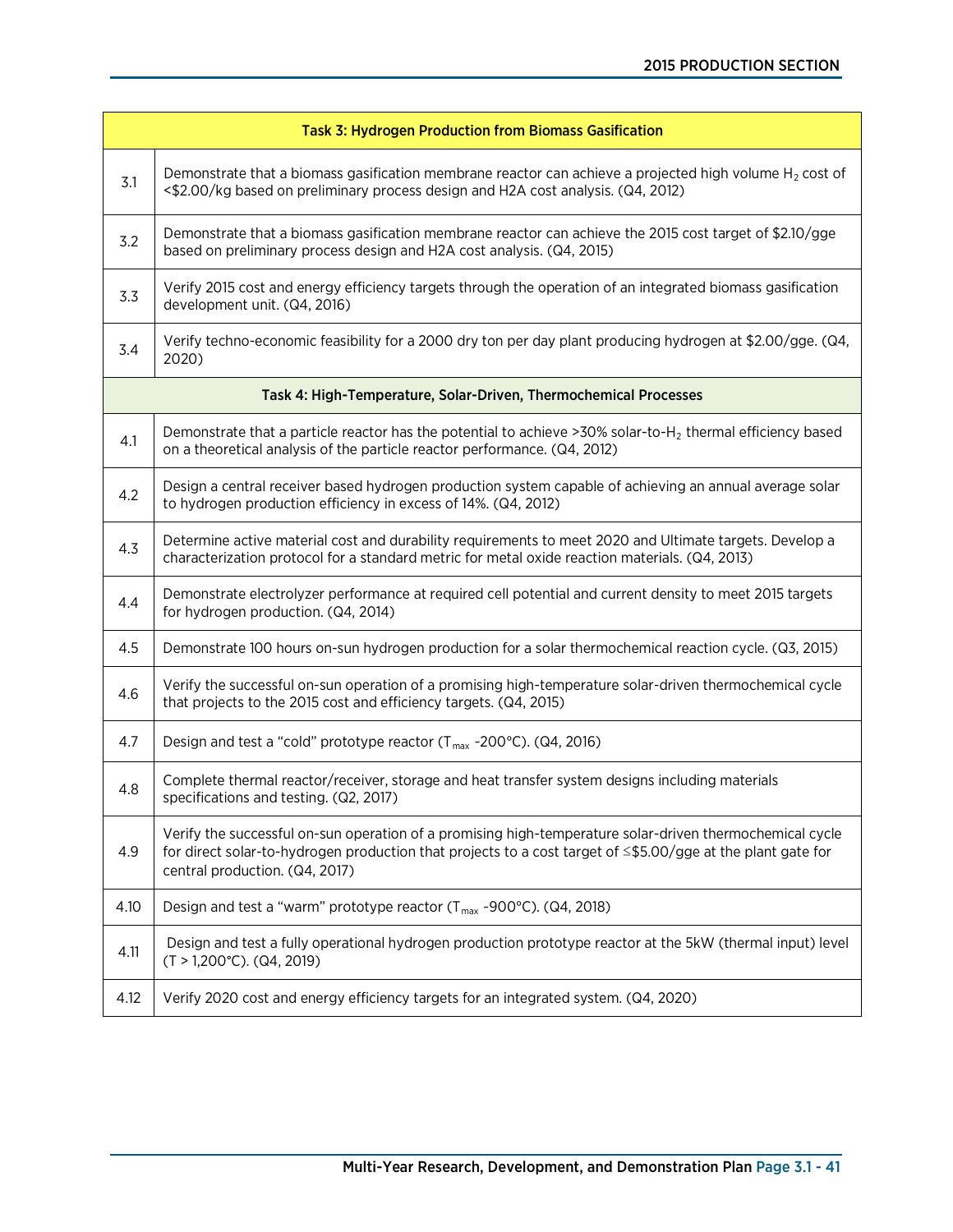# 2015 PRODUCTION SECTION

| Task 5: Materials and Systems for Photoelectrochemical Hydrogen Production |                                                                                                                                                                             |  |
|----------------------------------------------------------------------------|-----------------------------------------------------------------------------------------------------------------------------------------------------------------------------|--|
| 5.1                                                                        | Identify material systems compatible with photoelectrode reactors demonstrating stabilized STH ≥10%. (Q4,<br>2012)                                                          |  |
| 5.2                                                                        | Verify material systems with stabilized STH ≥10% in a photoelectrode configuration. (Q2, 2014)                                                                              |  |
| 5.3                                                                        | Identify material systems compatible with photocatalyst particle reactors demonstrating stabilized STH ≥1%.<br>(Q4, 2014)                                                   |  |
| 5.4                                                                        | Identify material systems compatible with photoelectrode reactors demonstrating stabilized STH ≥15%. (Q4,<br>2015)                                                          |  |
| 5.5                                                                        | Verify material systems with stabilized STH ≥1% in a photocatalyst particle configuration. (Q1, 2016)                                                                       |  |
| 5.6                                                                        | Build a lab-scale PEC system based on best available 2015 technology to validate technoeconomic analysis.<br>(Q4, 2017)                                                     |  |
| 5.7                                                                        | Identify material systems compatible with photocatalyst particle reactors demonstrating stabilized STH<br>≥5%. (Q4, 2018)                                                   |  |
| 5.8                                                                        | Verify material systems compatible with photoelectrode reactors with stabilized STH ≥15%. (Q4, 2019)                                                                        |  |
| 5.9                                                                        | Verify material systems with stabilized STH ≥5% in a photocatalyst particle configuration. (Q1, 2020)                                                                       |  |
| 5.10                                                                       | Identify material system compatible with photoelectrode reactors demonstrating stabilized STH $\geq$ 20%. (Q4,<br>2020)                                                     |  |
| 5.11                                                                       | Demonstrate plant-scale-compatible photoelectrochemical water-splitting systems to produce hydrogen at<br>solar-to-hydrogen energy conversion efficiencies ≥15%. (Q4, 2020) |  |
| Task 6: Biological Hydrogen Production                                     |                                                                                                                                                                             |  |
| 6.1                                                                        | Generate or identify a naturally occurring Fe-hydrogenase with a half-life of 5 min in air for photolytic<br>hydrogen production. (Q4, 2012)                                |  |
| 6.2                                                                        | Characterize an algal strain with 25% primary utilization efficiency of incident solar light energy. (Q4, 2012)                                                             |  |
| 6.3                                                                        | Increase the duration of $H_2$ production by immobilized, sulfur-deprived algal cultures to 2 months. (Q4,<br>2012)                                                         |  |
| 6.4                                                                        | Produce one cyanobacterial recombinant evolving $H_2$ from water through an O <sub>2</sub> -tolerant NiFe-<br>hydrogenase. (Q4, 2013)                                       |  |
| 6.5                                                                        | Complete research to develop a photosynthetically efficient green algae/cyanobacterial system in which the<br>P/R ratio is < 2. (Q4, 2014)                                  |  |
| 6.6                                                                        | For photolytic hydrogen production, achieve the 2015 targets for solar-to-hydrogen conversion ratio. (Q4,<br>2015)                                                          |  |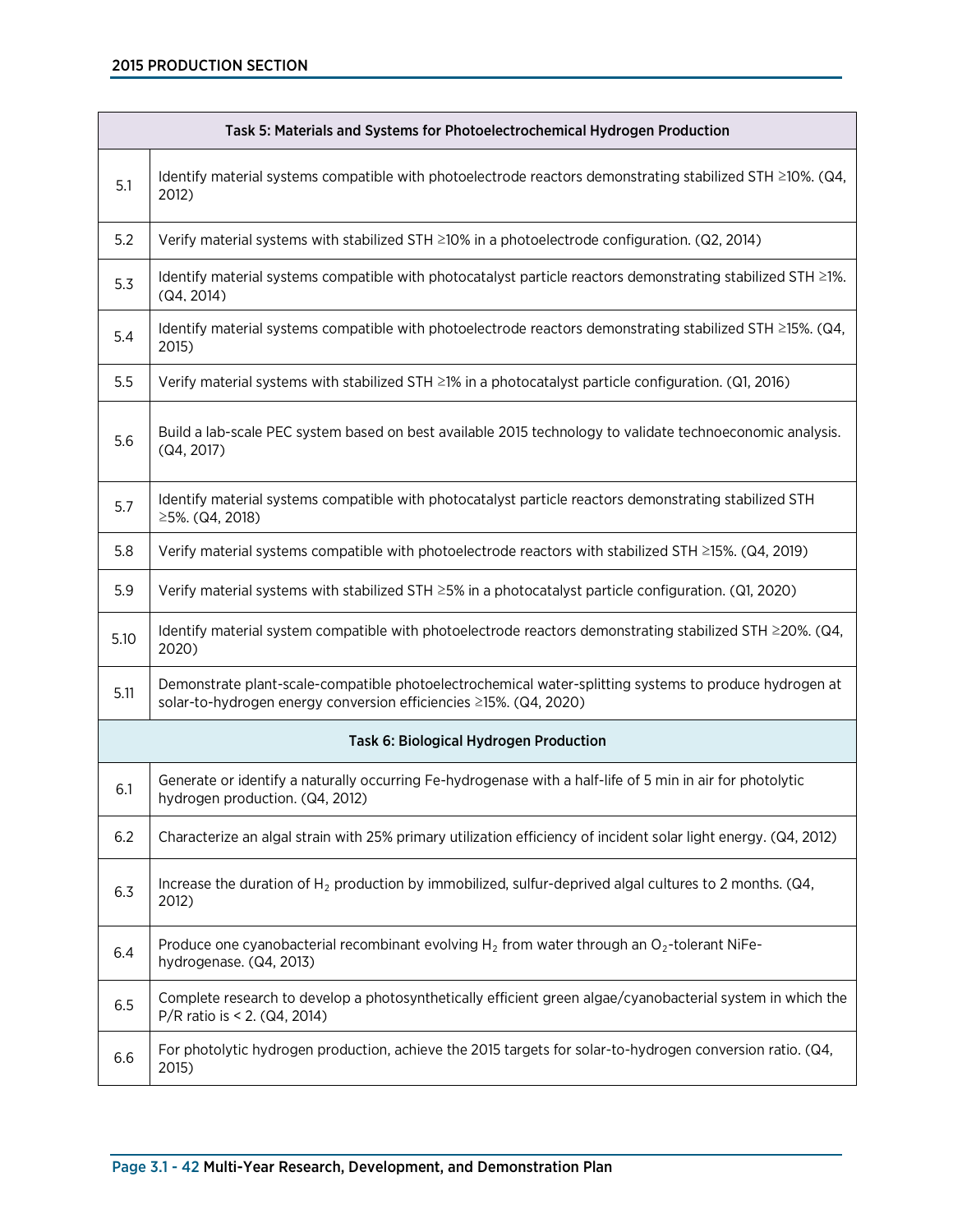| 6.7  | Identify or generate a Fe-hydrogenase that achieves 2015 target duration half-life in air for photolytic<br>hydrogen production. (Q4, 2015)                                                                                                                                                                                                                                                  |
|------|----------------------------------------------------------------------------------------------------------------------------------------------------------------------------------------------------------------------------------------------------------------------------------------------------------------------------------------------------------------------------------------------|
| 6.8  | For photosynthetic bacterial hydrogen production, achieve the 2015 targets for efficiency of incident solar<br>light energy to H <sub>2</sub> (E0*E1*E2) from organic acids, yield of carbon conversion to H <sub>2</sub> , and continuous<br>photoproduction. (Q4, 2015)                                                                                                                    |
| 6.9  | For dark fermentative hydrogen production, achieve 2015 targets for molar yield of $H_2$ production from<br>glucose and continuous production duration. (Q4, 2015)                                                                                                                                                                                                                           |
| 6.10 | Complete research to determine the efficacy of green algae/cyanobacteria and photosynthetic bacteria to<br>metabolize carbon substrates ( $C \leq 4$ ) and produce $H_2$ in integrated systems, including co-cultivation,<br>immobilized cultures or a single oxygenic photosynthetic organism with genetic modifications to add the<br>pigments and single photosystem from PNS. (Q4, 2015) |
| 6.11 | For an MEC system, achieve 2015 targets (Table 3.1.12) for production rates and electrode costs. (Q4, 2015)                                                                                                                                                                                                                                                                                  |
| 6.12 | Increase production rate of combined fermentation/MEC system to 2015 targets. (Q4, 2015)                                                                                                                                                                                                                                                                                                     |
| 6.13 | Complete research to generate photosynthetic bacteria that have 50% smaller (compared to wild-type)<br>Bacteriochlorophyll (Bchl) antenna size and display increased sunlight conversion efficiency. (Q4, 2016)                                                                                                                                                                              |
| 6.14 | Complete research to engineer photosynthetic bacteria with a 30% expression level of a functional<br>nitrogenase/hydrogenase at elevated nitrogen-carbon ratios (expression level is defined relative to that<br>detected at low N:C ratios). (Q4, 2016)                                                                                                                                     |
| 6.15 | Complete research to inactivate competitive uptake of $H_2$ by hydrogenase (also a priority for Dark<br>Fermentative systems). (Q4, 2016)                                                                                                                                                                                                                                                    |
| 6.16 | Complete research to develop a photosynthetically efficient green algae/cyanobacterial system in which the<br>P/R ratio is ~ 1. (Q4, 2019)                                                                                                                                                                                                                                                   |
| 6.17 | Demonstrate $H_2$ production in air in a cyanobacterial recombinant. ( $Q4$ , 2020)                                                                                                                                                                                                                                                                                                          |
| 6.18 | For photolytic hydrogen production, achieve the 2020 targets for solar-to-hydrogen conversion ratio when<br>averaged over production and growth phases, reactor costs, and $H_2$ production costs. Specifically,<br>demonstrate plant-scale compatible photobiological water splitting systems to produce hydrogen at a<br>solar-to-hydrogen energy efficiency of 5%. (Q4, 2020)             |
| 6.19 | Complete research to generate photosynthetic bacteria that have 70% smaller (compared to wild-type)<br>Bchl antenna size and display increased sunlight conversion efficiency. (Q4, 2020)                                                                                                                                                                                                    |
| 6.20 | Complete research to engineer photosynthetic bacteria with a nitrogenase/hydrogenase at that is functional<br>at elevated nitrogen-carbon ratios to at least 60% of the expression level at low N:C ratios. (Q4, 2020)                                                                                                                                                                       |
| 6.21 | Complete research to inactivate the photosynthetic bacterial metabolic pathways leading to polymer<br>accumulation that competes with $H_2$ production. (Q4, 2020)                                                                                                                                                                                                                           |
| 6.22 | For photosynthetic bacterial hydrogen production, achieve the 2020 targets for efficiency of incident solar<br>light energy to H <sub>2</sub> (E0*E1*E2) from organic acids, maximum molar yield of carbon conversion to H <sub>2</sub> ,<br>projected hydrogen production cost, and duration of continuous photoproduction. (Q4, 2020)                                                      |